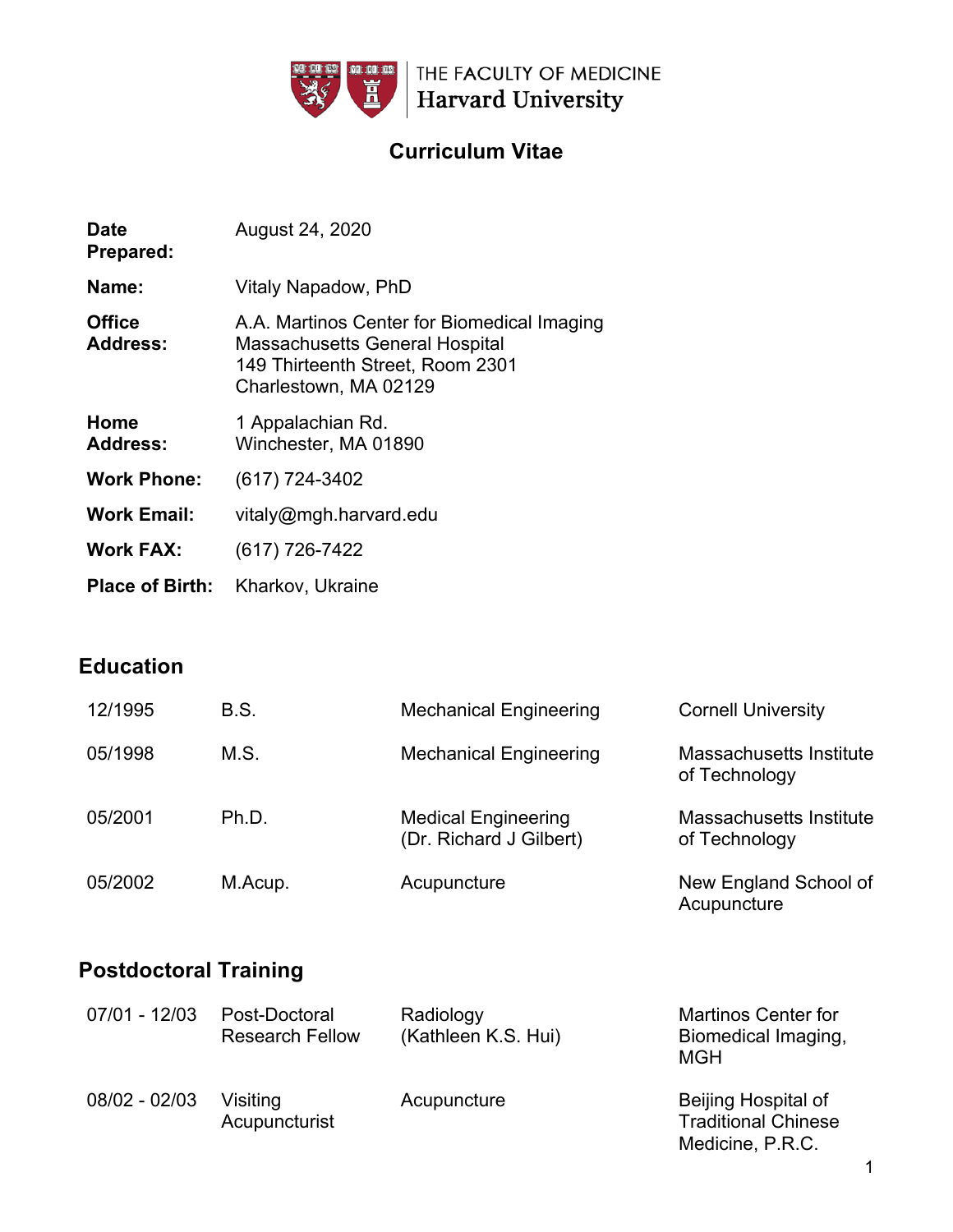# **Faculty Academic Appointments**

| 01/04 - 08/07   | Instructor                 | Radiology       | <b>Harvard Medical School</b> |
|-----------------|----------------------------|-----------------|-------------------------------|
| 09/07 - 12/13   | <b>Assistant Professor</b> | Radiology       | <b>Harvard Medical School</b> |
| $01/10 - 12/13$ | <b>Assistant Professor</b> | Anaesthesiology | <b>Harvard Medical School</b> |
| $01/14 -$       | <b>Associate Professor</b> | Radiology       | <b>Harvard Medical School</b> |
| $01/14 -$       | Associate Professor        | Anaesthesiology | <b>Harvard Medical School</b> |

# **Appointments at Hospitals/Affiliated Institutions**

### **Past**

| $07/01 - 12/03$ | <b>Research Fellow</b> | Radiology<br>(Neuroscience)               | <b>Massachusetts General</b><br>Hospital              |
|-----------------|------------------------|-------------------------------------------|-------------------------------------------------------|
| $01/04 - 12/15$ | Assistant              | Radiology<br>(Neuroscience)               | <b>Massachusetts General</b><br>Hospital              |
| Current         |                        |                                           |                                                       |
| $01/05 -$       | <b>Adjunct Faculty</b> | Radiology                                 | Logan University,<br>Chesterfield, MO<br>(non-voting) |
| $09/06 -$       | Acupuncturist          | Pain Management Center,<br>Anesthesiology | Brigham and Women's<br>Hospital                       |
| $01/16 -$       | <b>Research Staff</b>  | Radiology<br>(Neuroscience)               | Massachusetts General<br>Hospital                     |

# **Other Professional Positions**

| <b>Past</b> |                                             |                         |
|-------------|---------------------------------------------|-------------------------|
| 2015 - 2018 | Consultant (study on nausea neurocircuitry) | Glaxo-Smith-Kline, Inc. |

# **Current**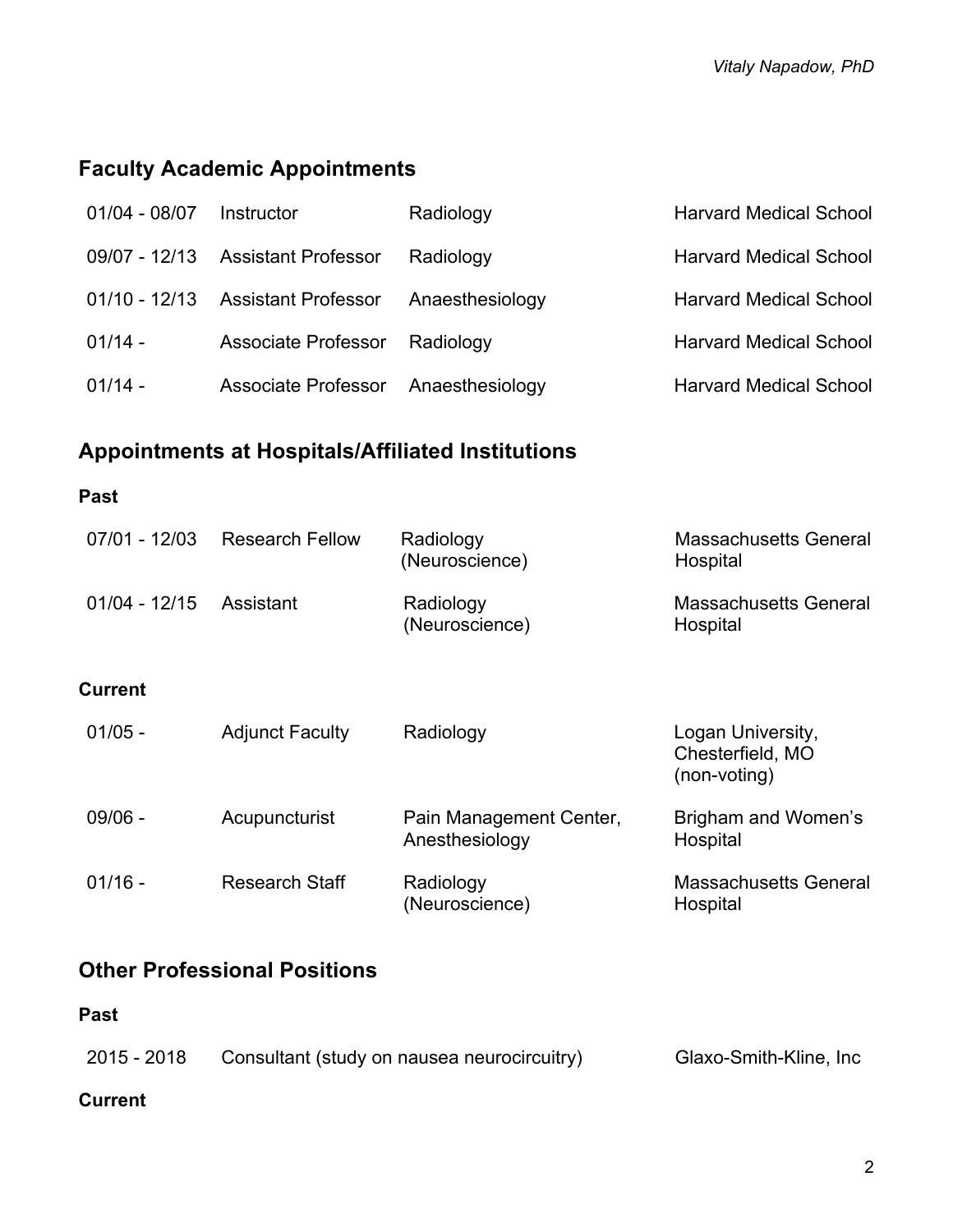| $2018 -$ | <b>Consultant and Scientific Advisory Board</b>   | Cala Health, Inc. |
|----------|---------------------------------------------------|-------------------|
|          | (Technology transfer for neuromodulation devices) |                   |

# **Major Administrative Leadership Positions**

## **Local**

| $2005 - 2012$       | Scientific Coordinator, NCCIH CERC<br>program project grant "Neuroimaging<br>Acupuncture Effects on Human Brain<br>Activity," PI: Bruce Rosen | <b>Massachusetts General Hospital</b> |
|---------------------|-----------------------------------------------------------------------------------------------------------------------------------------------|---------------------------------------|
| $2015 -$<br>present | Director, Center for Integrative Pain<br>Neurolmaging (CiPNI)                                                                                 | <b>Massachusetts General Hospital</b> |
| $2018 -$            | Director of Cognitive Neuroscience,<br>Program in Placebo Studies &<br>Therapeutic Encounter (PiPS)                                           | <b>Harvard Medical School</b>         |
| <b>National</b>     |                                                                                                                                               |                                       |

| 2005 | Co-Chair, Neural Correlates of        | <b>NCCIH, NIH</b> |
|------|---------------------------------------|-------------------|
|      | <b>Acupuncture Action Conference,</b> |                   |
|      | Bethesda, MD                          |                   |

# **Committee Service**

| Local         |                                                              |                                                                                                   |
|---------------|--------------------------------------------------------------|---------------------------------------------------------------------------------------------------|
| $2000 - 2001$ | <b>Admissions Committee</b>                                  | Harvard-MIT Division of Health<br>Sciences and Technology                                         |
| 2015 - 2017   | Neuroimaging Workgroup, The<br>Football Players Health Study | <b>Harvard University</b>                                                                         |
| $2014 -$      | <b>Training Program Faculty</b>                              | Neuroimaging Training Program<br>(NTP), Harvard-MIT Division of Health<br>Sciences and Technology |

## **National and International**

| 2015 | International Society for              | Program Committee, International   |
|------|----------------------------------------|------------------------------------|
|      | <b>Complementary Medicine Research</b> | Congress on Complementary Medicine |
|      |                                        | Research                           |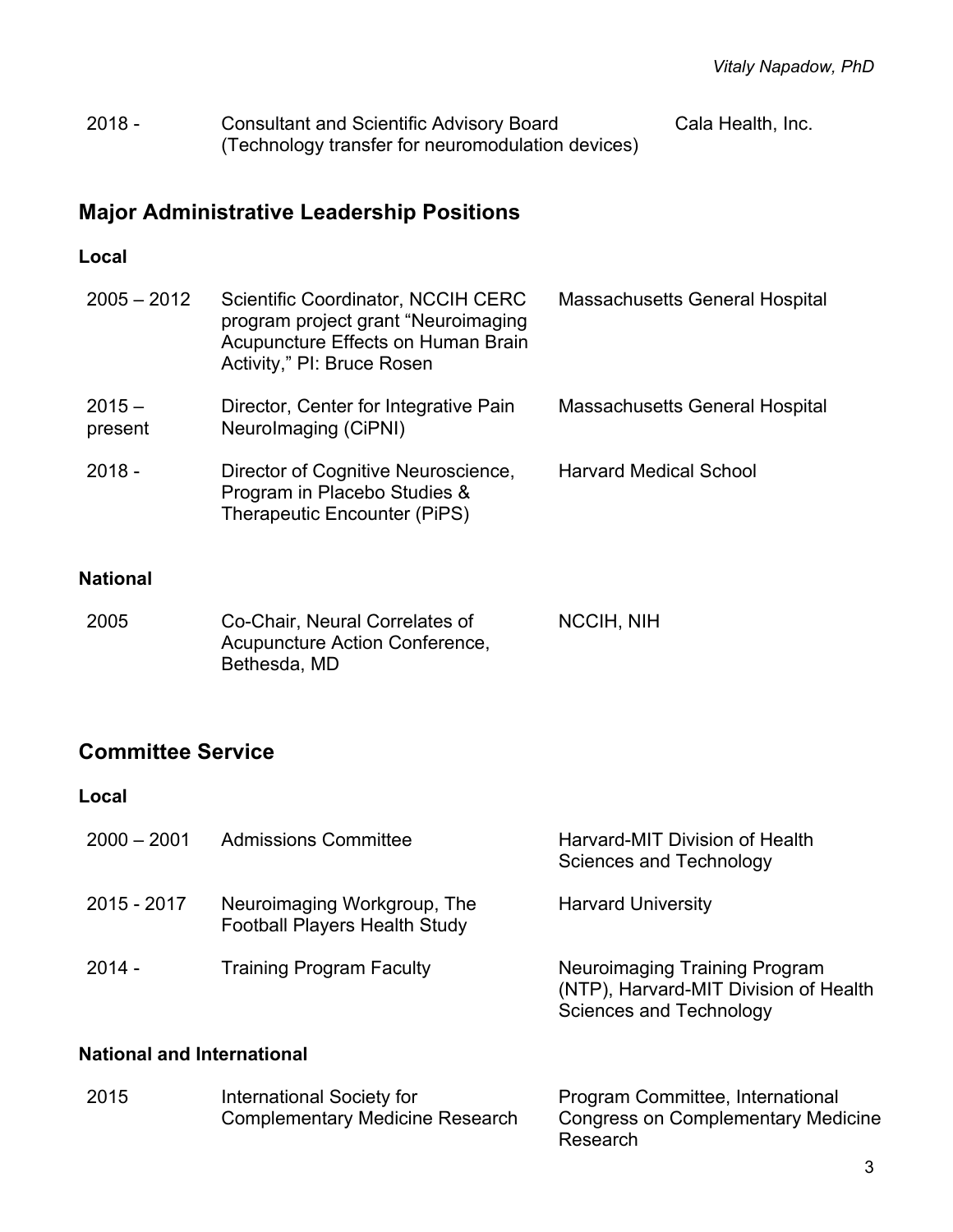| 2016 - 2018 | <b>External Advisory Committee</b>                                                                | National Institute of Diabetes and<br>Digestive and Kidney Diseases<br>(NIDDK), NIH Multi-Disciplinary<br>Approach to the Study of Chronic<br>Pelvic Pain (MAPP) Research Network |
|-------------|---------------------------------------------------------------------------------------------------|-----------------------------------------------------------------------------------------------------------------------------------------------------------------------------------|
| $2017 -$    | <b>External Advisory Board</b>                                                                    | University of Michigan Center of<br>Research Translation (CORT) program<br>project grant for chronic<br>musculoskeletal pain (NIAMS,<br>P60AR070600)                              |
| 2018        | Program Committee, The Role of<br>Nonpharmacological Approaches to<br>Pain Management: A Workshop | National Academies of Sciences,<br>Engineering, and Medicine                                                                                                                      |
| $2019 -$    | <b>Exploratory Committee</b>                                                                      | United States Association for the Study<br>of Pain (US-ASP)                                                                                                                       |

# **Professional Societies**

| 1998 - 2002 | International Society of Magnetic<br>Resonance in Medicine | member                                      |
|-------------|------------------------------------------------------------|---------------------------------------------|
| $2002 -$    | Organization for Human Brain<br>Mapping                    | member                                      |
| 2003 - 2006 | American Association of Oriental<br>Medicine               | member                                      |
| $2004 -$    | Society for Neuroscience                                   | member                                      |
| $2004 -$    | Society for Acupuncture Research                           |                                             |
|             | 2004-                                                      | <b>Board of Directors</b>                   |
|             | 2008-2011                                                  | Treasurer                                   |
|             | 2009-2012                                                  | <b>Chair of Scientific Review Committee</b> |
|             | 2011-2018                                                  | President                                   |
|             | 2015, 2017, 2019                                           | Co-Chair, Program Committee                 |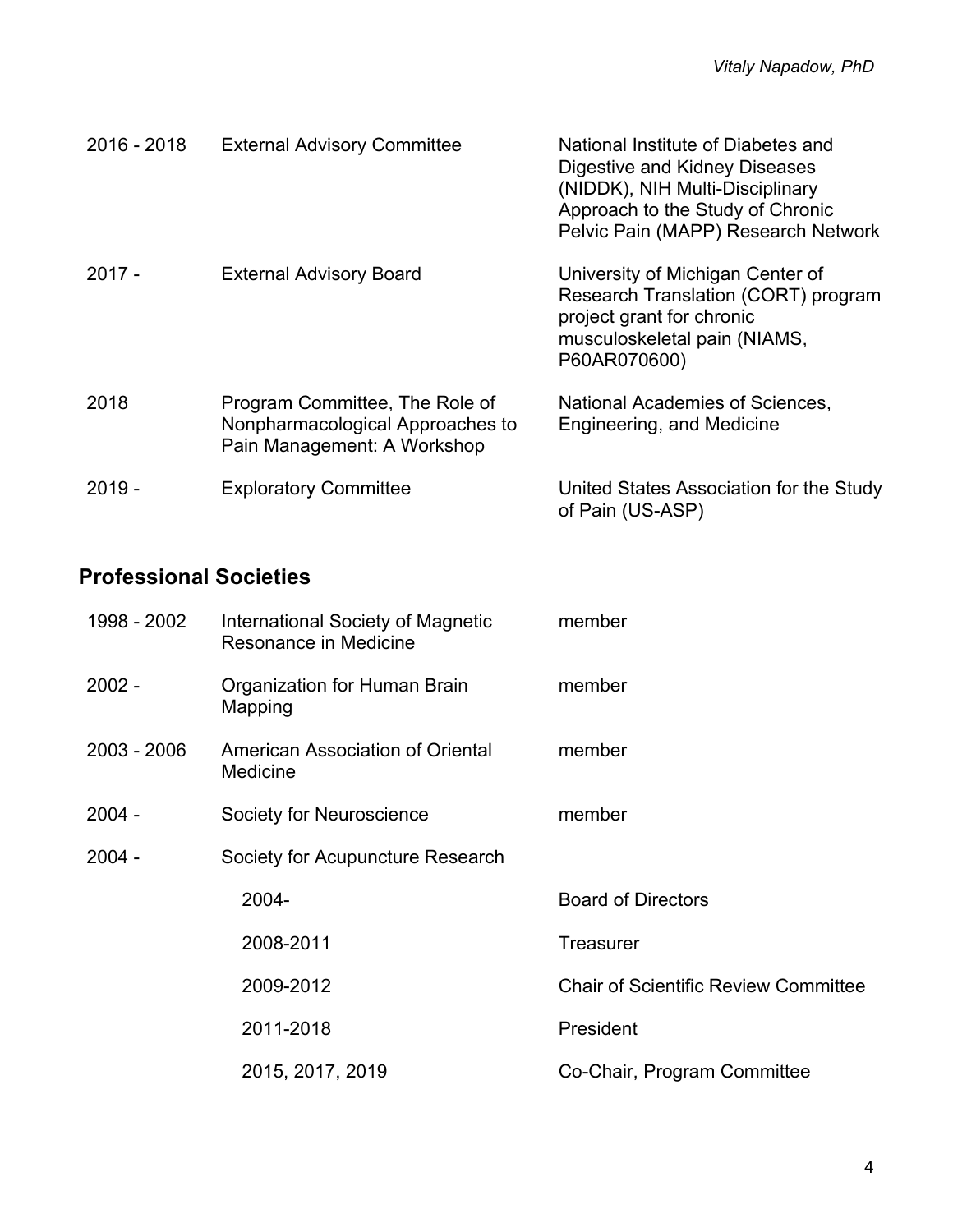| $2008 -$ | International Association for the Study<br>of Pain | member                                                                                                           |
|----------|----------------------------------------------------|------------------------------------------------------------------------------------------------------------------|
|          | 2018                                               | Local Organizing Committee, 17th IASP<br>World Congress on Pain, Boston, MA,<br><b>USA</b>                       |
|          | 2018                                               | Lead organizer for the Pain<br>Neuroimaging Night @ the A.A.<br><b>Martinos Center for Biomedical</b><br>Imaging |
| $2012 -$ | <b>American Pain Society</b>                       | Member                                                                                                           |

# **Grant Review Activities**

| 2006, 2009 | <b>Grant Review Committee</b>                                                               | Physicians' Services Incorporated<br>Foundation, Toronto, Ontario, Canada<br>Ad hoc Reviewer  |
|------------|---------------------------------------------------------------------------------------------|-----------------------------------------------------------------------------------------------|
| 2007       | <b>Grant Review Committee</b>                                                               | National Health and Medical Research<br><b>Council of Australia</b><br>Ad hoc Reviewer        |
| 2011       | <b>MOSS-K SBIR/STTR Study Section</b>                                                       | <b>NIH</b><br>Ad hoc Member                                                                   |
| 2014       | Peer Reviewed Medical Research<br>Program (PMRP) of the Department of<br>Defense            | <b>DoD</b><br>Ad hoc Member                                                                   |
| 2015       | Special Emphasis Panel, ZCA1<br>RPRB-J M2 S                                                 | NCI, NIH<br>Ad hoc Member                                                                     |
| 2015       | <b>MAPP Network EEP/Review Panel</b>                                                        | NIDDK, NIH<br><b>Invited Reviewer</b>                                                         |
| 2016       | Special Emphasis Panel, ZRG1<br><b>BBBP-X (02) M</b>                                        | Motor Function, Speech and<br>Rehabilitation (MFSR) committee, NIH<br><b>Invited Reviewer</b> |
| 2016       | Special Emphasis Panel, Myalgic<br>Encephalomyelitis/Chronic Fatigue<br>Syndrome ME/CFS SEP | NIH, Invited Reviewer                                                                         |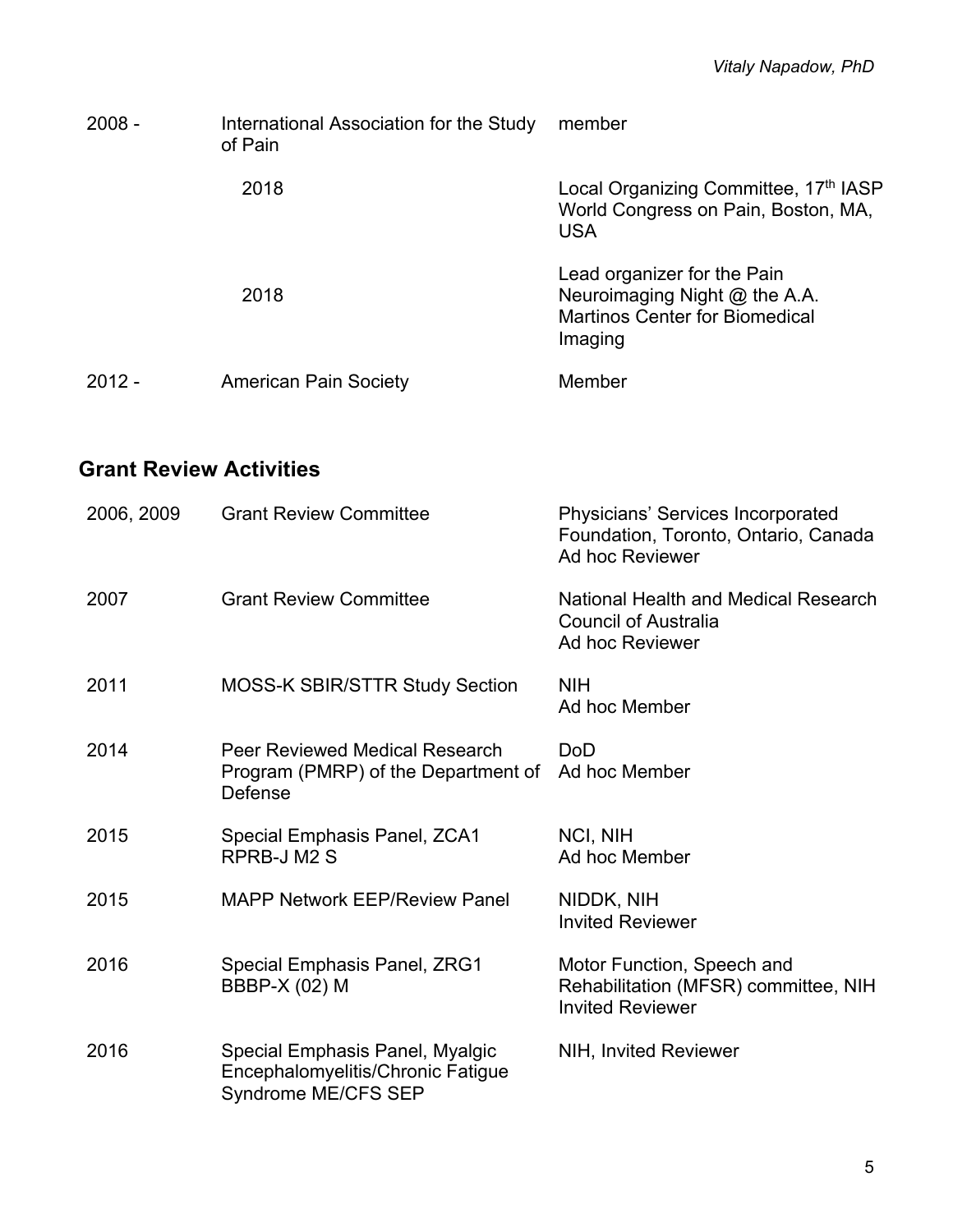| 2017 | Fellowship, Career Development, and<br><b>Research Grant Programs Review</b><br>Panel, ZAT1 VS 06 KF                                        | NCCIH, NIH, Invited Reviewer                                                                  |
|------|---------------------------------------------------------------------------------------------------------------------------------------------|-----------------------------------------------------------------------------------------------|
| 2018 | Fellowship, Career Development, and<br><b>Research Grant Programs Review</b><br>Panel 2019/01 ZAT1 VS (12) 1                                | NCCIH, NIH, Invited Reviewer                                                                  |
| 2018 | SPARC Tools & Technologies, Other<br>Transactions (OT) 2 Review Panel                                                                       | Office of Director, NIH, Invited<br>Reviewer                                                  |
| 2018 | <b>Small Business Innovation Research</b><br>(SBIR) / Small Business Technology<br>Transfer (STTR) Award Panel ZRG1<br><b>MOSS-D (10) B</b> | Motor Function, Speech and<br>Rehabilitation (MFSR) committee, NIH<br><b>Invited Reviewer</b> |
| 2019 | <b>Exploratory Clinical Trials of Mind and</b><br><b>Body Interventions Review Panel</b><br>2019/10 ZAT1 PJ (06) 1                          | NCCIH, NIH, Chair of Review Panel                                                             |
| 2020 | Special Emphasis Panel, Myalgic<br>Encephalomyelitis/Chronic Fatigue<br>Syndrome ME/CFS SEP                                                 | NIH, Invited Reviewer                                                                         |
| 2020 | <b>Special Emphasis Panel/Scientific</b><br>Review Group 2020/08 ZAT1 SM (56)<br>1 - Loan Repayment Program (LRP)<br>Review panel at NCCIH  | NCCIH, NIH, Invited Reviewer                                                                  |
| 2020 | <b>Behavioral Medicine, Interventions</b><br>and Outcomes (BMIO) Study Section                                                              | NIH, Invited Reviewer                                                                         |

# **Editorial Activities**

### **Ad hoc Reviewer**

Acupuncture in Medicine Arthritis and Rheumatology

BioMed Central: Complementary and Alternative Medicine

Biological Psychology

Brain

Bulletin of the Museum of Comparative Zoology, Harvard University

Clinical Journal of Pain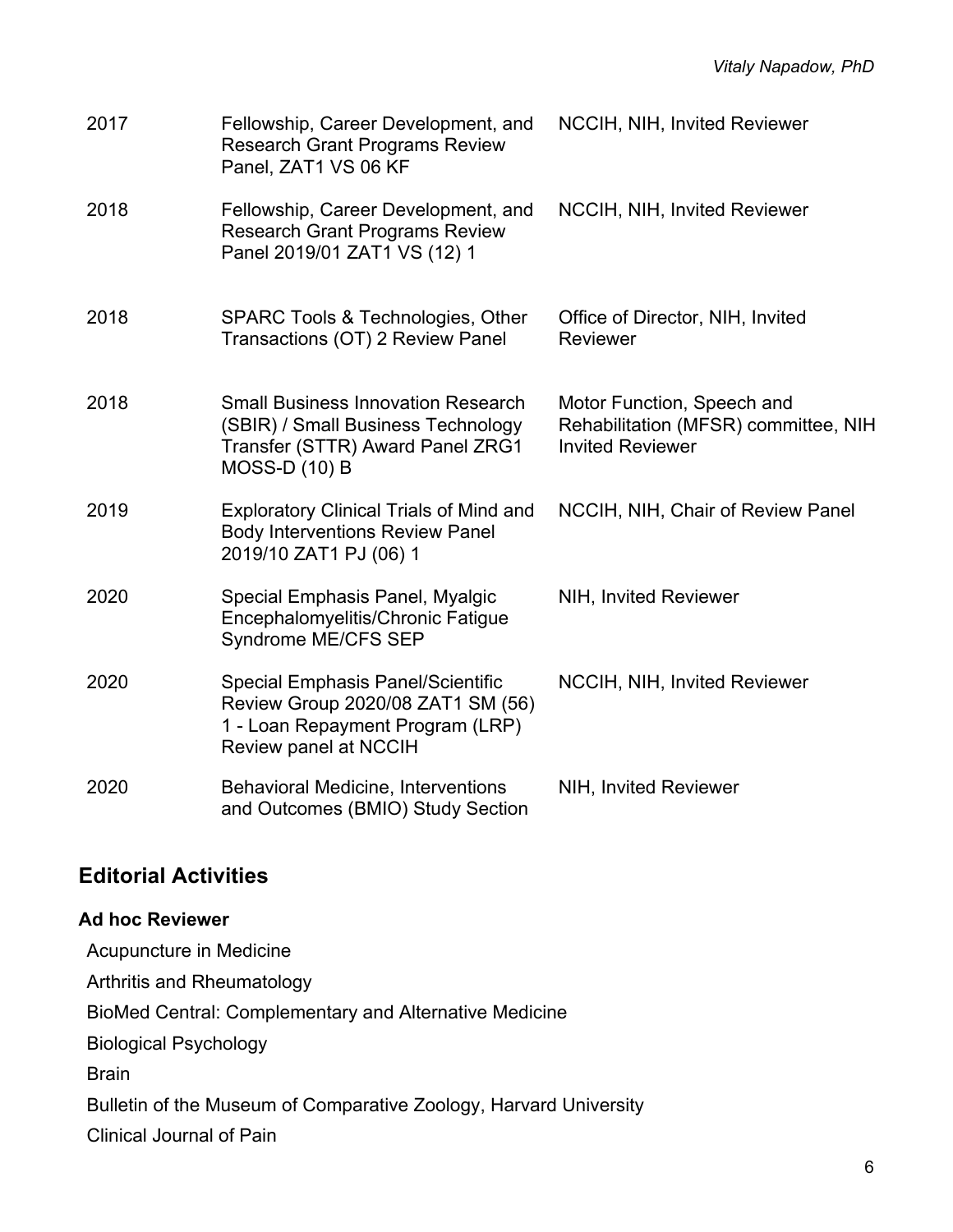Clinical Science Complementary Therapies in Medicine eNeuro evidence-based Complementary and Alternative Medicine (eCAM) European Journal of Neurology F1000 Frontiers in Human Neuroscience Gastroenterology Itch Journal of Alternative and Complementary Medicine (JACM) Journal of Pain Journal of Theoretical Biology MAGMA, Magnetic Resonance Materials in Physics, Biology and Medicine Medical Acupuncture NeuroImage NeuroImage: Clinical Neurorehabilitation and Neural Repair Neuroscience Letters Pain Pain Medicine Pain Reports Proceedings of the National Academy of Sciences

# **Other Editorial Roles**

| $2009 -$ | <b>Editorial Board</b>                                                  | Journal of Alternative and<br><b>Complementary Medicine</b>     |
|----------|-------------------------------------------------------------------------|-----------------------------------------------------------------|
| $2010 -$ | <b>Editorial Board</b>                                                  | Evidence-based Complementary and<br><b>Alternative Medicine</b> |
| $2011 -$ | <b>Section Co-Editor</b>                                                | Pain Medicine                                                   |
| $2018 -$ | <b>Editorial Board</b>                                                  | Frontiers in Human Neuroscience                                 |
| 2018     | Co-Editor for Special Issue: "Neural<br>Substrates of Acupuncture: from | <b>Frontiers in Human Neuroscience</b>                          |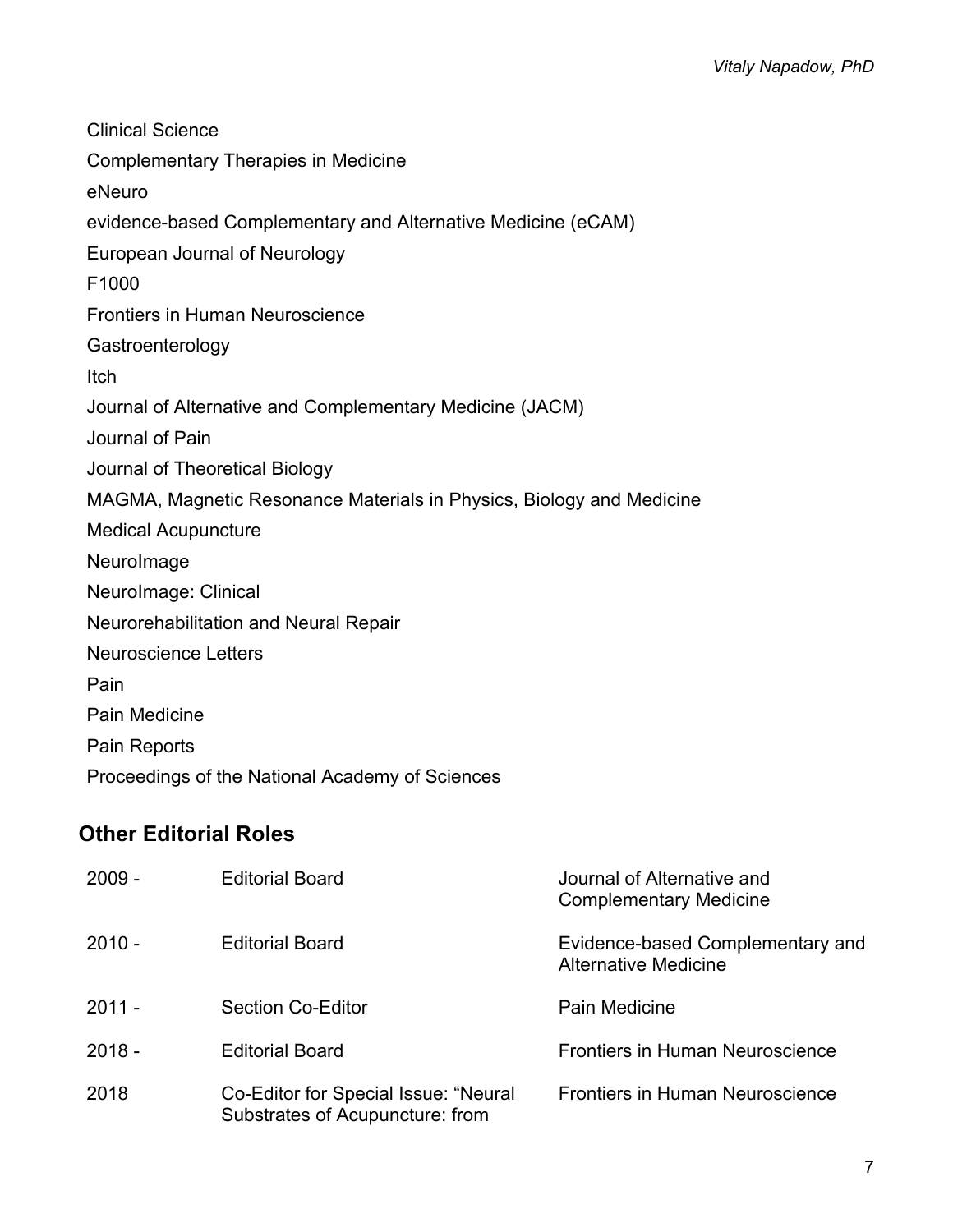Peripheral to Central Nervous System Mechanisms"

# **Honors and Prizes**

| 1996-2001 | <b>Graduate Fellowship</b>                                  | Whitaker Foundation for<br><b>Biomedical Engineering</b>         | <b>Academic Merit</b> |
|-----------|-------------------------------------------------------------|------------------------------------------------------------------|-----------------------|
| 2000      | Finalist                                                    | Schnitzer Prize for the<br><b>Visual Arts</b>                    |                       |
| 2018      | Excellence in Integrative<br>Medicine Research Award        | European Society for<br><b>Integrative Medicine</b>              | <b>Academic Merit</b> |
| 2019      | <b>Academy Distinguished</b><br><b>Investigator Council</b> | Academy for Radiology &<br><b>Biomedical Imaging</b><br>Research | <b>Academic Merit</b> |

# **Report of Funded and Unfunded Projects**

### **Funding Information**

#### **Past**

| 2003-2011 | Neuroimaging Acupuncture Effects on Human Brain Activity<br>NCCAM: P01-AT002048                                                                                                                                                                                                                                                                                        |
|-----------|------------------------------------------------------------------------------------------------------------------------------------------------------------------------------------------------------------------------------------------------------------------------------------------------------------------------------------------------------------------------|
|           | Co-I and Project PI (2009-2011) (PI: Rosen) (\$2,395,610 annual total costs)<br>The central goal of this application is to investigate the neurobiology of acupuncture. All<br>three projects will investigate the possible brain pathways and circuitries involved in<br>acupuncture.                                                                                 |
| 2004-2009 | Exploring Neurocircuitry of Acupuncture Action with fMRI<br>NCCAM: K01-AT002166<br>PI (\$608,750 total direct costs)<br>The goals of this study are to understand the neurobiology involved with the full duration<br>acupuncture treatment, thereby promoting the development of this ancient healing<br>technique into evidence-based medicine.                      |
| 2006-2009 | <b>FMRI of Autonomic Regulation with Acupuncture</b><br><b>NCCAM: F05-AT003770</b><br>Co-investigator (PI: Rosen) (\$193,908 total direct costs)<br>The goals of this study are to decipher the brain correlates for acupuncture modulation of<br>the autonomic nervous system using multi-modal techniques combining functional MRI<br>with physiological monitoring. |
| 2009-2011 | Brain Plasticity in Carpal Tunnel Syndrome and its Response to Acupuncture                                                                                                                                                                                                                                                                                             |

NCCAM: R01-AT004714 (Competitive Revision under ARRA)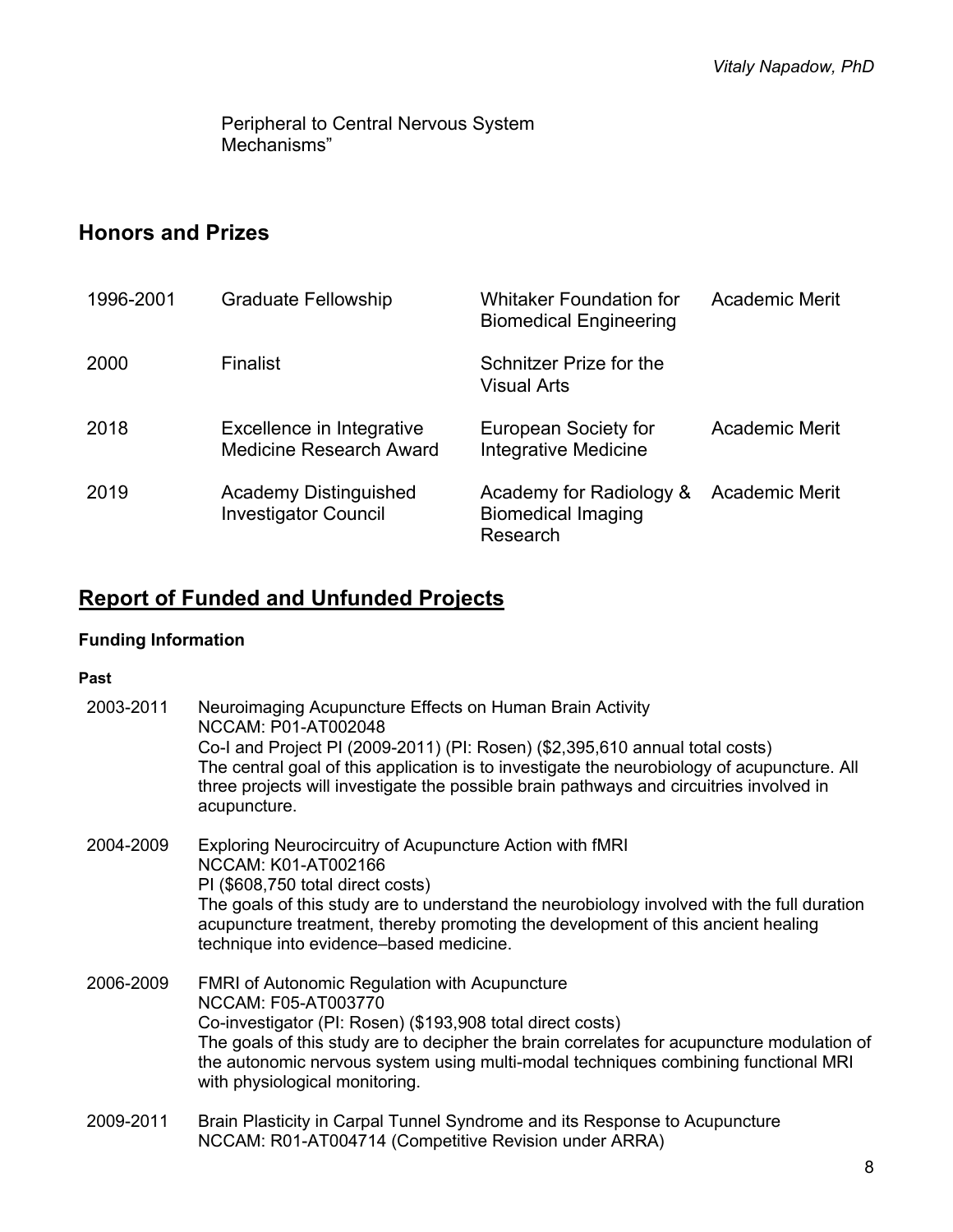PI (\$604,160 annual direct costs) We propose that a biobehavioral assessment of cortical disinhibition quantified by maladaptive change in adaptation metrics will be sensitive to brain abnormalities in CTS. In this study, we will combine biobehavioral testing with fMRI neuroimaging to better delineate the central mechanisms by which acupuncture ameliorates CTS pathology.

2009-2011 Core Center for Multimodal Evaluation of Acupuncture Mechanisms NCCAM: P30-AT005895 Co-investigator (PI: Rosen) (\$1,150,000 total direct costs) This Center will develop multi-modal technologies including fMRI and ultrasound to evaluate mechanisms associated with acupuncture effects, and provide support for new faculty focused on enacting these methods.

2008-2014 Brain Plasticity in Carpal Tunnel Syndrome and its Response to Acupuncture NCCAM: R01-AT004714 PI (\$4,014,928 total costs) This study will characterize brain plasticity in Carpal Tunnel Syndrome and will determine how this central fMRI biomarker is modulated by acupuncture. This study will also investigate the behavioral consequences of maladaptive cortical plasticity in this disease population.

2007-2014 Neuroenteric Research Program International Foundation of Functional GI Disorders Consultant (PI: Kuo) (\$450,000 total costs) This project is aimed at providing resources towards the clinical care and clinical and translational research of neuroenteric disorders such as nausea, cyclic vomting syndrome and GI motility, as well as chronic pain disorders.

2011-2017 Neuroimaging Acupuncture Effects on Brain Activity in Chronic Low Back Pain NCCAM / NIH: P01-AT006663 Project PI on a program project (PI: Rosen/Gollub) (\$6,333,600 total costs) This program project grant will investigate the different neurophysiological mechanisms underlying the clinical response for different acupuncture interventions in chronic low back pain patients.

- 2012-2014 Brain Mechanisms for Autonomic Outflow and Nausea in Cyclic Vomiting Syndrome NIDDK / NIH: R21-DK097499 PI (multi-PI: Napadow/Kuo) (\$478,625 total costs) This study will evaluate altered brain processing in patients with cyclic vomiting syndrome, and investigate how this brain circuitry contributes to abnormal autonomic physiology and symptomatology.
- 2012-2013 SAR 2013: Impact of Acupuncture Research on 21st Century Health Care NCCAM: R13-AT007742 PI (multi-PI: Napadow/Harris) (\$25,000) This conference support grant will provide financial support for the 2013 Society for Acupuncture Research international conference in Ann Arbor, MI. This conference was attended by almost 300 participants from 19 different countries.
- 2012-2017 Martinos Center / KIOM Research Program Korean Institute for Oriental Medicine PI (\$201,250)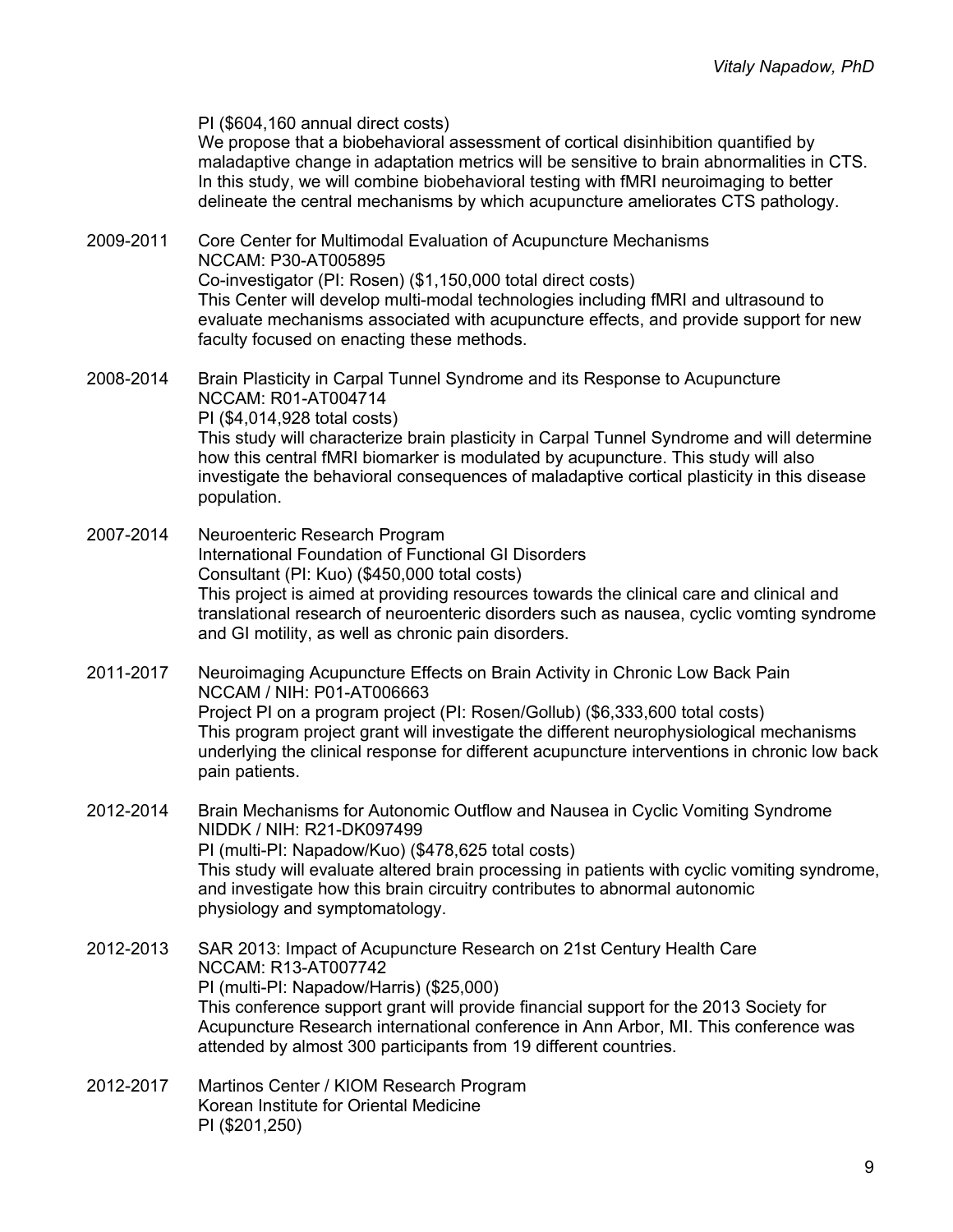This agreement with KIOM supports a broader scope for our on-going NIH-funded program project grant (P01-AT006663) and sets up continuing collaboration between our Center and the Korean Institute for Oriental Medicine.

- 2014-2015 SAR 2015: Reaching across Disciplines to Broaden the Acupuncture Research Network NCCIH / NIH: R13-AT008760 PI (multi-PI: Napadow/Harris) (\$30,000) This conference support grant will provide financial support for the 2015 Society for Acupuncture Research international conference in Boston, MA.
- 2014-2015 Desarrollo de un estimulador electrico transcutaneo del nervio vago regulado por movimientos respiratorios [Respiratory-gated Auricular Vagal Afferent Nerve Stimulation (RAVANS)] ColCiencias (Colombian National Science Foundation) Co-Investigator (PI: Garcia) This grant will aid in the development and miniaturization of the RAVANS device, invented and patented at MGH.
- 2014-2016 Vagus Nerve Stimulation: Intervention for Mood and Cardiac Modulation NIMH / NIH: R21-MH103468 PI (multi-PI: Napadow/Goldstein) (\$275,000 total direct costs) This project will evaluate biosignatures for mood changes following transcutaneous vagus nerve stimulation in major depressive disorder patients. Neuroimaging outcomes will be used to understand autonomic control circuitry and how these physiological responses relate to changes in mood.

2014-2016 The Role of Neuroimmune Activation in Chronic Pain and Negative Affect NINDS / NIH: R21-NS087472 Co-Investigator (PI: Loggia) (\$275,000 total direct costs) Animal studies suggest that both exposure to stressful conditions, as well as persistent pain, lead to the activation of brain microglia –the principal innate immune cells of the central nervous system. As chronic pain patients exhibit high prevalence of mood disorders, we will use integrated MR-PET imaging to investigate whether brain microglia are also involved in pain and negative affect, as well as alterations in brain physiology, in chronic low back pain patients.

- 2014-2017 An In-Vivo Investigation of Brain Inflammation in Gulf War Illness with Integrated PET/MR Imaging DoD: GW130100 Co-Investigator (PI: Loggia) (\$200,000 total costs) The goal of this project is to demonstrate in vivo the pathological occurrence of microglial activation in the brain of GWI patients, and to document the effects of this activation on GWI symptomatology and brain anatomophysiology, using novel imaging approaches.
- 2016-2017 SAR 2017: Advancing the Precision Medicine Initiative through Acupuncture Research NCCIH / NIH: R13-AT009422 PI (multi-PI: Napadow/Harris) (\$30,000) This conference support grant will provide financial support for the 2017 Society for Acupuncture Research international conference in San Francisco, CA.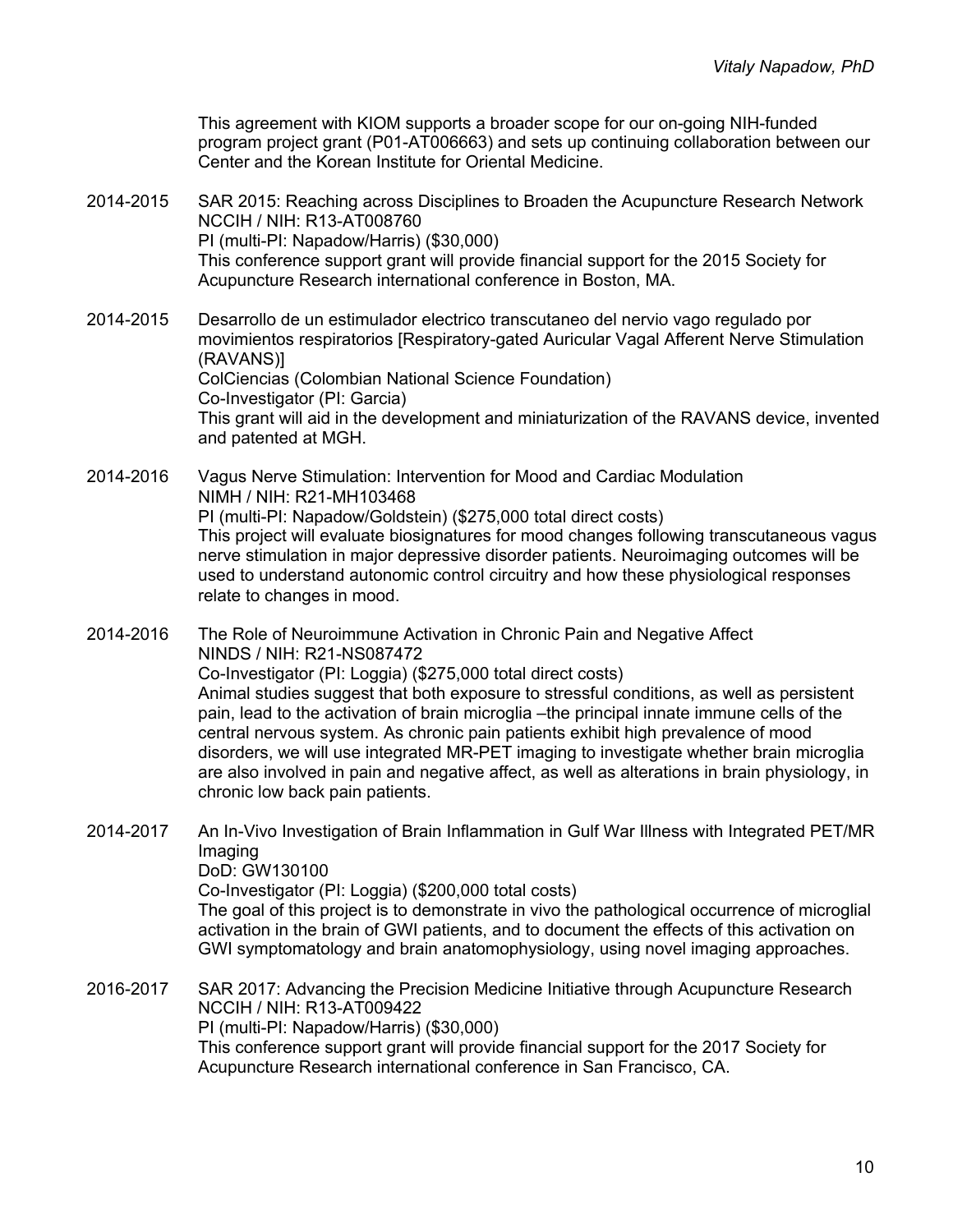2016-2018 An Exploratory Randomized, 2-Part, Single-blind, 2-Period Crossover Study Comparing the Effect of Albiglutide with Exenatide on Regional Brain Activity Related to Nausea in Healthy Volunteers Glaxo Smith Kline study 201840 Co-I (PI: Rosen)(\$910,000 total costs) The study is designed to evaluate if albiglutide and exenatide modulate nausea-related brain activity and connectivity as assessed by MRI.

#### **Current**

- 2013 2019 (NCE) Neuroimaging Approaches to Deconstructing Acupuncture for Chronic Pain NCCAM / NIH: R01-AT007550 PI (multi-PI: Napadow/Harris) (\$3,370,545 total costs) This study will evaluate novel brain biomarker response, including resting state connectivity and magnetic resonance spectroscopic assessed glutamate and GABA, to acupuncture versus non-somatosensory sham acupuncture in fibromyalgia.
- 2014 2019 Brain mechanisms underlying CBT-related reductions in fibromyalgia NIAMS / NIH: R01-AR064367 PI (multi-PI: Napadow/Edwards) (\$3,844,035 total costs) We hypothesize that CBT in this study will reduce catastrophizing early in treatment, resulting in adaptive changes in the brain's responses to an externally applied noxious stimulus.

2016 - 2020 Mapping the linkage between auricular vagus nerve receptors and visceral organ modulation NIH Office of Director: OT2-TR001978 (Common Fund's Stimulating Peripheral Activity to Relieve Conditions, SPARC) PI (\$1,367,236 total costs) Vagus nerve stimulation may be an important neuromodulatory approach to impact heart and gut function, and cutaneous vagal receptors can be targeted as a noninvasive approach to vagus nerve stimulation. Our proposal will apply non-invasive ultrahigh field MRI in humans, gastric MRI, and cervical vagus nerve activity recording in

rats to map the neurophysiological pathway from the auricular branch of the vagus nerve

2018 - 2019 SAR 2019: Acupuncture Research, Health Care Policy and Community Health - Closing the Loop NCCIH / NIH: R13-AT010320 PI (\$30,000 total costs) This conference support grant will provide financial support for the 2019 Society for Acupuncture Research international conference in Burlington, VT.

to visceral organs including the heart and stomach.

2016 - 2021 New England Gastroparesis Consortium: Neurobiology of Gastroparesis NIDDK / NIH: U01-DK112193 Co-I (PI: Kuo) (\$1,274,670 total costs) This Center will develop and apply imaging approaches to better understand the brain circuitry changes in gastroparesis and how this circuitry can be targeted to make meaningful quality of life improvements for gastroparesis patients.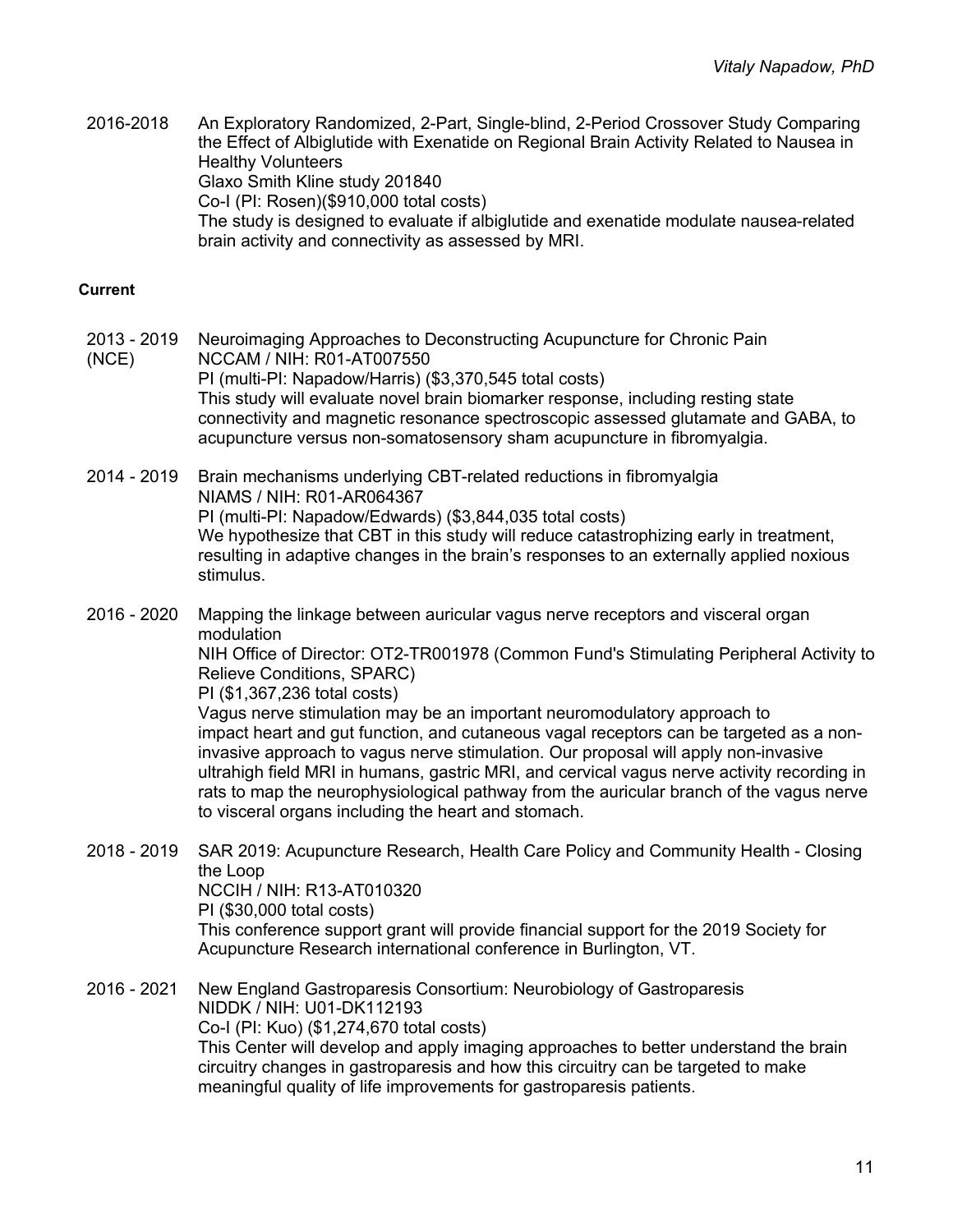2016 - 2021 Optimization of brain-based mechanism supporting psychosocial aspects of acupuncture therapy – a hyperscanning fMRI study NCCIH / NIH: R61-AT009306 / R33-AT009306 PI (multi-PI: Napadow/Kaptchuk) (\$3,258,176 total costs) The patient-clinician interaction is central to mind-body therapies, and key mechanisms of action likely include brain circuitries supporting social mirroring networks underlying clinician empathy and therapeutic alliance. We will use hyperscanning functional MRI to link patient/acupuncturist brain activity concordance in social mirror neuron regions during treatment, and relate this concordance with ratings of therapeutic alliance and analgesia. Our proposal will define an augmented acupuncture interaction style based on brain concordance to optimize healthcare outcomes for acupuncture and other medical therapies. This is a phased R61/R33 award with executed go / no-go criteria.

2016 - 2021 In-vivo imaging of spinal and brain glial activation in low back pain patients NINDS / NIH: R01NS095937 Co-I (PI: Loggia) (\$2,060,000 total costs) In this project, we will use PET/MR imaging to image brain and spinal glial activation in patients with subacute and chronic low back pain, and the effects of its pharmacological modulation. The identification of a role for glia in the development and/or maintenance of persistent pain will have important practical implications for the management of pain, and the development of tailored preventive interventions focused on glial modulation.

2016 - 2021 The role of brain glial activation in human knee osteoarthritis NIAMS / NIH: R01-NS094306 Co-I (PI: Loggia)(\$2,057,895 total costs) In this project, we will use PET/MR imaging to test the hypothesis that low brain levels of the translocator protein (TSPO), which is upregulated in activated glial cells, predict higher likelihood of developing post-TKA pain.

2017 - 2019 Development of an electroceutical (Cardiorespiratory-gated Auricular Vagal Afferent Nerve Stimulator) for the Treatment of the Comorbidity Between Hypertension and Major **Depression** 

NHLBI / NIH: U54 HL119145

Co-I (PI: Loscalzo/Golan/Parrish; Goldstein, Project PI)(\$200,000 direct costs) Boston Biomedical Innovation Center, B-BIC, is a collaboration of academic centers, government, venture capital, and industry partners that have co-invested to create an integrated infrastructure to improve the translation of early stage biomedical innovations into commercially viable products. Our study will extend the work on development of respiratory-enhanced tVNS to hypertension and comorbid major depression. Funding will support clinical efficacy in this population.

2018 - 2023 Imaging Neuroglial Mechanisms of neuropathic pain-opioid interaction in HIV NIDA / NIH: R01-DA047088 Co-I (PI: Loggia/Ratai) (\$1,840,486 – total direct costs) This project will use PET/MR imaging and ultra-high field MRI and MR spectroscopy to image brain glial activation, neuronal integrity, and chemical neurotransmitter imbalance in HIV-infected patients with and without pain and chronic opioid use. Advancing our understanding of the mechanisms mediating the HIV pain-opioid interaction will have important practical implications for pain management, and toward the development of tailored interventions focused on glial modulation and neurotransmitter signaling.

2018 - 2023 Boosting mind-body mechanisms and outcomes for chronic pain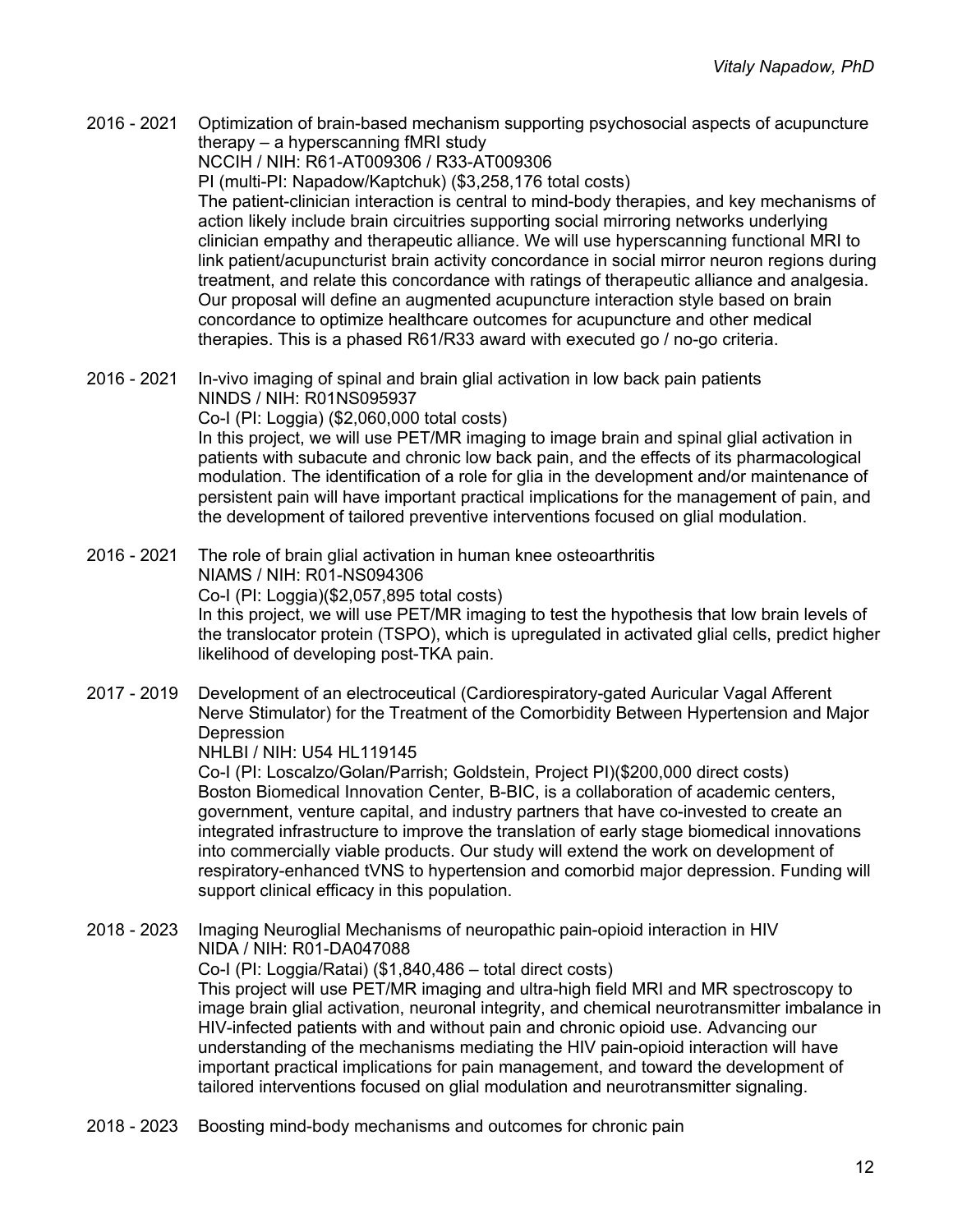#### NCCIH / NIH: P01-AT009965

PI (multi-PI: Napadow/Rosen) (\$10,944,840 total costs)

This Program Project Grant will evaluate synergistic effects of top-down and bottom-up mind/body therapies for pain. We will apply functional MRI, MR spectroscopy, autonomic testing and PET to evaluate measures of central sensitization, dysautonomia and neuroinflammation in patients with migraine headache. Our approach will assess combined mindfulness meditation training and transcutaneous vagus nerve stimulation.

2018 - 2020 Neuromodulation of the Brain-Gut Axis by Transcutaneous Vagal Nerve Stimulation in Functional Dyspepsia NIDDK / NIH: R21-DK116029

PI (\$275,000 total direct costs)

Functional Dyspepsia (FD) is a common functional gastrointestinal disorder and there is a strong link between FD symptoms and compromised vagal function. We thus propose that auricular tVNS is a novel therapeutic strategy and will use gastric/autonomic measures combined with multimodal neuroimaging to interrogate the peripheral and central nervous system changes that accompany neuromodulation of brain-gut axis signaling.

2019 - 2020 4D cine MRI-assessed stomach motility in diabetic gastroparesis Diabetis Complication (DiaComp) Consortium, Pilot & Feasibility (PF2019) Co-I (PI: Kuo) (\$100,000 total costs)

Diabetic autonomic neuropathy is among the least recognized and understood complications of diabetes despite its significant negative impact on survival and quality of life. While validated cardiac clinical measures can document autonomic dysfunction, there are few tools to objectively assess autonomic dysfunction within the gastrointestinal tract. The most common clinical method of measuring gastric function, gastric emptying scintigraphy, has poor correlation with symptoms and other measures of autonomic dysfunction, in addition to requiring exposure to radiation. In this proposal, we will use a non-invasive, safe technique based on 4D cine magnetic resonance imaging (MRI), able to evaluate multiple aspects of gastric motor function simultaneously.

## **Report of Local Teaching and Training**

### **Teaching of Students in Courses**

| 2005-2017  | Neuroimaging applications to<br>acupuncture<br><b>HMS AP101 - Structural Acupuncture</b><br>for Physicians                                                                       | Single presentation per year, HMS     |
|------------|----------------------------------------------------------------------------------------------------------------------------------------------------------------------------------|---------------------------------------|
| 2006, 2008 | HST-583: Functional Magnetic<br>Resonance Imaging: Data Acquisition<br>and Analysis                                                                                              | Massachusetts Institute of Technology |
|            | Graduate and undergraduate students                                                                                                                                              | 11-hour lecture and discussion        |
| 2008-2010  | Resting State Brain Connectivity with<br>fMRI - State or Trait?<br>Advanced Neuroimaging Techniques,<br><b>Continuing Education Department,</b><br><b>Harvard Medical School</b> | Single presentation per year, HMS     |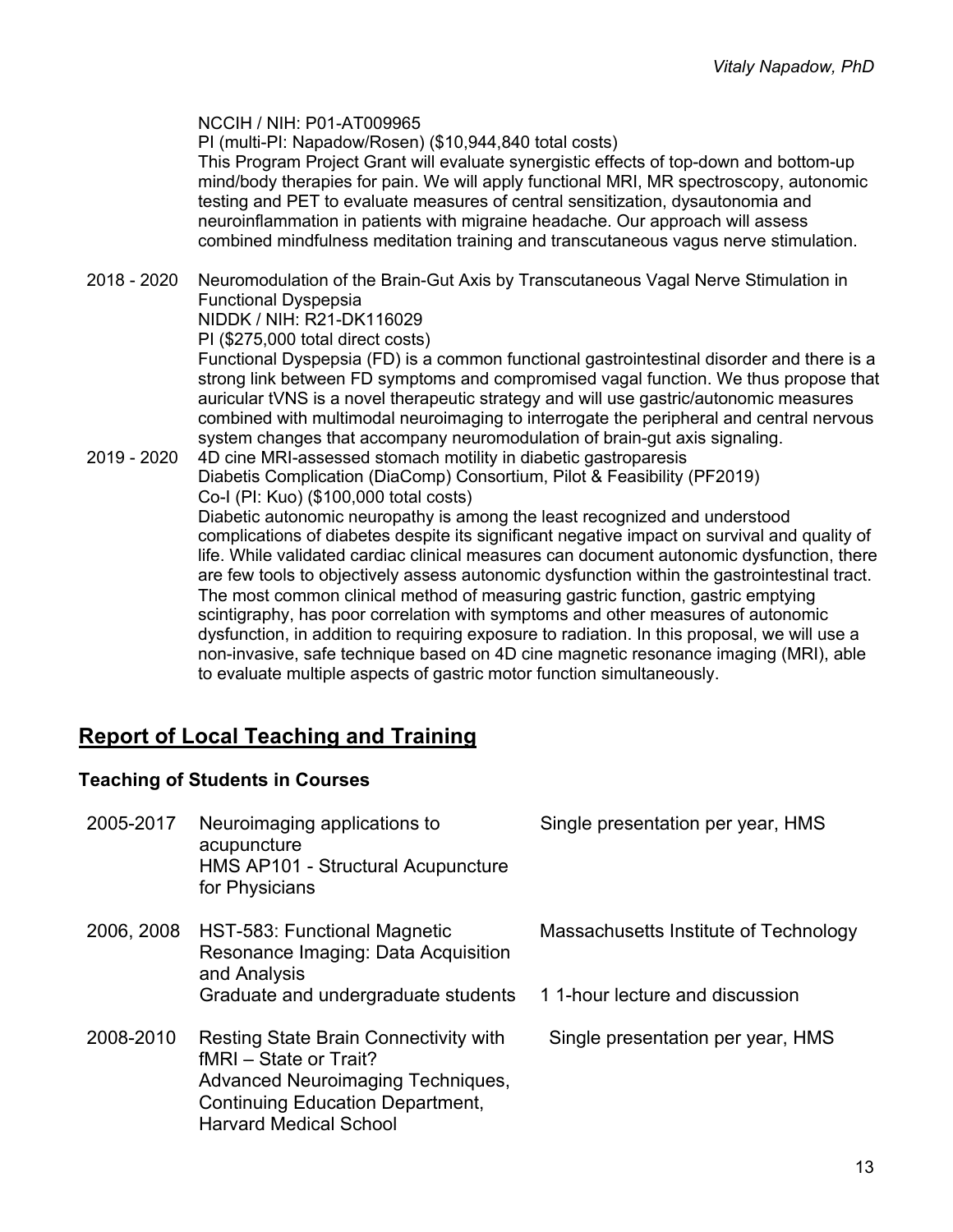### **Formal Teaching of Residents, Clinical Fellows and Research Fellows (post-docs)**

|          | 2008 - 2012 MIT Traditional Medicine Society<br>advisory board                                                                                       | Undergraduate student mentorship                                                                    |
|----------|------------------------------------------------------------------------------------------------------------------------------------------------------|-----------------------------------------------------------------------------------------------------|
| $2007 -$ | Pain Fellowship, Pain Management<br>Center, Dept. Anesthesiology, BWH                                                                                | Lecturer on the role of acupuncture<br>in pain medicine, ad hoc mentorship                          |
| 2020     | Inter-institutional Pain Fellowship<br>COVID-19 seminar series, University of<br>Washington and Pain Management<br>Center, Dept. Anesthesiology, BWH | Lecturer on pain neuroimaging and<br>the role of acupuncture in pain<br>medicine, ad hoc mentorship |

### **Research Supervisory and Training Responsibilities**

| $2005 -$ | Supervision of post-doctoral fellows,<br>research assistants, undergraduate<br>summer students, high school students, | <b>Martinos Center for Biomedical</b><br>Imaging, MGH<br>One hour lab meeting per week; 1:1 |
|----------|-----------------------------------------------------------------------------------------------------------------------|---------------------------------------------------------------------------------------------|
|          | visiting faculty (see below for detail)                                                                               | supervision 1-3 hours per week per                                                          |
|          |                                                                                                                       | trainee                                                                                     |

#### **Mentored Trainees and Faculty**

| 2005-2007 | Rupali Dhond, PhD / Post-doctoral Research Fellow                                   |
|-----------|-------------------------------------------------------------------------------------|
|           | Career stage: Research Fellow. Mentoring role: primary Postdoctoral mentor          |
|           | Accomplishments: Multiple first-authored publications of mentored research in top   |
|           | peer-reviewed journals including Brain, Pain. Mentored her successful transition to |
|           | faculty and K01 training grant submission to NCCAM, NIH.                            |

2006-2009 Kyungmo Park, PhD / Associate Professor, Dept. Biomedical Engineering, Kyunghee University, Korea *Career stage:* Visiting Professor. *Mentoring role:* Supervisor / Collaborator *Accomplishments:* Multiple co-authored publications of mentored research. Collaboration continues through joint research and student mentorship, leading to funded KIOM / Martinos Collaboration Center.

2006-2007 Calvin Yeh, MS / Research Assistant *Career stage:* Research technologist. *Mentoring role:* primary Research Assistant mentor *Accomplishments:* co-authored publications of mentored research, transitioned to industry position.

2007-2010 Lauren LaCount, BS / Research Assistant *Career stage:* Research technologist. *Mentoring role:* primary Research Assistant mentor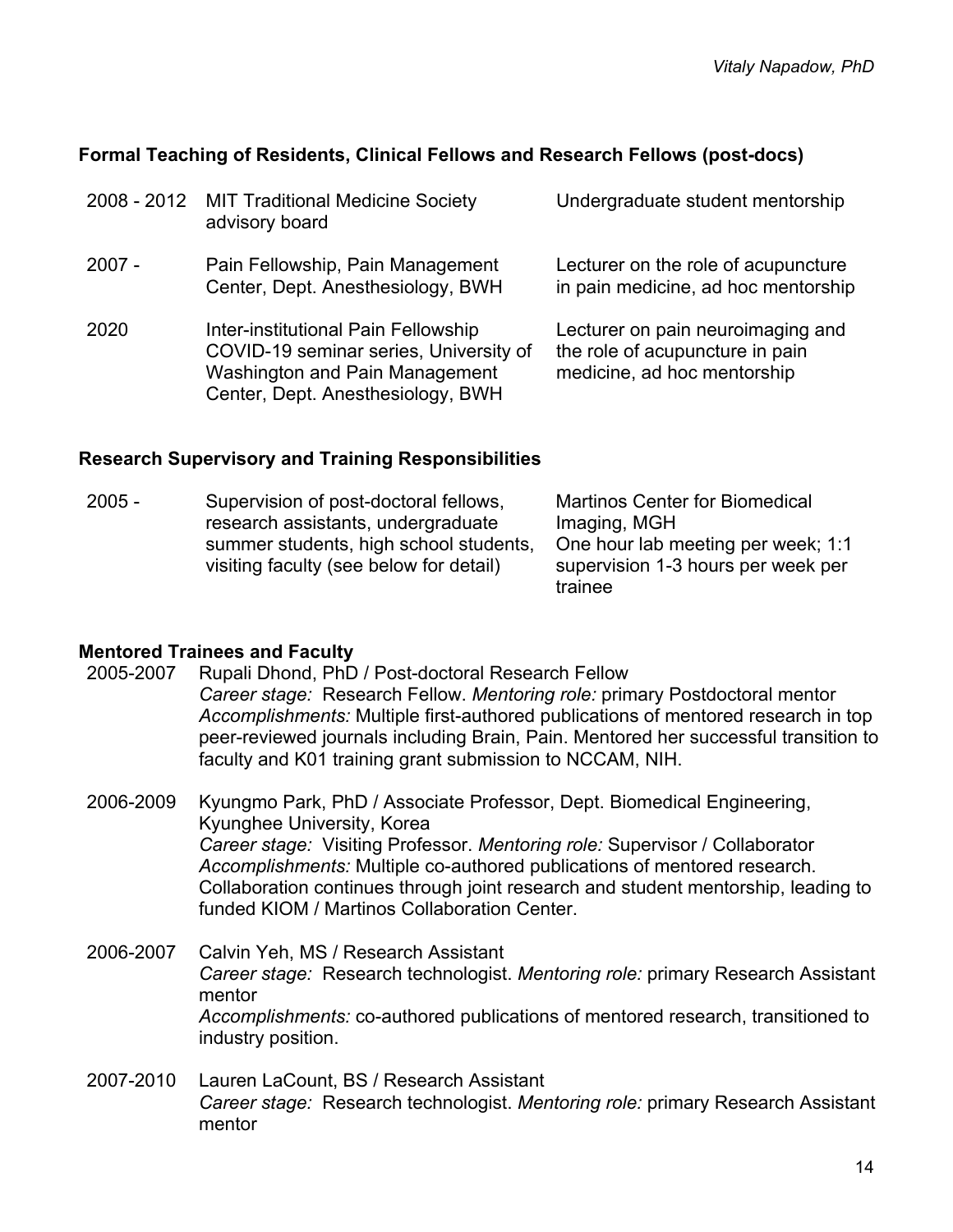*Accomplishments:* first- and co-authored publications of mentored research and successfully transitioned to DO program.

- 2010-2011 Ang Li, BS / Research Assistant *Career stage:* Research technologist. *Mentoring role:* primary Research Assistant mentor *Accomplishments:* Co-authored publications of mentored research and successfully transitioned to MD program.
- 2007-2015 Jieun Kim, PhD / Post-Doctoral Research Fellow *Career stage:* Post-Doctoral Research Fellow. *Mentoring role:* PhD Thesis Committee and primary Postdoctoral mentor *Accomplishments:* Multiple first-authored publications of mentored research in top peer-reviewed journals including Pain, Arthritis and Rheumatology, etc. Jieun successfully transitioned to KIOM in Korea as a leading member of their NeuroImaging team.
- 2007-2015 Steve Cina, LAc / Research Assistant *Career stage:* Research assistant and acupuncturist. *Mentoring role:* primary RA mentor *Accomplishments:* co-authored publications of mentored research and transitioned to leadership academic role at New England School of Acupuncture, MCPHS
- 2008-2011; Jeungchan Lee, PhD / Doctoral Student at Kyunghee University, Korea; Postdoctoral Fellow
- 2015- *Career stage:* Post-Doctoral Research Fellow. *Mentoring role:* PhD Thesis Committee and primary Postdoctoral mentor *Accomplishments:* Multiple first-authored publications of mentored research in top peer-reviewed journals. Awarded Martinos Center post-doctoral fellow research grant.
- 2008-2015 Yumi Maeda, DDS PhD / Post-Doctoral Research Fellow *Career stage:* Post-Doctoral Research Fellow. *Mentoring role:* primary Postdoctoral mentor *Accomplishments:* Multiple first-authored publications of mentored research and transition to clinical dentistry fellowship at Boston University.
- 2011-2013 Marco Loggia, PhD / Post-Doctoral Research Fellow *Career stage:* Post-Doctoral Research Fellow. *Mentoring role:* Postdoctoral mentor *Accomplishments:* Multiple first-authored publications of mentored research and successful transition to independent faculty at the Martinos Center where he supervises his own Lab. Marco also co-founded the Center for Integrative Pain NeuroImaging (CiPNI) with myself, where he serves as Associate Director.
- 2010-2012 Florian Pfab MD PhD / visiting Associate Professor, TU-Munich, Germany *Career stage:* Visiting Professor. *Mentoring role:* primary Supervisor / Collaborator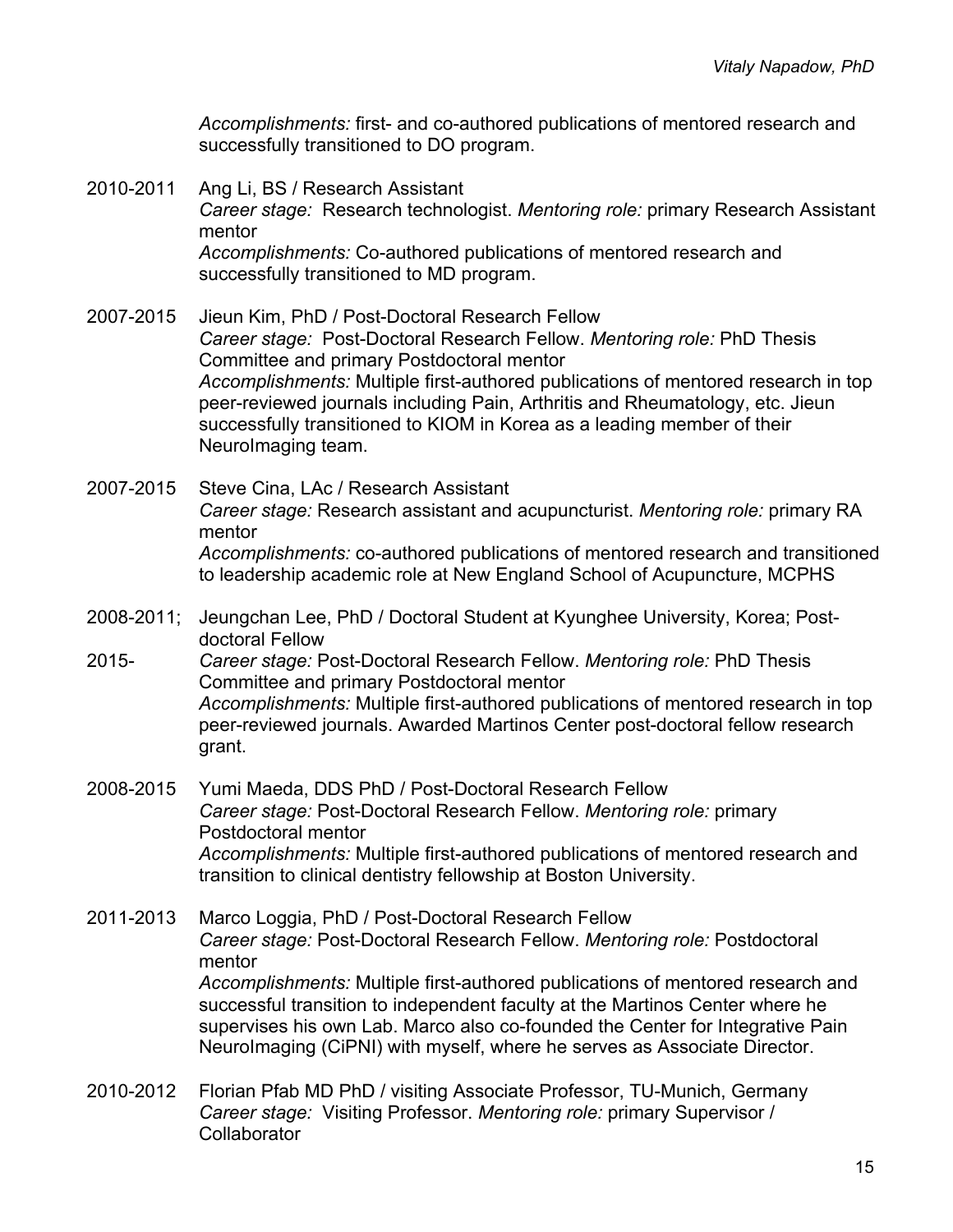*Accomplishments:* Multiple first- and co-authored publications of mentored research and successfully transitioned to head physician of Ingolstadt Futbol Club, Bundesliga, Germany and private practice.

- 2011-2012 Jaehyun Im, BS / Research Assistant *Career stage:* Research technologist. *Mentoring role:* primary Research Assistant mentor *Accomplishments:* Co-authored publications of mentored research.
- 2011-2012 Wei-Ta Chen, MD / visiting fellow from Taiwan *Career stage:* Visiting Post-Doctoral Fellow. *Mentoring role:* co-mentor *Accomplishments:* A co-authored publication of mentored migraine imaging research and successfully transitioned to faculty position in Taiwan.
- 2012-2017 Jessica Gerber, MS / research coordinator *Career stage:* Research assistant and Clinical coordinator. *Mentoring role:* primary RA supervisor *Accomplishments:* Co-authored publications of mentored research, coordination of complex Program Project grant, transition to lead coordinator for IBC in Dept. Neurology, MGH.
- 2013-2014 Florian Beissner, PhD / visiting Post-doctoral fellow, University of Hannover, **Germany** *Career stage:* Visiting fellow. *Mentoring role:* primary supervisor *Accomplishments:* Multiple first- and co-authored publications of mentored research. Transitioned to lead his own Lab at University of Hannover.
- 2012-2014 Alexandra Libby, BS / Research Assistant *Career stage:* Research technologist. *Mentoring role:* primary Research Assistant mentor *Accomplishments:* Co-authored publications of mentored research and successfully transitioned to PhD program at Princeton University.
- 2013-2015 Hyungjun Kim, PhD / visiting fellow from KIOM, Korea *Career stage:* Visiting fellow. *Mentoring role:* primary supervisor *Accomplishments:* Multiple first- and co-authored publications of mentored research. Transitioned to lead his own Lab at Korean Institute of Oriental Medicine, Daejeon, Korea
- 2013- Roberta Sclocco, PhD / visiting fellow from Milan Polytechnic, post-doctoral fellow *Career stage:* Post-Doctoral Research Fellow. *Mentoring role:* primary mentor *Accomplishments:* Multiple first-authored publications of mentored research
- 2014-2017 Ishtiaq Mawla, BA / Research Assistant *Career stage:* Research technologist. *Mentoring role:* primary Research Assistant mentor *Accomplishments:* First-authored publications of mentored research and successfully transitioned to PhD program at University of Michigan.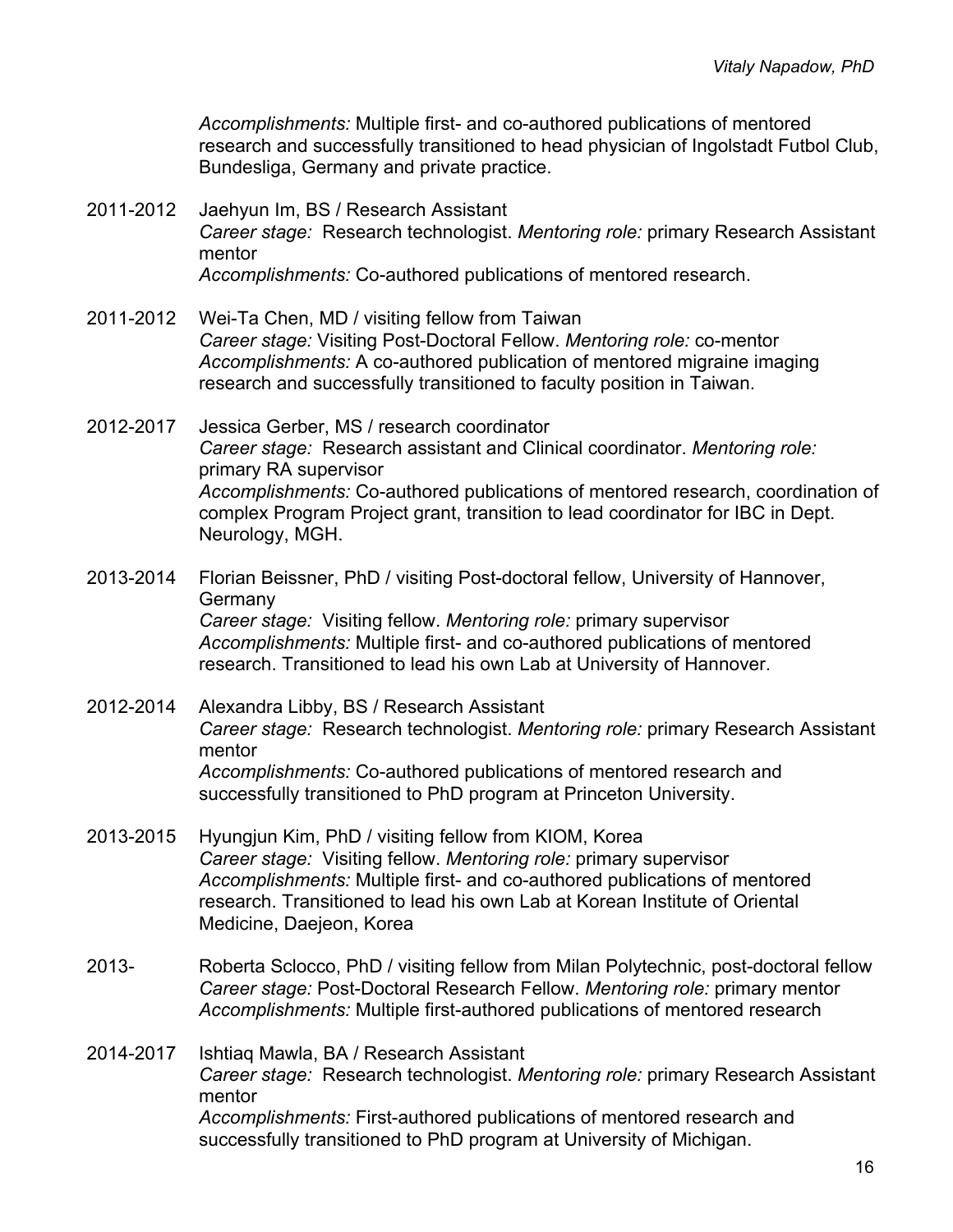- 2014-2017 Ekaterina Protsenko, BA / Research Assistant *Career stage:* Research technologist. *Mentoring role:* primary Research Assistant mentor *Accomplishments:* Co-authored publications of mentored research and successfully transitioned to MD program at University of California San Francisco.
- 2014- Ronald Garcia, MD PhD / Post-doctoral Research Fellow *Career stage:* Post-Doctoral Fellow. *Mentoring role:* co-postdoctoral mentor *Accomplishments:* Multiple first-authored publications of mentored research and successful transition to faculty in the Department of Psychiatry, MGH. Served as PI for grants from National Science Agency in Colombia and foundation grant from NARSAD.
- 2015-2018 Dan-Mikael Ellingsen PhD / Post-doctoral Research Fellow *Career stage:* Post-Doctoral Fellow. *Mentoring role:* Post-doctoral mentor *Accomplishments:* Multiple first-authored publications of mentored research and awarded EU grant support through the University of Oslo, Norway under my supervision.
- 2016-2018 Changjin Jung, MS / visiting fellow from KIOM, Korea *Career stage:* Visiting fellow. *Mentoring role:* primary supervisor *Accomplishments:* Co-authored publications of mentored research. Transitioned to researcher position at Korean Institute of Oriental Medicine, Daejeon, Korea
- 2016-2018 Jacqueline Lutz, PhD / post-doctoral research fellow *Career stage:* Post-Doctoral Fellow. *Mentoring role:* co-postdoctoral mentor *Accomplishments:* Multiple first- and co-authored publications of mentored research and successfully transitioned to industry position.
- 2016-2018 Catherine Hubbard, PhD / post-doctoral research fellow *Career stage:* post-doctoral fellow. *Mentoring role:* primary supervisor *Accomplishments:* Multiple first- and co-authored publications of mentored research. Transitioned to faculty position at Martinos Center, MGH
- 2016- Kylie Isenburg, BA / Research Assistant *Career stage:* Research technologist. *Mentoring role:* primary Research Assistant mentor *Accomplishments:* Co-authored publications of mentored research
- 2017- Harrison Fisher, BS / Research Assistant *Career stage:* Research technologist. *Mentoring role:* primary Research Assistant mentor *Accomplishments:* Co-authored publications of mentored research
- 2018- Michael Datko, PhD / Post-doctoral Research Fellow *Career stage:* post-doctoral fellow. *Mentoring role:* co-supervisor *Accomplishments:* Poster presentation and OHBM annual meeting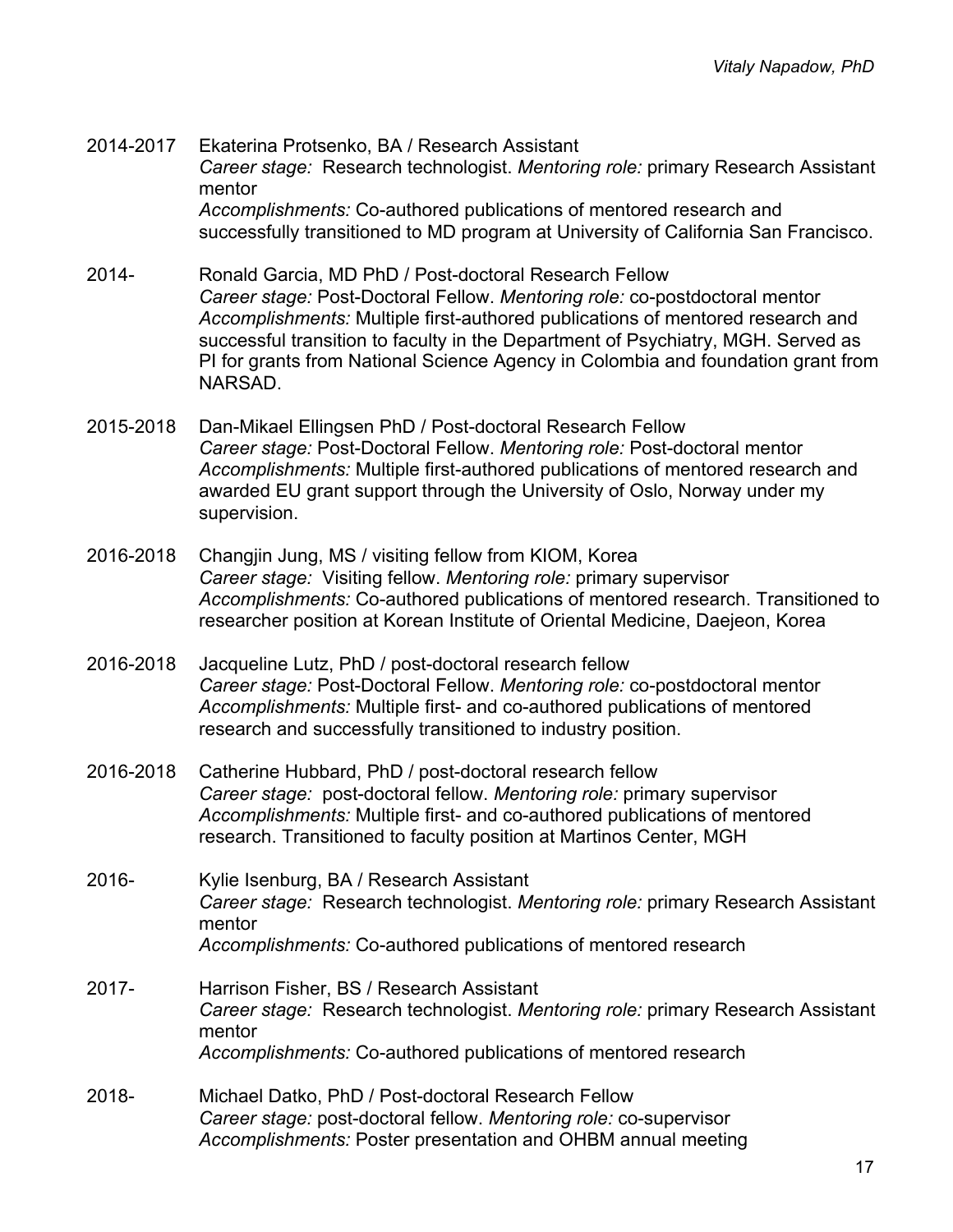| 2018- | Alessandra Anzolin, PhD / Post-doctoral Research Fellow<br>Career stage: post-doctoral fellow. Mentoring role: primary supervisor<br>Accomplishments: Poster presentation at OHBM annual meeting           |
|-------|------------------------------------------------------------------------------------------------------------------------------------------------------------------------------------------------------------|
| 2018- | Rowan Staley, BS / Research Assistant<br>Career stage: Research technologist. Mentoring role: co-Research Assistant<br>mentor<br>Accomplishments: Poster presentations at GI conferences                   |
| 2019- | Arvina Grahl, PhD / Post-doctoral Research Fellow<br>Career stage: post-doctoral fellow. Mentoring role: primary supervisor<br>Accomplishments: Oral presentation at SIPS annual meeting                   |
| 2019- | Mackenzie Hyman, BS / Research Assistant<br>Career stage: Research technologist. Mentoring role: primary Research Assistant<br>mentor<br>Accomplishments: instrumental in hardware development for the Lab |

# **Local Invited Presentations**

*No presentations below were sponsored by outside entities.*

| 2004       | Employing functional MRI for the study of acupuncture: Experiment design and the<br>neurocorrelates of acupuncture degi sensation / Invited Lecture<br>Osher Institute, Harvard Medical School             |  |
|------------|------------------------------------------------------------------------------------------------------------------------------------------------------------------------------------------------------------|--|
| 2006, 2009 | The Role of Acupuncture in Chronic Pain Management / Invited Lecture<br>Pain Management Center, Brigham and Women's Hospital, Harvard Medical<br>School                                                    |  |
| 2006       | Sham and Placebo Acupuncture in Clinical Trials: The Neuroimaging Evidence /<br><b>Invited Lecture</b><br><b>Harvard Medical School</b>                                                                    |  |
| 2006       | Evidence of Somatosensory Cortical Plasticity in Carpal Tunnel Syndrome Treated<br>with Acupuncture - an fMRI Assessment / Invited Lecture<br>Martinos Center for Biomedical Imaging, Dept. Radiology, MGH |  |
| 2007       | Acupuncture Modulation of Resting State Networks / Invited Lecture<br>Martinos Center for Biomedical Imaging, Dept. Radiology, MGH                                                                         |  |
| 2011       | How does Acupuncture work? Brain activity underlying acupuncture efficacy /<br><b>Invited Lecture</b><br>Massachusetts General Hospital CSSA                                                               |  |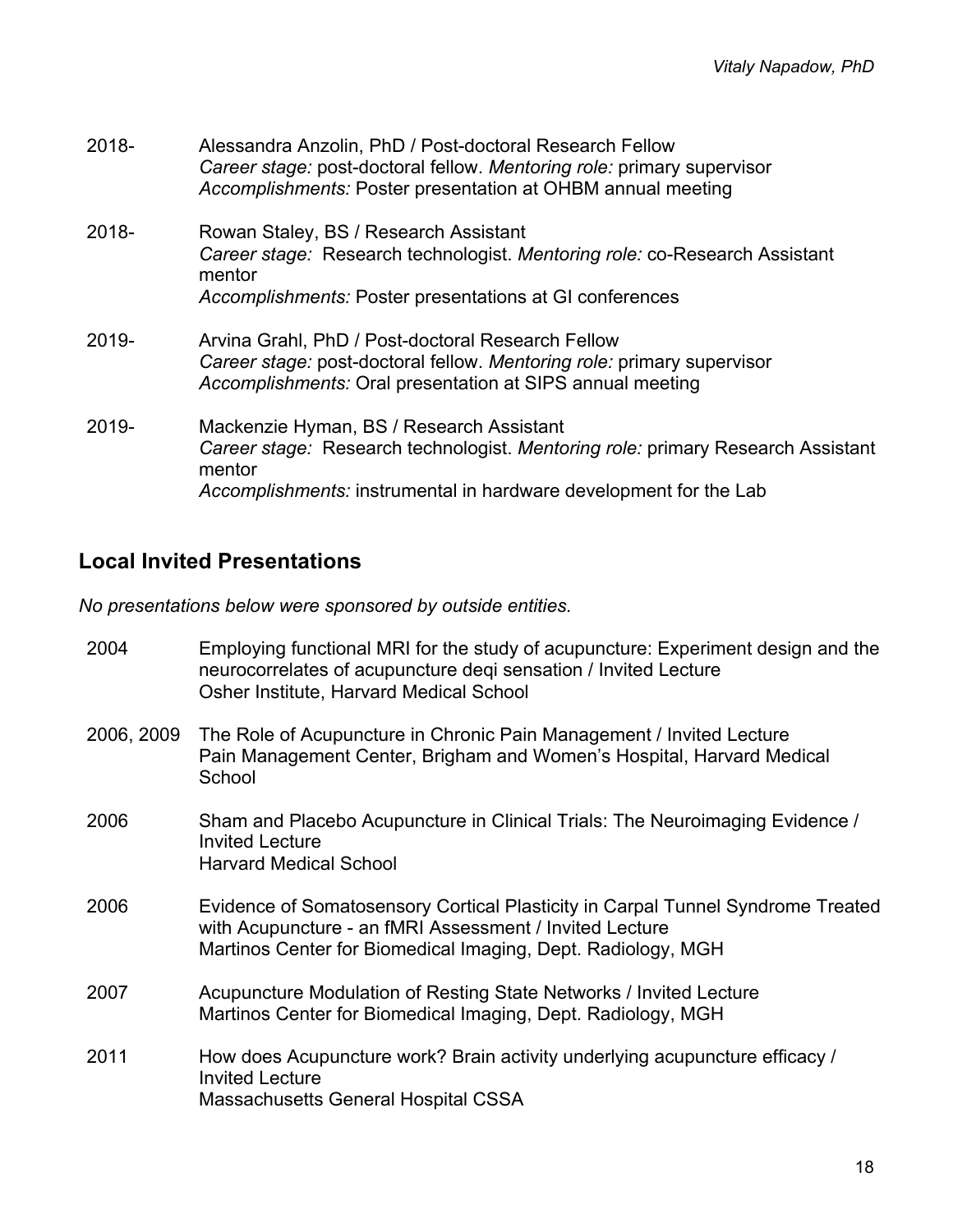| 2012 | Neuroimaging markers for chronic pain disorders - objective outcomes for<br>evaluating acupuncture therapy / Invited Lecture<br>Brainmap Lecture, Martinos Center for Biomedical Imaging, MGH                                                                                       |  |
|------|-------------------------------------------------------------------------------------------------------------------------------------------------------------------------------------------------------------------------------------------------------------------------------------|--|
| 2012 | Acupuncture for the Treatment of Chronic Pain: Integrating Clinical and<br>Neuroimaging Research / Invited Lecture<br>Osher Center for Integrative Medicine at Harvard Medical School and Brigham<br>and Women's Hospital                                                           |  |
| 2013 | Neuroimaging evaluation of acupuncture mechanisms - from carpal tunnel<br>syndrome to fibromyalgia / Invited Lecture<br>The Fellowship in Integrative Medicine at Beth Israel Deaconess Medical Center,<br><b>Boston MA</b>                                                         |  |
| 2013 | Investigating the autonomic brain and pain / autonomic interactions with<br>neuroimaging / Invited Lecture<br>Children's Hospital, Waltham, MA                                                                                                                                      |  |
| 2014 | Sex-differences in brain circuitry supporting nociception, pain, and pain empathy:<br>the neuroimaging evidence / Invited Lecture<br>Conference on pain in women, Connors-Bri Center for Research on Women's<br>Health and Gender Biology, Brigham and Women's Hospital, Boston, MA |  |
| 2014 | Overview of Integrative Medicine Programs / Osher Inaugural Integrative Medicine<br>Research Forum / Session Chair<br>Joseph B. Martin Conference Center, Harvard Medical School, Boston, MA                                                                                        |  |
| 2017 | Neuroimaging applied to assess objective outcomes for acupuncture in carpal<br>tunnel syndrome / Invited Grand Rounds Lecture<br>Osher Center for Integrative Medicine at Harvard Medical School and Brigham<br>and Women's Hospital, Boston, MA                                    |  |
| 2017 | Brain Imaging at the MGH Martinos Center / Invited Lecture<br>Lunch and Learn series, Partners Healthcare Research Management, Somerville<br>МA                                                                                                                                     |  |
| 2017 | Ultrahigh Field (7T) fMRI Approaches to Brainstem Neuroimaging for Targeted<br>Neuromodulation / Invited Lecture<br>7T MRI Scientific Symposium, Brigham and Women's Hospital, Boston, MA                                                                                           |  |
| 2018 | The Role of Acupuncture in the Treatment of Chronic Pain / Invited Lecture<br>Pain Management Center, Department of Anesthesiology, Brigham and Women's<br>Hospital                                                                                                                 |  |
| 2018 | Sex Differences and Pain: Do different brain circuitries contribute to differences in<br>pain sensitivity? / Panel and Invited Lecture, Radcliffe Seminar, Radcliffe College,<br>Cambridge MA                                                                                       |  |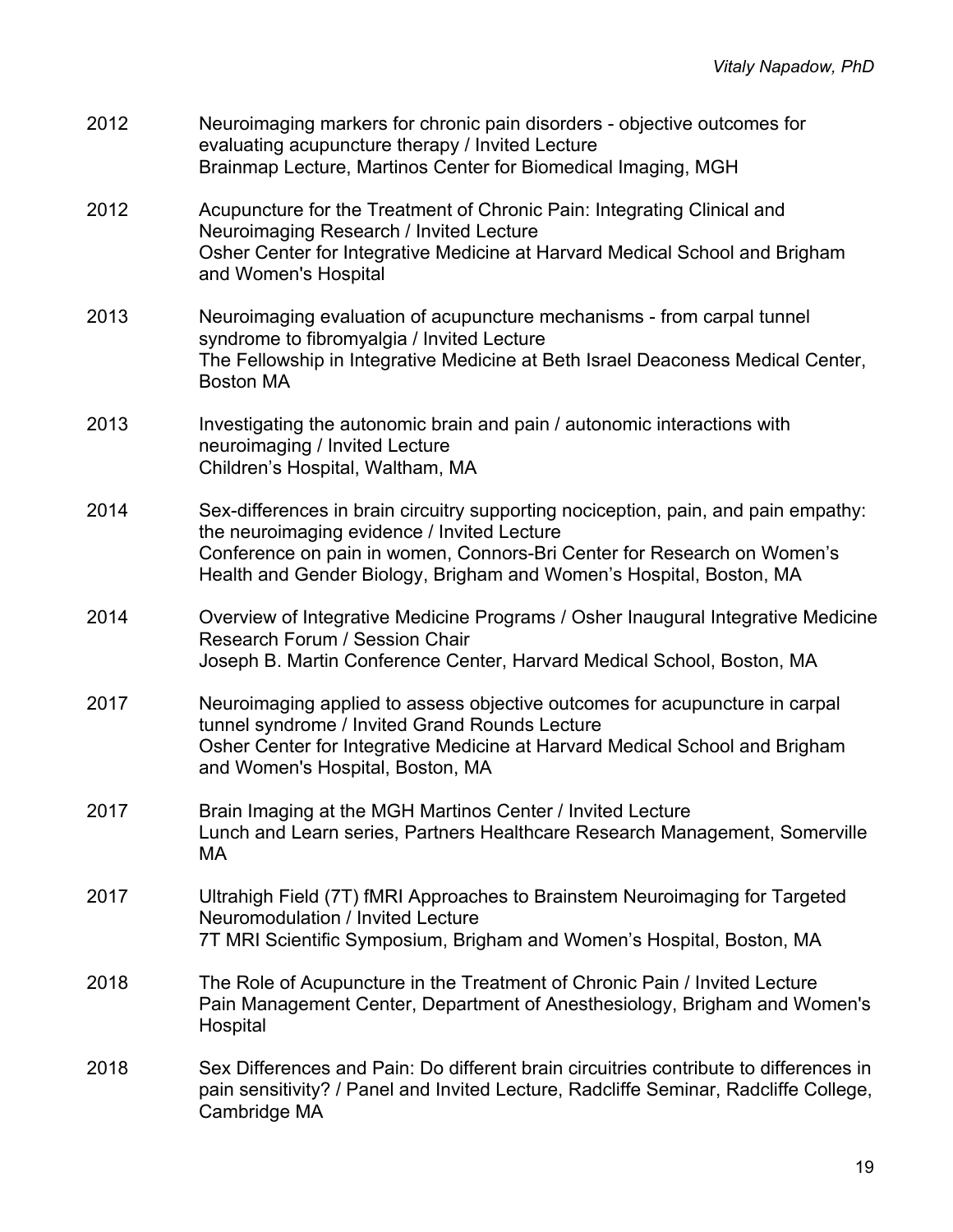2019 Neuromodulation in Tune with the Body's Rhythms: Enhancing Clinical Outcomes with Respiratory-Gated Auricular Vagal Afferent Nerve Stimulation (RAVANS) / Grand Rounds invited lecture, Osher Center for Integrative Medicine, Brigham and Women's Hospital, Boston, MA

## **Report of Regional, National and International Invited Teaching and Presentations**

*No presentations below were sponsored by outside entities.* 

### **Regional**

| 2004      | What can functional MRI tell us about acupuncture and the "Sea of Marrow" that<br>we don't already know? / Invited Lecture<br>New England School of Acupuncture, Newton, MA                                                                       |  |
|-----------|---------------------------------------------------------------------------------------------------------------------------------------------------------------------------------------------------------------------------------------------------|--|
| 2004      | The Modulatory Effects of Acupuncture on the Brain as Imaged by fMRI / Invited<br>Lecture<br>Tufts School of Medicine, Boston, MA                                                                                                                 |  |
| 2005      | Pain Relief and Acupuncture Research: from Endorphins to fMRI / Invited Lecture<br>at Biomatrix Evening Colloquium<br>Massachusetts Institute of Technology, Cambridge, MA                                                                        |  |
| 2006      | Neuroplasticity in Carpal Tunnel Syndrome Treated by Acupuncture: An fMRI<br><b>Evaluation / Invited Lecture</b><br>Dept. PM&R, Tufts-New England Med Center, Boston, MA                                                                          |  |
| 2006      | 22.013 MIT: Freshman Seminar: Careers in Biomedical Engineering / Invited<br>Lecture<br>Massachusetts Institute of Technology, Cambridge MA                                                                                                       |  |
| 2007      | Neuroimaging the Effects of Acupuncture for Carpal Tunnel Syndrome / Grand<br>Rounds<br>Massachusetts Institute of Technology Medical Clinic, Cambridge, MA                                                                                       |  |
| 2007      | Acupuncture in Pain Management: From Philosophy to Brain Imaging / Pain<br>Management Deep Learning Summit: Future of Pain Prevention and Treatment<br>Massachusetts Institute of Technology Faculty Club, Cambridge, MA (Johnson<br>and Johnson) |  |
| 2008-2010 | The Neuroscience of Acupuncture / Invited Lecture in course: Evidence-based<br><b>Complementary and Alternative Medicine</b><br>Tufts Medical School, Boston, MA                                                                                  |  |
| 2010      | An Overview of Acupuncture Research: from clinical trials to neuroimaging                                                                                                                                                                         |  |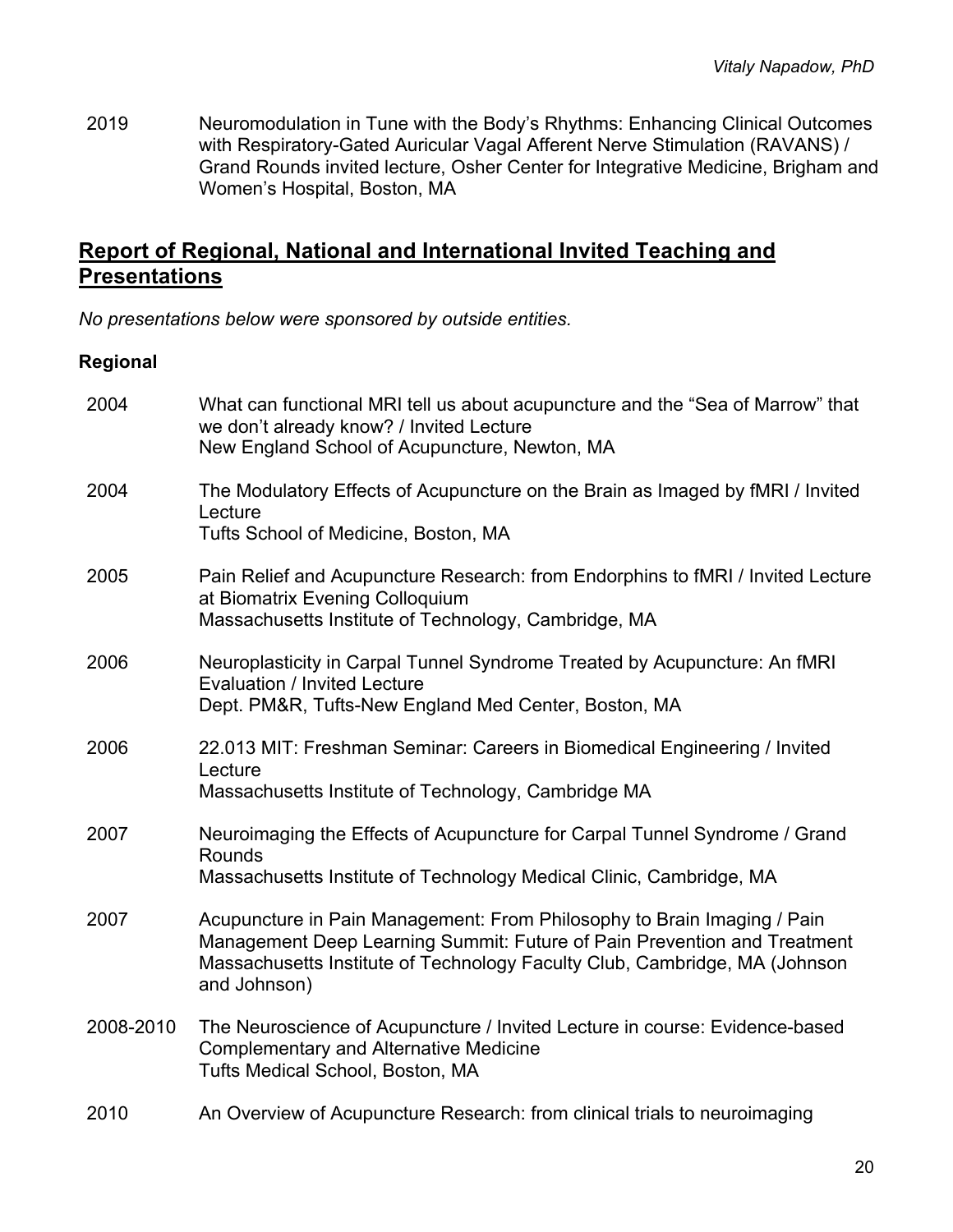|      | Intercollegiate Taiwanese American Students Association (ITASA) Annual<br>Meeting, Massachusetts Institute of Technology, Cambridge, MA                                                                                          |  |  |
|------|----------------------------------------------------------------------------------------------------------------------------------------------------------------------------------------------------------------------------------|--|--|
| 2010 | Neuroimaging for Complex Pain Syndromes / Future of Pain Management Summit<br>Massachusetts Institute of Technology Faculty Club, Cambridge, MA (Johnson<br>and Johnson)                                                         |  |  |
| 2011 | Paradoxes in Acupuncture Research: A Brain's-eye View Using Neuroimaging /<br>New England Society of Medical Acupuncture, Children's Hospital, Waltham, MA                                                                       |  |  |
| 2012 | Neuroimaging Potential Brain Mechanisms for Acupuncture – from Carpal Tunnel<br>Syndrome to Fibromyalgia / Neuroscience Grand Rounds, University of Vermont,<br>Burlington, VT                                                   |  |  |
| 2013 | Neuroimaging Approaches to Acupuncture Research: from localized to<br>widespread pain syndromes / Invited Lecture<br>Tufts University School of Medicine, Boston, MA                                                             |  |  |
| 2013 | Neuroimaging for non-invasive assessment of brain circuitry supporting nausea in<br>humans / Invited Lecture<br>Man Vehicle Laboratory Seminar, Massachusetts Institute of Technology,<br>Cambridge, MA                          |  |  |
| 2015 | Integrated Care: Exploring Diverse Approaches to Health / Tufts University<br>Chapter of Minority Association for Pre-Health Students (MAPS) / Invited Panelist<br>Tufts University, Medford, MA                                 |  |  |
| 2016 | What is acupuncture? From research to clinical practice / Course CPSYC-1451-<br>BH01, Bunker Hill Community College / Invited Speaker<br>Charlestown, MA                                                                         |  |  |
| 2017 | The Neuroscience of Acupuncture / Invited Lecture in course: Medical<br>Acupuncture elective<br>Tufts Medical School, Boston, MA                                                                                                 |  |  |
| 2018 | Boosting Mindfulness-based Interventions with Neuromodulation / Invited Lecture<br>Symposium for Technology-Assisted Meditation, Harvard University, Cambridge<br>МA                                                             |  |  |
| 2018 | From somatosensory neuromodulation to therapeutic alliance: Neuroimaging<br>applications to better understand how acupuncture alleviates pain / The John B.<br>Pierce Laboratory seminar series, Yale University, New Haven, CT  |  |  |
| 2019 | Neuromodulation in tune with the body's rhythms: Pain neuromodulation with<br>respiratory-gated auricular vagal afferent nerve stimulation (RAVANS) / Atlanta<br>Department of Veterans Affairs CVNR Seminar Series, Atlanta, GA |  |  |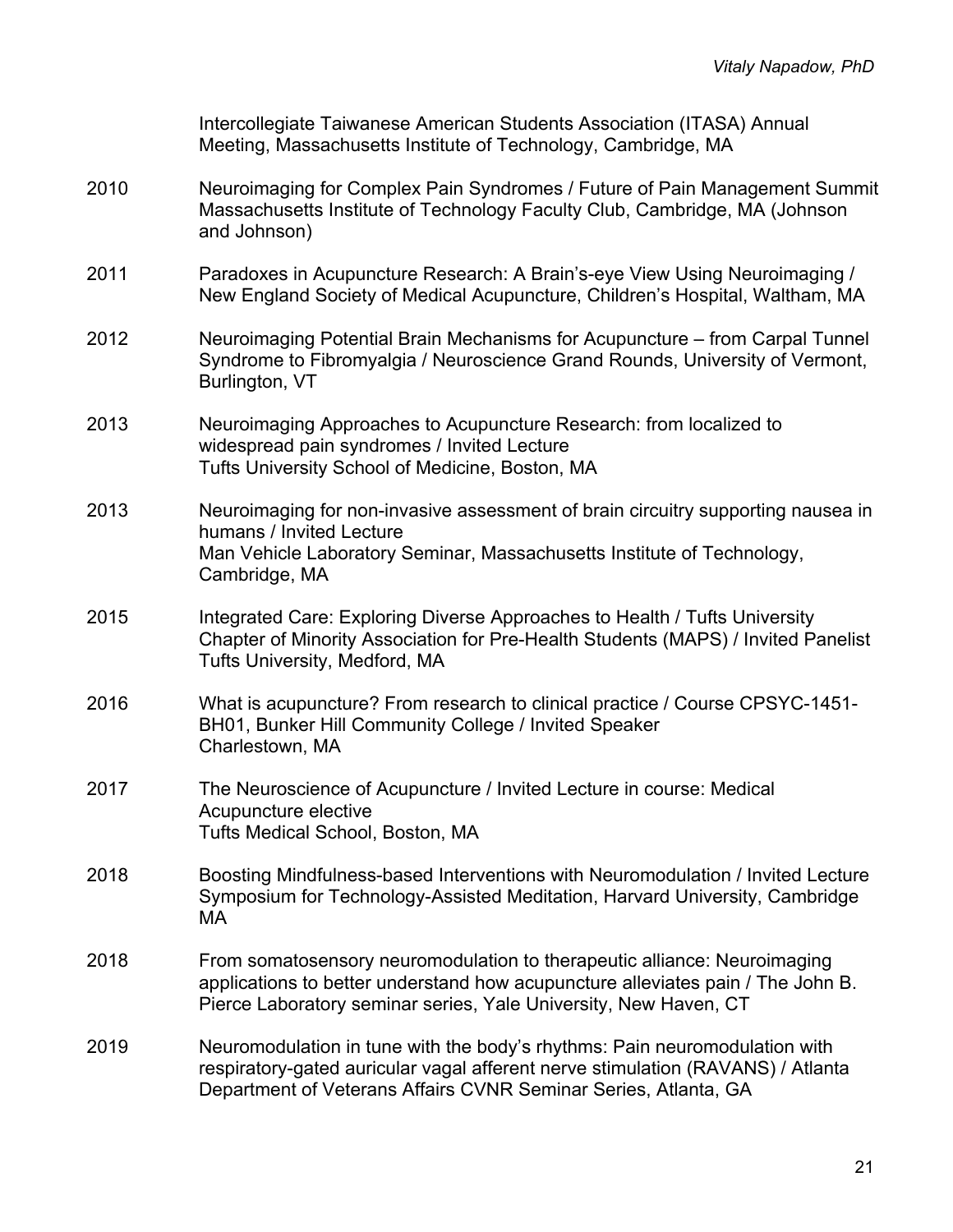2020 Rewiring the primary somatosensory cortex in carpal tunnel syndrome with acupuncture / Invited Lecture in course: Medical Acupuncture elective Tufts Medical School, Boston, MA

### **National**

| 2003 | The Modulatory Effects of Acupuncture on the Brain as Imaged by fMRI / Grand<br><b>Rounds</b>                                                                                                                                                                      |  |  |
|------|--------------------------------------------------------------------------------------------------------------------------------------------------------------------------------------------------------------------------------------------------------------------|--|--|
|      | Physical Rehabilitation Branch, National Institutes of Health, Bethesda, MD                                                                                                                                                                                        |  |  |
| 2003 | A Biomechanical Investigation of the Structure-Function Relationships in the<br>Tongue / Grand Rounds                                                                                                                                                              |  |  |
|      | Physical Rehabilitation Branch, National Institutes of Health, Bethesda, MD                                                                                                                                                                                        |  |  |
| 2003 | A Biomechanical Investigation of the Structure-Function Relationships in the<br>Tongue / Grand Rounds                                                                                                                                                              |  |  |
|      | Physical Rehabilitation Branch, National Institutes of Health, Bethesda, MD                                                                                                                                                                                        |  |  |
| 2005 | Evidence of Cortical Plasticity in Carpal Tunnel Syndrome Treated with<br>Acupuncture / Invited Lecture                                                                                                                                                            |  |  |
|      | National Center for Complementary and Alternative Medicine (NCCAM), National<br>Institutes of Health, Bethesda, MD                                                                                                                                                 |  |  |
| 2006 | Sham / Placebo Controls in Acupuncture: The Evidence from Neuroimaging /<br>Invited seminar lecture                                                                                                                                                                |  |  |
|      | North American Research Conference on Complementary and Integrative<br>Medicine. Edmonton, Alberta, Canada                                                                                                                                                         |  |  |
| 2006 | Acupuncture for Carpal Tunnel Syndrome: Neuroimaging Cortical Plasticity and<br>Acupuncture Processing for Chronic Pain / Oral abstract presentation<br>North American Research Conference on Complementary and Integrative<br>Medicine. Edmonton, Alberta, Canada |  |  |
| 2007 | NCCAM Center of Excellence: Neuroimaging Acupuncture Effects on Brain<br><b>Activity / Invited Lecture</b><br>NCCAM Centers Meeting. Bethesda, MD                                                                                                                  |  |  |
| 2007 | Acupuncture for Carpal Tunnel Syndrome: Neuroimaging Cortical Plasticity and<br>Acupuncture Processing for Chronic Pain / Keynote Lecture<br>American Academy of Medical Acupuncture 19 <sup>th</sup> Annual Symposium, Baltimore,<br>MD                           |  |  |
| 2008 | Acupuncture Modulates Resting Brain Networks / Invited Lecture<br>Chronic Pain and Fatigue Research Center, University of Michigan. Ann Arbor, MI                                                                                                                  |  |  |
| 2008 | Evaluating Acupuncture with fMRI: From Characterization to Translational<br>Research / Grand Rounds                                                                                                                                                                |  |  |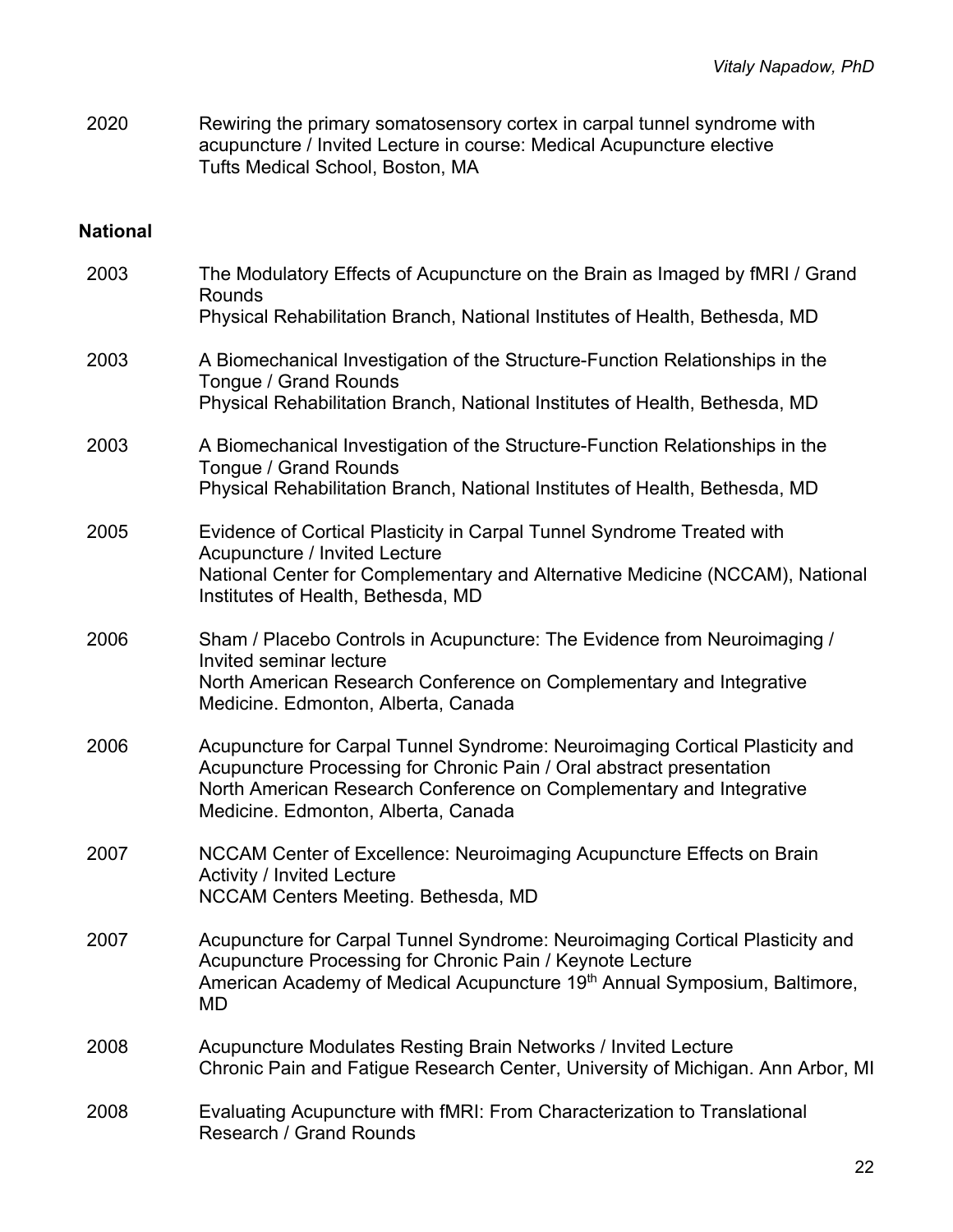|      | Physical Medicine and Rehabilitation Branch, National Institutes of Health,<br>Bethesda, MD                                                                                                                                                                       |  |  |
|------|-------------------------------------------------------------------------------------------------------------------------------------------------------------------------------------------------------------------------------------------------------------------|--|--|
| 2009 | Neuroimaging in basic and translational acupuncture research / Invited Lecture in<br>the Integrative Medicine Lecture Series<br>College of Pharmacy, University of Texas at Austin.                                                                               |  |  |
| 2009 | Neuroimaging of CAM techniques / Invited Lecture in the 3 <sup>rd</sup> National Symposium<br>on Complementary & Alternative Geriatric Health Care<br>Logan College of Chiropractic, Chesterfield, MO                                                             |  |  |
| 2011 | Acupuncture relief of itch in Atopic Dermatitis associated with reduced fMRI<br>activation of salience and affective brain circuitries / Oral abstract presentation<br>Society for Neuroscience annual meeting, Washington DC                                     |  |  |
| 2013 | Functional Brain Connectivity: A Potential Biomarker for the Chronic Pain State? /<br>Invited plenary Lecture in the American Academy of Pain Management annual<br>meeting, Fort Lauderdale, FL                                                                   |  |  |
| 2013 | Martinos Center CERC for Acupuncture Neuroimaging: Application of MRI<br>Biomarkers to Better Understand Acupuncture Analgesia / Invited plenary lecture<br>at the CAM preconference symposium of the American Pain Society annual<br>conference, New Orleans, LA |  |  |
| 2014 | Neuroimaging Approaches to Acupuncture and CAM Research: What Do We<br>Know? What Lies Ahead? / Invited keynote lecture at the New York Chiropractic<br>College, Seneca Falls, NY                                                                                 |  |  |
| 2014 | Neuroimaging outcomes as biomarkers for acupuncture analgesia / Invited<br>symposium lecture at the American Academy of Pain Management, Phoenix, AZ                                                                                                              |  |  |
| 2014 | As We Better Understand the Brain, We Better Understand Acupuncture:<br>Neuroimaging Approaches to Acupuncture Research / Invited keynote lecture at<br>the 26th Annual American Academy of Medical Acupuncture Symposium, Denver,<br><b>CO</b>                   |  |  |
| 2014 | Brain neuroplasticity in carpal tunnel syndrome treated by acupuncture / Invited<br>symposium lecture in "Neural Basis of Nonpharmacological Pain Treatments" at<br>American Pain Society Annual Meeting, Tampa, FL                                               |  |  |
| 2015 | Neuroimaging altered brain circuitries and neurotransmitter levels in cyclic<br>vomiting syndrome / Invited symposium lecture for Biology and Control of Nausea<br>and Vomiting 2015, Pittsburgh, Pennsylvania                                                    |  |  |
| 2016 | Acupuncture - a somatosensory conditioning neuromodulatory therapy / Invited<br>lecture at the National Center for Complementary and Integrative Health, NIH,<br>Bethesda, Maryland                                                                               |  |  |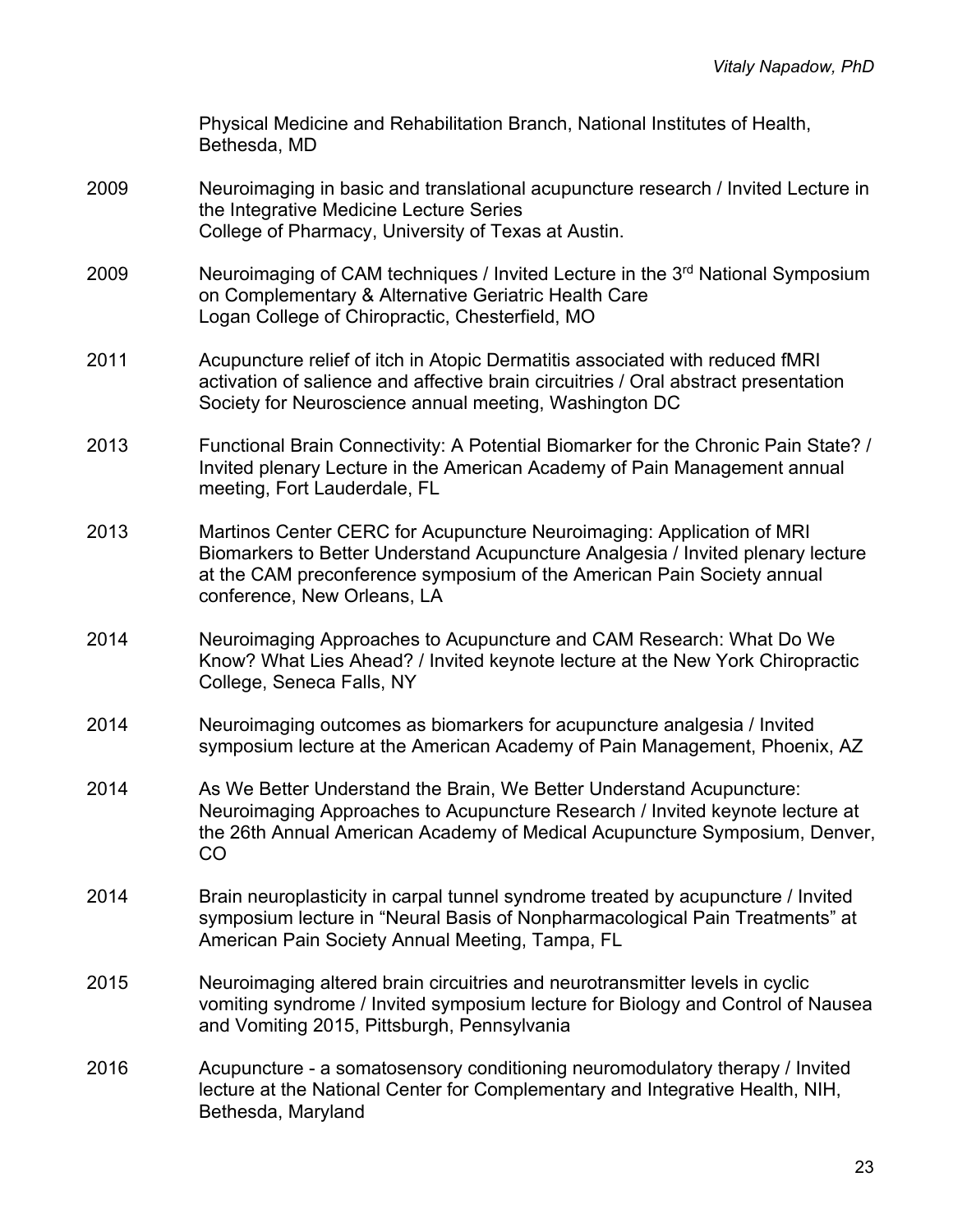| 2016 | A view from above: Investigating acupuncture mechanisms for chronic pain with<br>brain functional MRI / Invited lecture at Integrative Medicine Lecture Series,<br>University of Texas MD Anderson Cancer Center, Houston, TX                                                                                                                                                                                                       |  |  |
|------|-------------------------------------------------------------------------------------------------------------------------------------------------------------------------------------------------------------------------------------------------------------------------------------------------------------------------------------------------------------------------------------------------------------------------------------|--|--|
| 2016 | Non-invasive neuromodulatory approaches to the treatment of chronic pain /<br>Invited lecture<br>Pain Week, Las Vegas, NV                                                                                                                                                                                                                                                                                                           |  |  |
| 2016 | Neuroimaging acupuncture mechanisms in Carpal Tunnel Syndrome: can<br>targeting the brain affect pain in the wrist? / Invited lecture<br>Pain Week, Las Vegas, NV                                                                                                                                                                                                                                                                   |  |  |
| 2017 | Neuroimaging Acupuncture Effects for Neuropathic Pain and the Role of Objective<br>Outcomes in CTS / Invited keynote lecture at the American Academy of Medical<br>Acupuncture 30th Annual Symposium, Pittsburgh, PA                                                                                                                                                                                                                |  |  |
| 2017 | Is brain concordance linked with therapeutic alliance & pain relief? Hyperscan<br>fMRI applied to decipher the brain circuitry of patient/clinician interactions / Invited<br>webinar presentation for Director's Webinar Series, Office of Behavioral and Social<br>Sciences Research, National Institutes of Health (NIH)                                                                                                         |  |  |
| 2018 | Neuroimaging to assess S1 neuroplasticity following acupuncture therapy for<br>neuropathic pain / Selected Session (competitive, chair)<br>Neurobiological Mechanisms Supporting Integrative and Mind-Body Therapies for<br>Pain, American Pain Society annual meeting, Anaheim, CA                                                                                                                                                 |  |  |
| 2018 | Applications of respiratory-gated auricular vagal afferent nerve stimulation<br>(RAVANS) / Invited lecture<br>Cardiac Autonomics Group, University of California Los Angeles, Los Angeles, CA                                                                                                                                                                                                                                       |  |  |
| 2018 | Respiratory-gated Auricular Vagal Afferent Nerve Stimulation for Pain Disorders /<br><b>Invited Lecture</b><br>2018 NYC Neuromodulation & North American Neuromodulation Society Summer<br>Series, New York City, NY, USA                                                                                                                                                                                                           |  |  |
| 2019 | Neuroimaging the brain circuitry underlying pain catastrophizing and its influence<br>on pain processing / Selected Session (competitive)<br>Multimodal Contributors to the Negative Impact of Pain Catastrophizing, American<br>Pain Society annual meeting, Milwaukee, WI                                                                                                                                                         |  |  |
| 2019 | What has fMRI revealed about central sensitization and chronic pain? / Invited<br>lecture<br>Analgesic, Anesthetic, and Addiction Clinical Trial Translations, Innovations,<br>Opportunities and Networks (ACTTION), IMMPACT-XXIII meeting, Research<br>Design Considerations for Chronic Pain Clinical Trials Addressing Central<br>Sensitizations/Somatosensory Amplification and Multiple Comorbidities,<br><b>Washington DC</b> |  |  |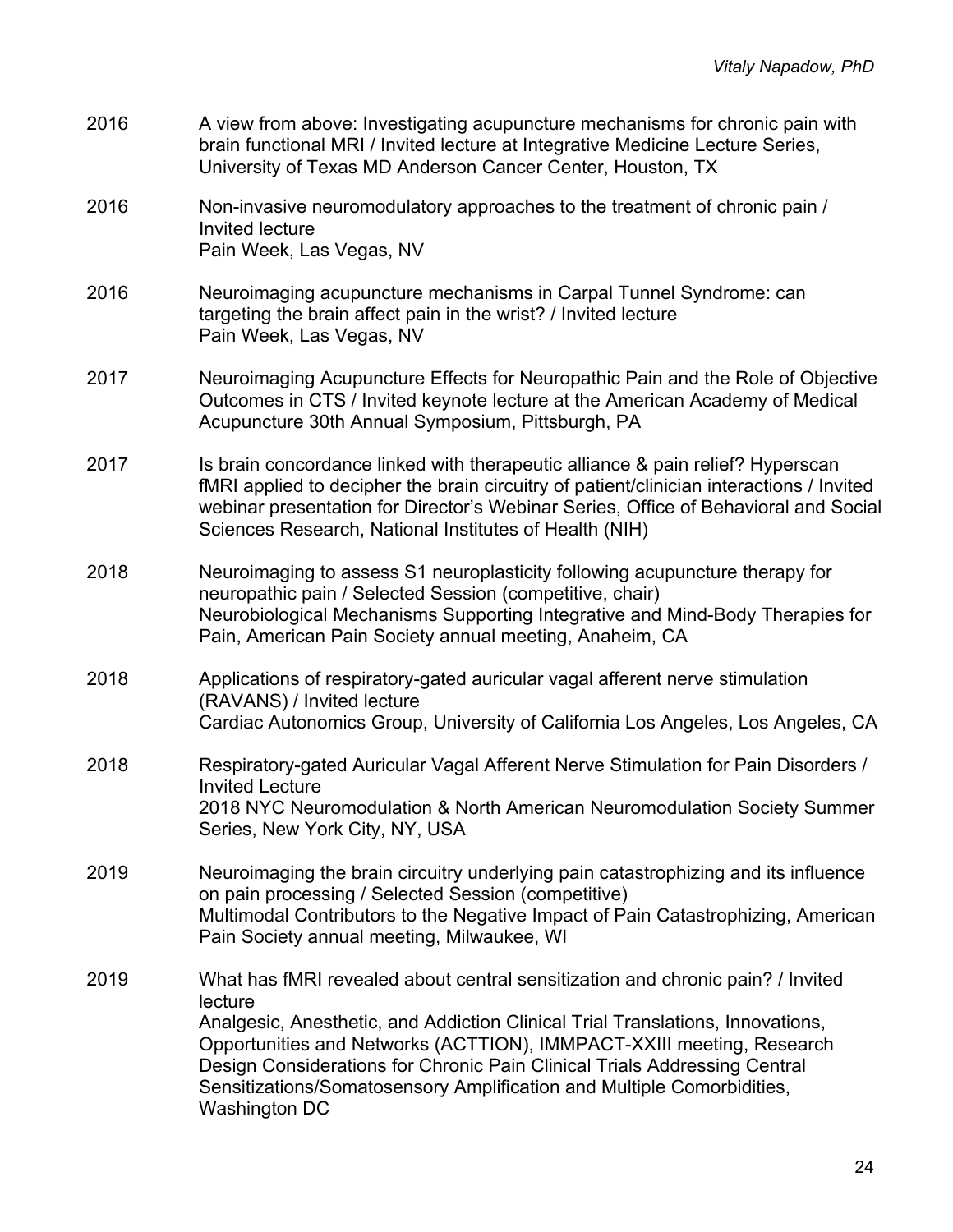| 2019 | Neuroimaging and Functional Gastric Response to Respiratory-gated<br>Transcutaneous Vagus Nerve Stimulation / Invited Lecture<br>Joint meeting of NYC Neuromodulation and the Neuromodulation: The Science<br>symposia, Napa, CA                                                                               |  |
|------|----------------------------------------------------------------------------------------------------------------------------------------------------------------------------------------------------------------------------------------------------------------------------------------------------------------|--|
| 2019 | Brain imaging to assess neuroplasticity following acupuncture for neuropathic pain<br>/ Invited Lecture<br>College on Problems of Drug Dependence (CPDD) Symposium, San Antonio, TX                                                                                                                            |  |
| 2019 | Therapeutic engagement of interoceptive pathways with respiratory-gated vagus<br>nerve stimulation / Invited Lecture<br>The Science of Interoception and its Roles in Nervous System Disorders, NIH<br>Blueprint Workshop, NIH, Lister Hill Auditorium, Bethesda MD                                            |  |
| 2020 | Neuromodulation in Tune with the Body's Rhythms: Respiratory-gated Auricular<br>Vagal Afferent Nerve Stimulation (RAVANS) / Invited Lecture<br>National Center of Neuromodulation for Rehabilitation Advanced Transcutaneous<br>Auricular Vagus Nerve Stimulation (taVNS) Symposium, Charleston, SC            |  |
| 2020 | <b>Functional Neuroimaging of Psychosocial States:</b><br>Brain circuitries supporting pain and catastrophizing / Invited Lecture<br>Measurement of Pain: Behavioral, Social and Biological Factors Office of<br>Behavioral and Social Sciences Research National Institutes of Health, Bethesda,<br><b>MD</b> |  |
| 2020 | Underlying Physiology, Clinical Applications, and Technology Transfer of a Novel<br>Technique for Transcutaneous Respiratory-Gated Auricular Vagus Afferent Nerve<br>Stimulation (RAVANS) / Oral zoom presentation<br>NYC Neuromodulation 2020 Online Conference (Covid19-modified)                            |  |

### **International**

| 2005 | Correlating Acupuncture fMRI in the Human Brainstem with Heart Rate Variability /<br>Oral abstract presentation<br>27th Annual International Conference of the IEEE Engineering in Medicine and<br>Biology Society, Shanghai, China                                                |
|------|------------------------------------------------------------------------------------------------------------------------------------------------------------------------------------------------------------------------------------------------------------------------------------|
| 2007 | Evaluating Acupuncture with Functional MRI: From Characterization to<br>Translational Research / Invited lecture<br>Society for Acupuncture Research Annual Conference: The Status and Future of<br>Acupuncture Research: 10 Years Post-NIH Consensus Conference, Baltimore,<br>MD |
| 2008 | Evaluating Acupuncture with fMRI: From Characterization to Translational<br>Research / Keynote lecture<br>Acupuncture Research Resource Council Annual Conference, London, UK                                                                                                      |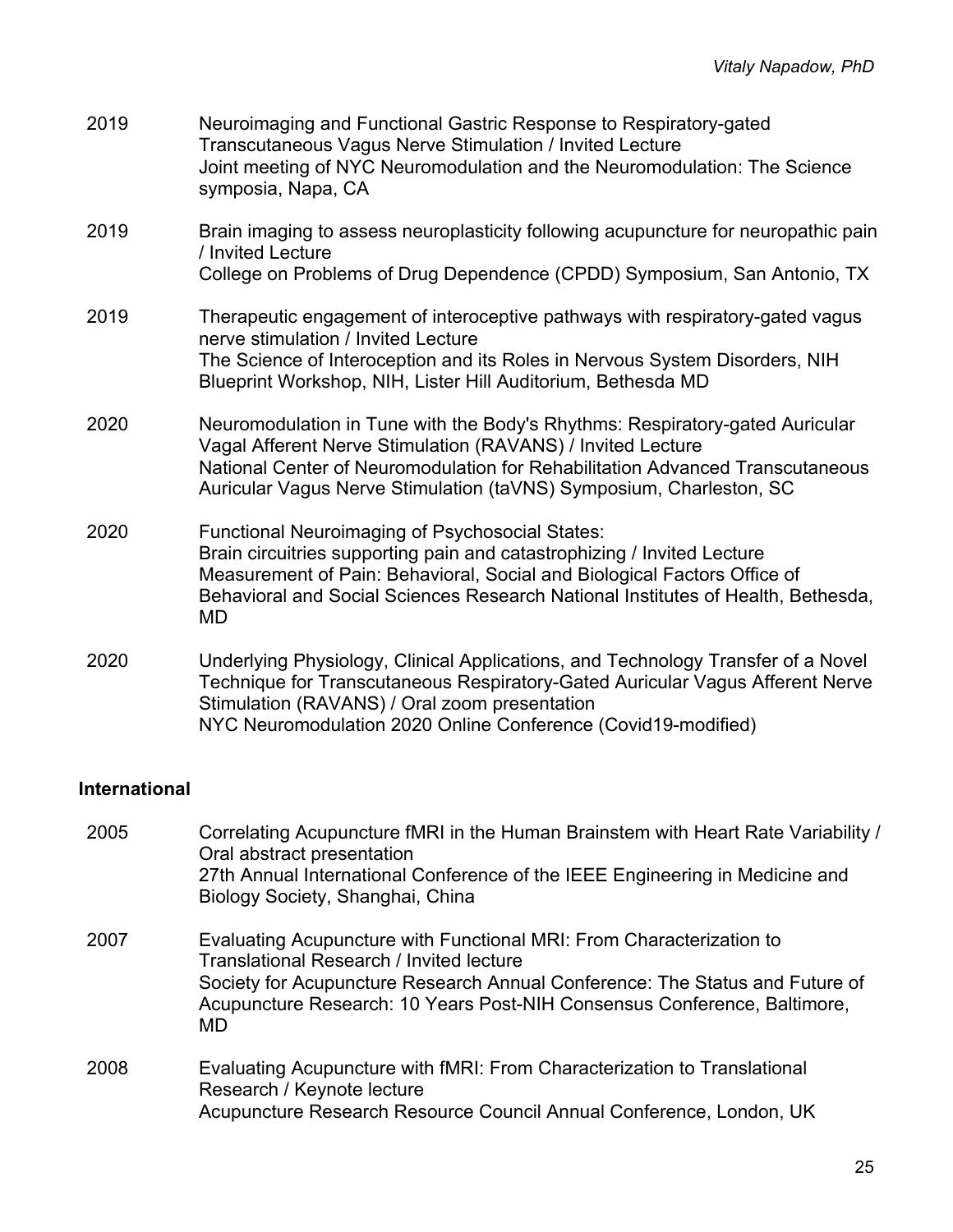| 2009 | Elucidating Acupuncture Mechanisms of Action with fMRI / Invited lecture<br>1st Sino-German Conference in Acupuncture and Moxibustion, Chengdu, Sichuan<br>Province, People's Republic of China (Chinesisch-Deutsches Zentrum fur<br>Wissenschaftsforderung)                                                                |  |  |
|------|-----------------------------------------------------------------------------------------------------------------------------------------------------------------------------------------------------------------------------------------------------------------------------------------------------------------------------|--|--|
| 2010 | Neuroimaging in Basic and Translational Acupuncture Research / Invited lecture<br>York Neuroimaging Centre, University of York, York, United Kingdom                                                                                                                                                                        |  |  |
| 2010 | Acupuncture Neuroimaging Research / Invited lecture<br>Kyunghee University, Seoul, Republic of Korea                                                                                                                                                                                                                        |  |  |
| 2010 | Neuroimaging in Basic and Translational Acupuncture Research / Invited plenary<br>lecture<br>International Symposium on Acupuncture and Meridian Studies (ISAMS), Pusan,<br>Republic of Korea                                                                                                                               |  |  |
| 2010 | Acupuncture modulates intrinsic brain connectivity in fibromyalgia – a potential<br>neuroimaging marker for disease severity and therapeutic efficacy / Oral abstract<br>presentation<br>International Congresses in Complementary Medicine Research, Tromso, Norway                                                        |  |  |
| 2011 | The Research Matrix: Mapping Acupuncture Effects on the Human Brain / Invited<br><b>Keynote Lecture</b><br>AACP (Acupuncture Association of Chartered Physiotherapists) Annual<br>Conference, Wyboston, United Kingdom                                                                                                      |  |  |
| 2011 | Neuroimaging Acupuncture: acupoint specificity and potential mechanisms of<br>action / Invited Keynote Lecture<br>DAGfA (Deutsche Arztegesellschaft fur Akupunktur, German Medical Acupuncture<br>Association), Bad Nauheim, Germany                                                                                        |  |  |
| 2012 | Neuroimaging evaluation of acupuncture mechanisms / Invited Plenary Lecture<br>Korean Institute for Oriental Medicine Acupuncture Neuroimaging Symposium,<br>Daejeon, Korea                                                                                                                                                 |  |  |
| 2012 | Brain Circuitry Subserving Acupuncture Relief of Itch in Atopic Dermatitis: an fMRI<br>Study / Selected Session (chair, competitive)<br>"A Window to the Brain: Neuroimaging Technologies for Integrative Medicine<br>Research" at International Research Congress on Integrative Medicine and<br>Health, Portland, OR, USA |  |  |
| 2013 | Neuroimaging Approaches to Acupuncture Research: What Do We Know? What<br>Lies Ahead? / Invited Keynote Lecture<br>Society for Acupuncture Research International Conference, Ann Arbor, MI                                                                                                                                 |  |  |
| 2013 | Brain mechanisms supporting anti-pruritic effects of acupuncture / Invited plenary<br>lecture<br>International Scientific Acupuncture and Meridian Symposium, Stockholm,                                                                                                                                                    |  |  |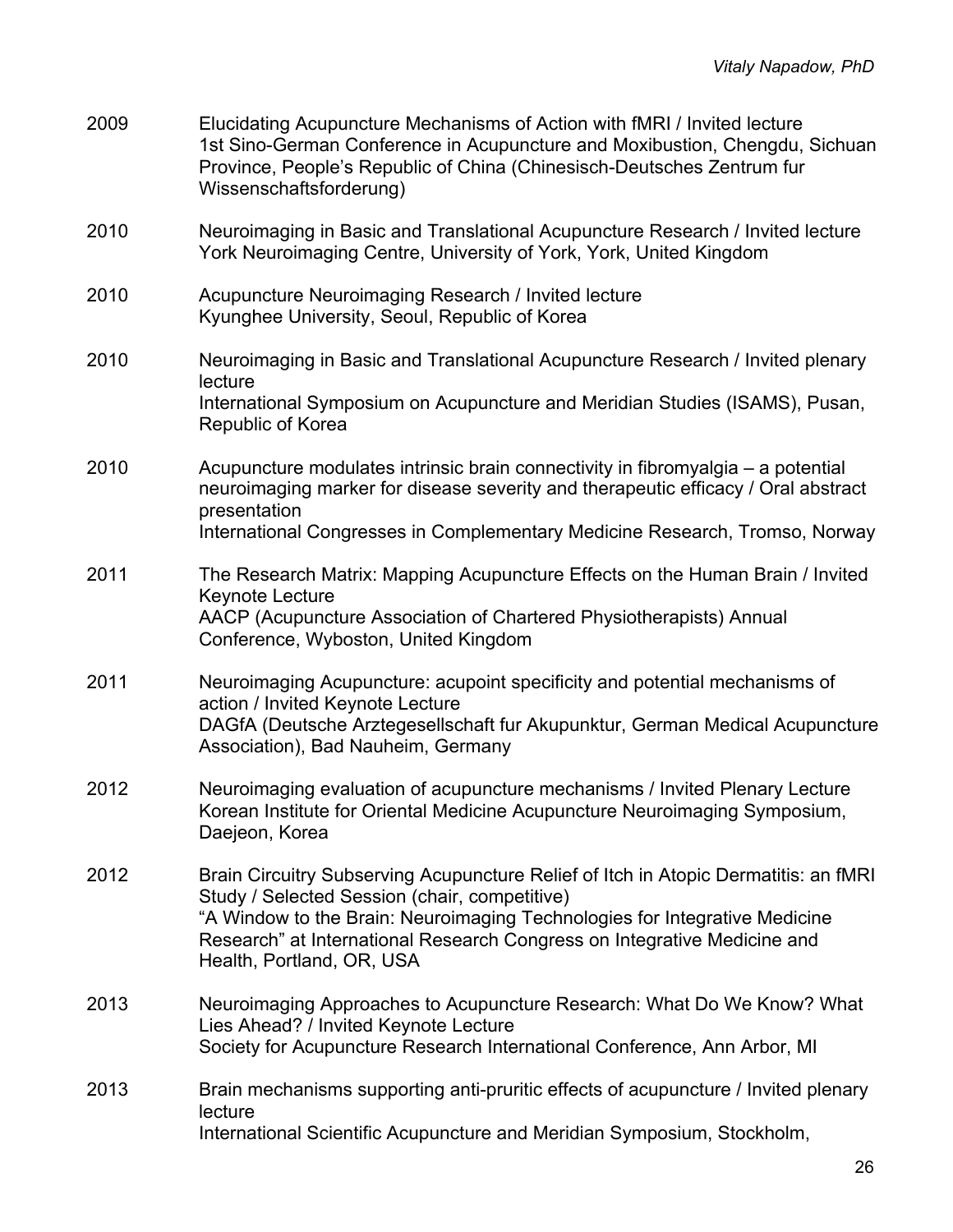Sweden

- 2013 Brain circuitry supporting nocebo itch perception in atopic dermatitis / Invited plenary lecture 7<sup>th</sup> World Congress on Itch, Boston, MA
- 2014 International Scholar: Visiting Professorship in the Department of Biomedical Engineering at Kyunghee University, Yongin, Korea.
- 2014 Acupuncture modulates brain neuroplasticity in carpal tunnel syndrome / Invited **Lecture** 
	- Chengdu University of Traditional Chinese Medicine, Chengdu, China
- 2014 Neuroimaging Correlates of Acupuncture: What Do We Know? What Lies Ahead? / Invited Keynote Lecture CAAM and SAR International Symposium on Acupuncture Research, Beijing, China
- 2014 Neuroimaging approaches to acupuncture research: from carpal tunnel syndrome to fibromyalgia / Invited Lecture The University of Hong Kong, Hong Kong, China
- 2014 Neuroimaging in acupuncture research: background and applications / Invited **Lecture** Korean Institute of Oriental Medicine, Daejeon, Korea
- 2014 Neuroanatomy and Neurophysiology of the Human Brain: functional MRI applications / Kyunghee University lecture series Kyunghee University, Yongin, Korea
- 2015 Neuroimaging in Multicenter Trials / Invited Lecture 1st Annual International Conference, Kyunghee University Clinical Trials Center, Kyunghee University Korean Medicine Hospital, Seoul, Korea
- 2015 Brain circuitry supporting placebo and nocebo effects of itch / Invited Lecture Summer School "Allergy and the Brain" The Christine Kühne Center for Allergy Research and Education (CK-CARE), Davos, Switzerland
- 2015 Neuroimaging nausea to better understand CAN physiology a multimodal approach / Oral presentation at selected session (competitive) 37th Annual International Conference of the IEEE Engineering in Medicine and Biology Society, Milan, Italy
- 2016 Evaluating acupuncture-associated neuroplasticity in carpal tunnel syndrome with brain imaging / Invited Plenary Lecture International Scientific Acupuncture and Meridian Symposium (ISAMS), Hong Kong, China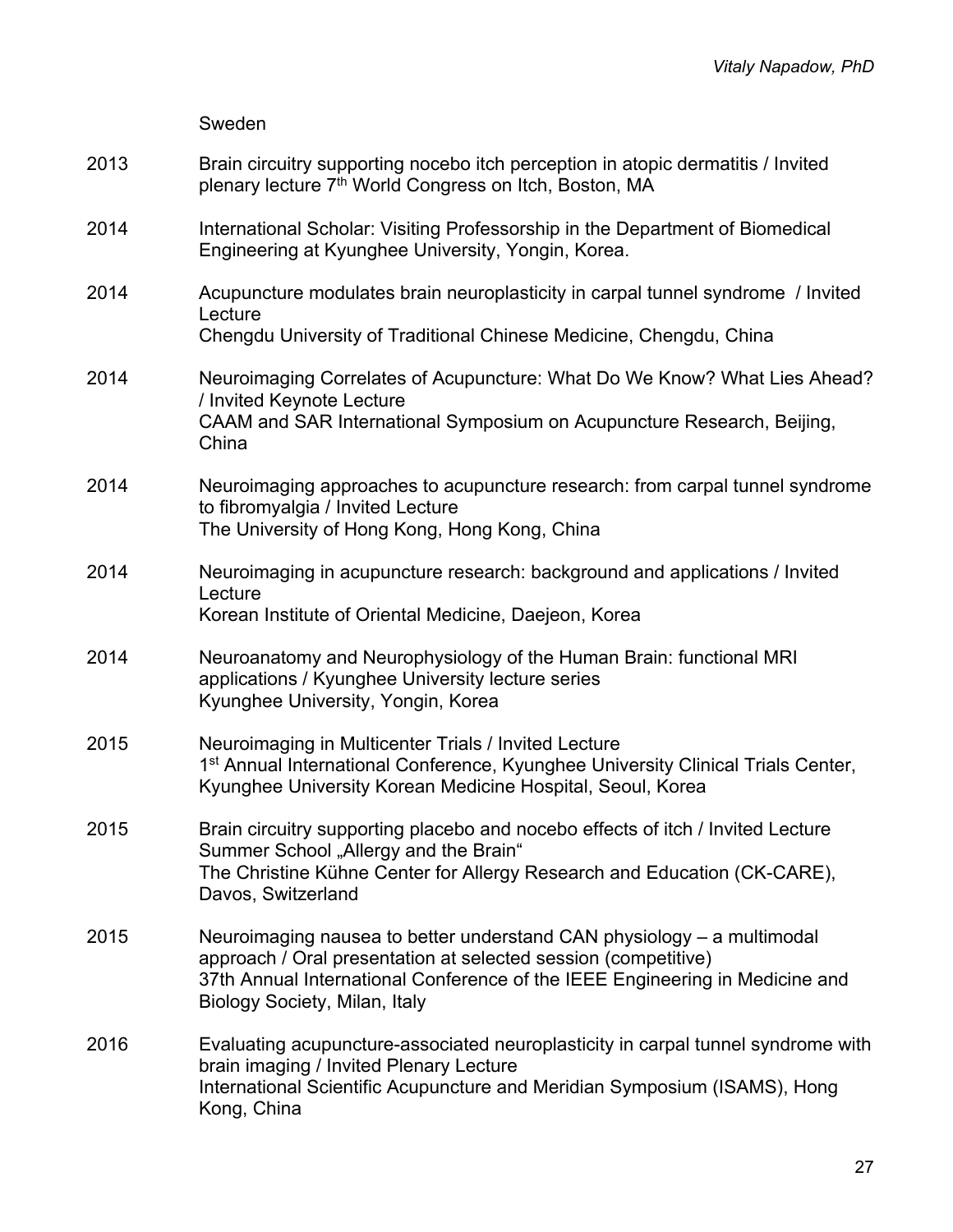| 2016 | Brainstem processing in migraine: can the gateway to chronic pain be down-<br>regulated? / Selected Session (competitive)<br>"Neuroimaging pain-related circuitries in the human brainstem with functional MRI"<br>at Organization for Human Brain Mapping annual meeting, Geneva, Switzerland |  |  |
|------|------------------------------------------------------------------------------------------------------------------------------------------------------------------------------------------------------------------------------------------------------------------------------------------------|--|--|
| 2017 | Neuroimaging Acupuncture Effects for Neuropathic Pain and the Role of Objective<br>Outcomes in CTS / Invited Plenary Lecture<br>Society for Acupuncture Research International Conference, San Francisco CA                                                                                    |  |  |
| 2017 | When perception is reality: How nocebos mimic real pruritogens in brain<br>processing of clinically-relevant itch / Invited Plenary Lecture<br>Society for Interdisciplinary Placebo Studies (SIPS) Conference, Leiden,<br><b>Netherlands</b>                                                  |  |  |
| 2017 | Functional Neuroimaging as a Window into Human Brain Function: Applications to<br>Better Understand and Optimize Neuromodulatory Therapies / Invited Keynote<br>Lecture<br>International Society for Neurofeedback Research, Ledyard, CT, USA                                                  |  |  |
| 2018 | Rewiring the primary somatosensory cortex in carpal tunnel syndrome with<br>acupuncture / Invited Keynote Lecture<br>World Congress on Medical Acupuncture, Munich, Germany                                                                                                                    |  |  |
| 2018 | Neural mechanisms of non-specific effects of mind and body approaches / Invited<br><b>Plenary Lecture</b><br>"Chronic Pain: The Science of Complementary and Integrative Health<br>Approaches", Satellite to the 17th IASP World Congress on Pain, Boston, MA, USA                             |  |  |
| 2018 | Rewiring the primary somatosensory cortex in carpal tunnel syndrome with<br>acupuncture / Invited Lecture<br>Annual Meeting for the Chinese Society of Integrative Anesthesiology, Shenyang,<br>China                                                                                          |  |  |
| 2018 | Rewiring the primary somatosensory cortex in carpal tunnel syndrome with<br>acupuncture / Invited Keynote Lecture<br>British Medical Acupuncture Society Autumn Scientific Meeting, London, UK                                                                                                 |  |  |
| 2018 | Role of neuroimaging to assess acupuncture-induced neuroplasticity in pain relief /<br><b>Invited Plenary Lecture</b><br>6th International Scientific Symposium at the Institute for Complementary and<br>Integrative Medicine, Zurich, Switzerland                                            |  |  |
| 2018 | Role of neuroimaging to assess acupuncture-induced neuroplasticity in pain relief /<br><b>Invited Plenary Lecture</b><br>A.M.A.B. ASSOCIAZIONE MEDICI AGOPUNTORI BOLOGNESI 2nd International<br>Symposium on Research in Acupuncture, Bologna, Italy                                           |  |  |
| 2019 | The role of neuroimaging in developing acupuncture and other neuromodulatory                                                                                                                                                                                                                   |  |  |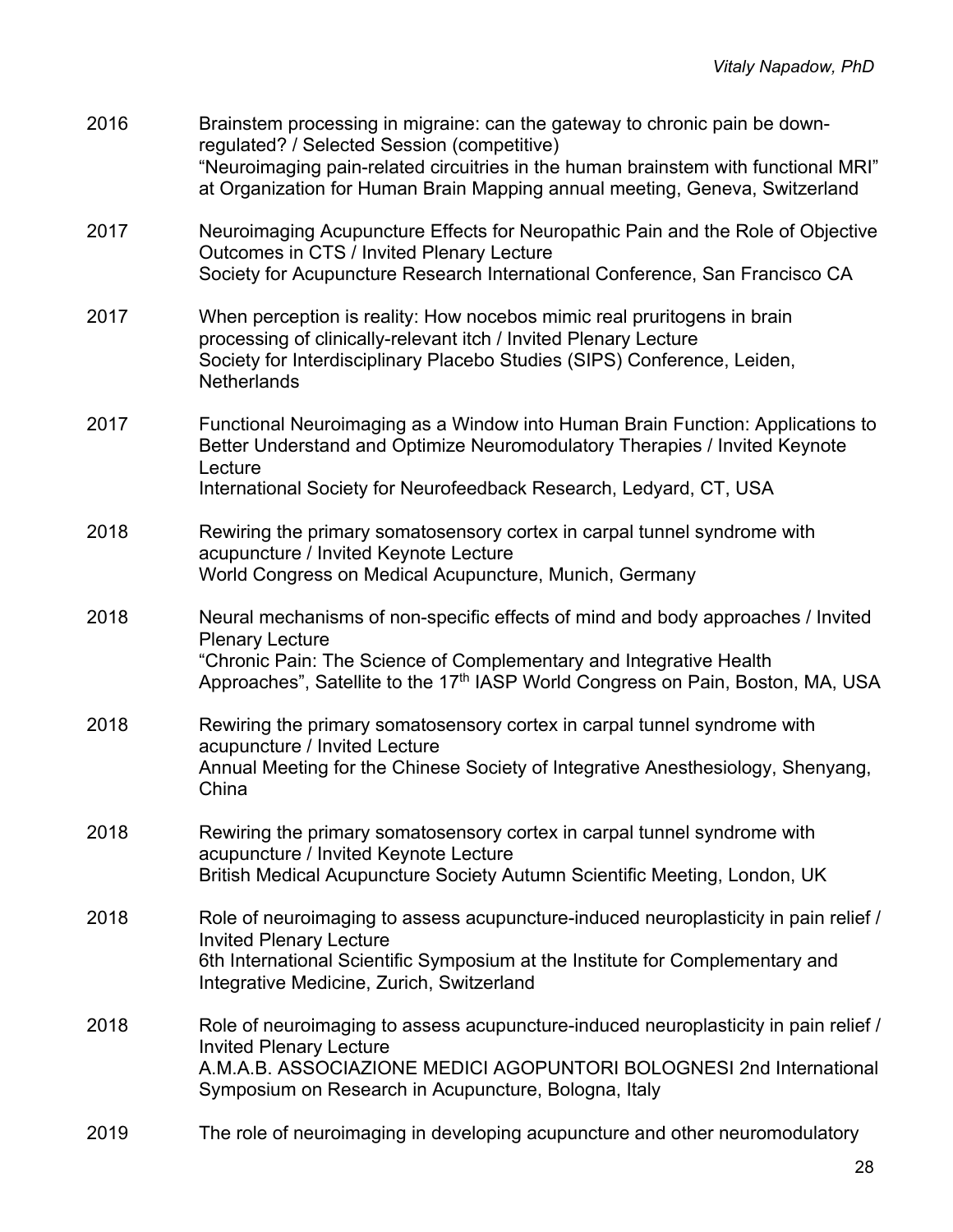approaches for chronic pelvic pain / Invited Plenary Lecture 2019 Annual Scientific Meeting on Pelvic Pain, International Pelvic Pain Society (IPPS), Toronto, Canada

- 2019 Brain concordance supports patient/clinician therapeutic alliance and modulates placebo analgesia: a hyperscan fMRI approach / Invited Plenary Lecture Society for Interdisciplinary Placebo Studies (SIPS) Conference, Leiden, **Netherlands**
- 2020 Brain concordance supports patient/clinician therapeutic alliance and modulates analgesia: a hyperscan fMRI approach / Accepted panel submission titled "Neuroimaging Applications for Social and Affective Modulation of Pain" Winter Conference on Brain Research (WCBR), Big Sky, Montana, USA
- 2020 Rewiring the primary somatosensory cortex in carpal tunnel syndrome with acupuncture / Invited Lecture University of Sao Paulo Medical Acupuncture Grand Rounds (Online, Covid19 modified), Sao Paolo, Brazil

## **Report of Clinical Activities and Innovations**

### **Current Licensure and Certification**

2002- Acupuncture Committee on Acupuncture, Board of Registration in Medicine, Executive Office of Health and Human Services, Commonwealth of Massachusetts

### **Practice Activities**

| 2006- | Acupuncturist | Pain Management Center, | 1 afternoon clinic per week |
|-------|---------------|-------------------------|-----------------------------|
|       |               | Dept. Anesthesiology,   |                             |
|       |               | <b>BWH</b>              |                             |

### **Clinical Innovation**

Protocol for the treatment of carpal tunnel syndrome with electro-acupuncture Since our published protocol in 2007, in which we evaluated acupuncture induced neuroplasticity in primary somatosensory cortex in carpal tunnel syndrome patients, multiple acupuncturists around the nation have successfully used this protocol in their own clinic (personal communication). I was involved in the development of this clinical protocol, and have been principally responsible for the dissemination of the protocol in the medical community. Novel approach for transcutaneous vagus nerve stimulation, 2009 Innovative approach to transcutaneous auricular neuromodulation, which has been researched for multiple clinical applications (due to the broad innervation of the vagus nerve), from gastroparesis and hypertension, to mild cognitive impairment, migraine and depression. Our approach has been issued a patent, which is licensed and being developed as a potential FDA-approved device by a medical device company (Cala Health, Inc.). I was the inventor of the technology and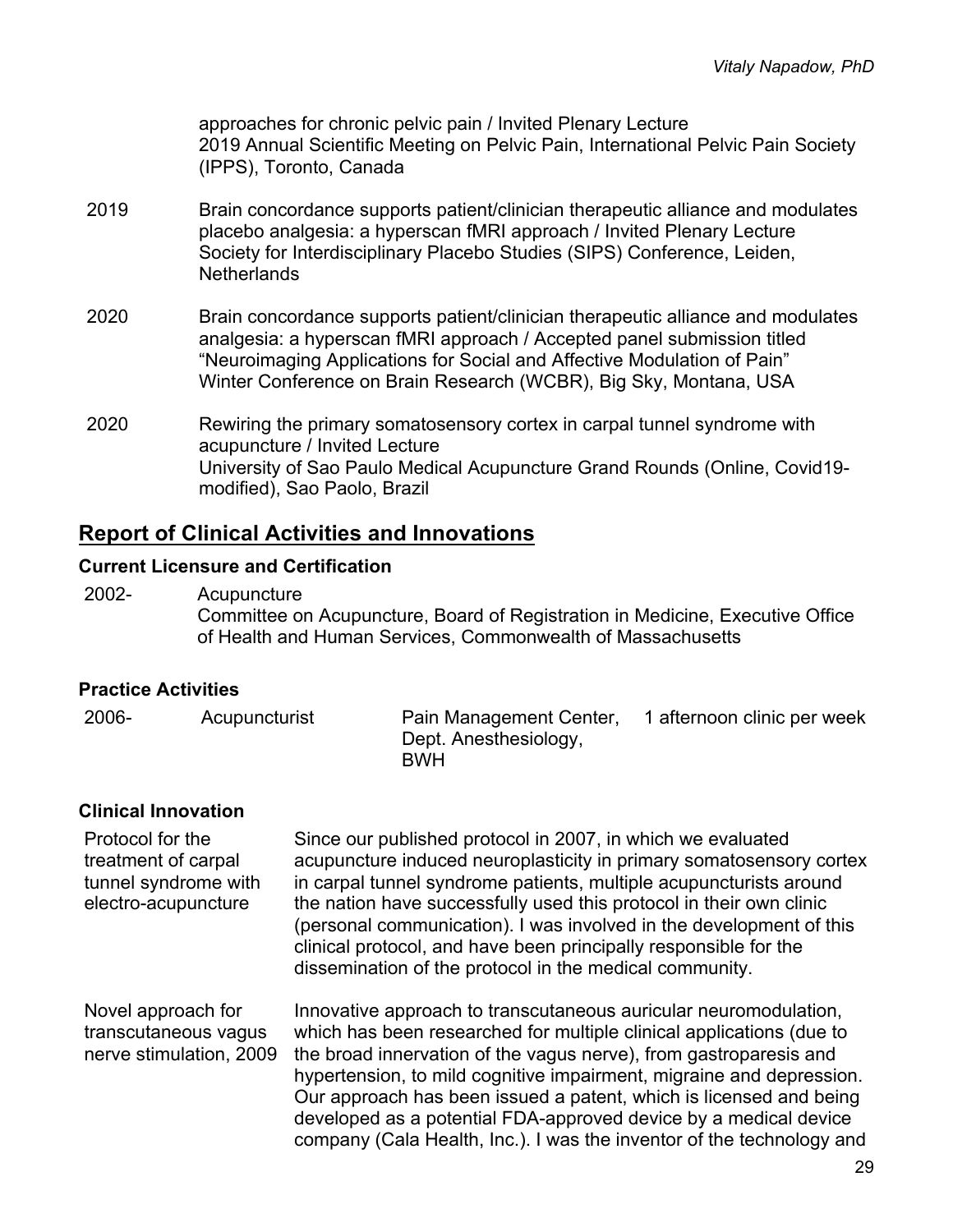am listed as such on the primary patent, and follow-up patent applications stemming from this innovation.

# **Report of Technological and Other Scientific Innovations**

| Respiratory-gated<br><b>Auricular Vagal Afferent</b><br><b>Nerve Stimulation</b><br>(RAVANS) | US Patent awarded (2013): US Patent 8,428,719<br>Envisioned and built a prototype of a novel device which can be used<br>to provide a form of non-invasive vagal nerve stimulation to treat<br>chronic pain and other disorders. This technology was licensed to Cala<br>Health, Inc in 2018 and a commercial prototype is currently being<br>evaluated for clinical efficacy. |
|----------------------------------------------------------------------------------------------|--------------------------------------------------------------------------------------------------------------------------------------------------------------------------------------------------------------------------------------------------------------------------------------------------------------------------------------------------------------------------------|
|                                                                                              | US Provisional Patent: 62/530,913<br>PCT/US2018/041485 (WO, PCT)<br>"SYSTEMS AND METHODS FOR RESPIRATORY-GATED NERVE<br>STIMULATION" Application of RAVANS for cardiovascular and<br>gastrointestinal disorders.                                                                                                                                                               |
| MRI assessment of<br>gastric motility                                                        | Development of a non-invasive 4D cine MRI assessment of gastric<br>motility using a naturalistic contrast meal and ultrafast 3D MRI<br>sequence. Patent application with Braden Kuo, Christopher Nguyen,<br>Roberta Sclocco. MGH Application for Provisional Patent application in<br>process (25655), patent application submitted May 2020.                                  |

# **Report of Education of Patients and Service to the Community**

No presentations below were sponsored by outside entities

### **Recognition**

| 2005 | Presented research talk to<br>acupuncturists and lay public<br>entitled "Cortical Plasticity in<br><b>Carpal Tunnel Syndrome Treated</b><br>with Acupuncture" | Acupuncture and Oriental Medicine Society<br>of Massachusetts Annual Meeting |
|------|---------------------------------------------------------------------------------------------------------------------------------------------------------------|------------------------------------------------------------------------------|
| 2006 | Presented research talk to<br>bodyworkers and lay public entitled<br>"Neuroimaging of Acupuncture for<br>Carpal Tunnel Syndrome."                             | American Organization for Bodywork<br><b>Therapies of Asia</b>               |
| 2009 | Authored a review for acupuncture<br>professionals entitled "Promise of<br>Neuroimaging for Acupuncture<br>Research."                                         | American Acupuncturist Journal                                               |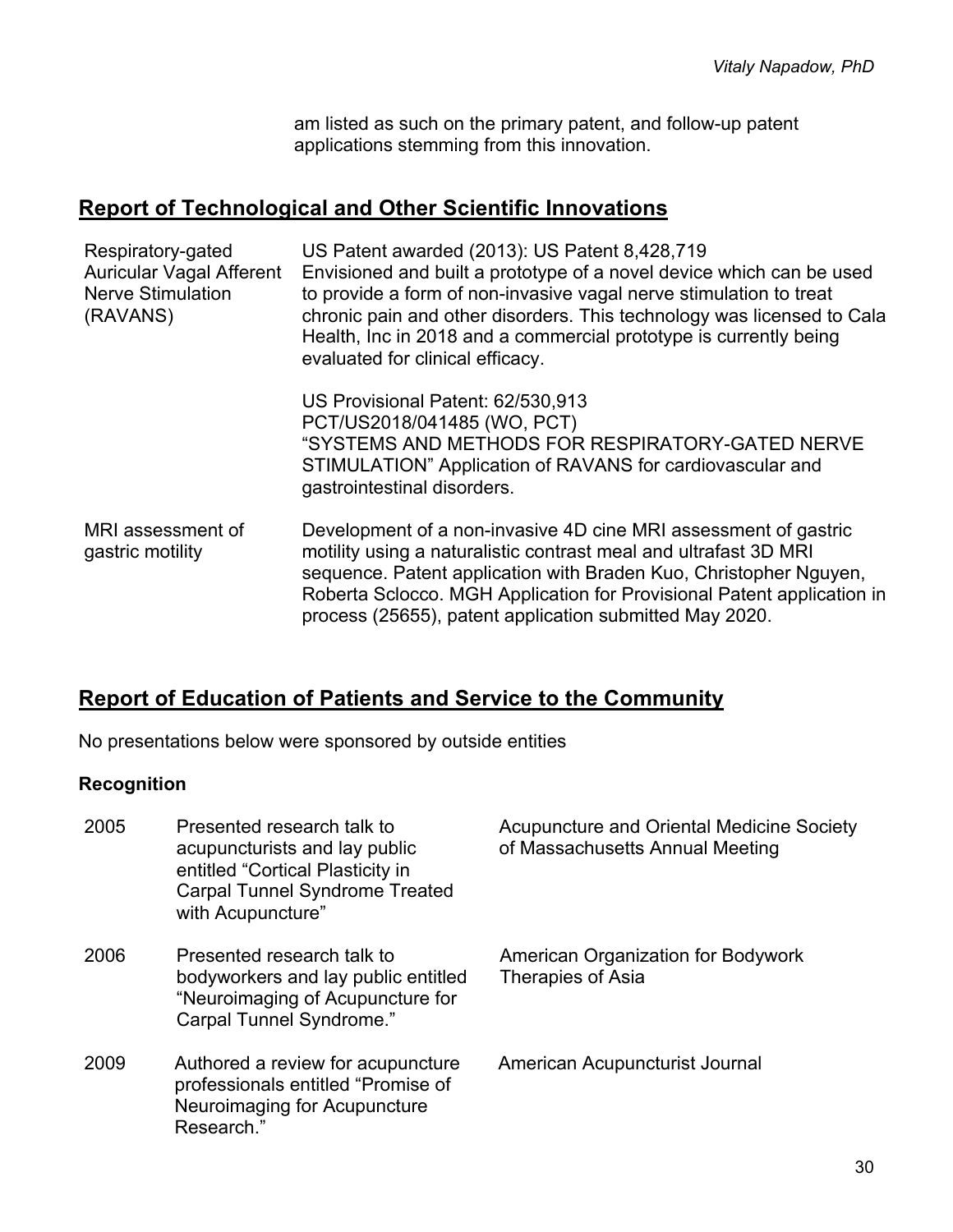- 2017 Publicity for 2017 Brain publication on brain mechanisms of acupuncture treatment of Carpal Tunnel Syndrome
- 2019 Publicity for hyperscan fMRI study investigating mechanistic role of patient / clinician relationship in clinical pain outcomes

New York Times, The Guardian (UK), Popular Science, Time magazine, Boston Magazine, Daily Mail (UK), Korean Broadcasting Service (Korea), Arirang TV (Korea), Le Figaro (France)

National Geographic magazine

## **Report of Scholarship**

**Peer-Reviewed Scholarship in print or other media**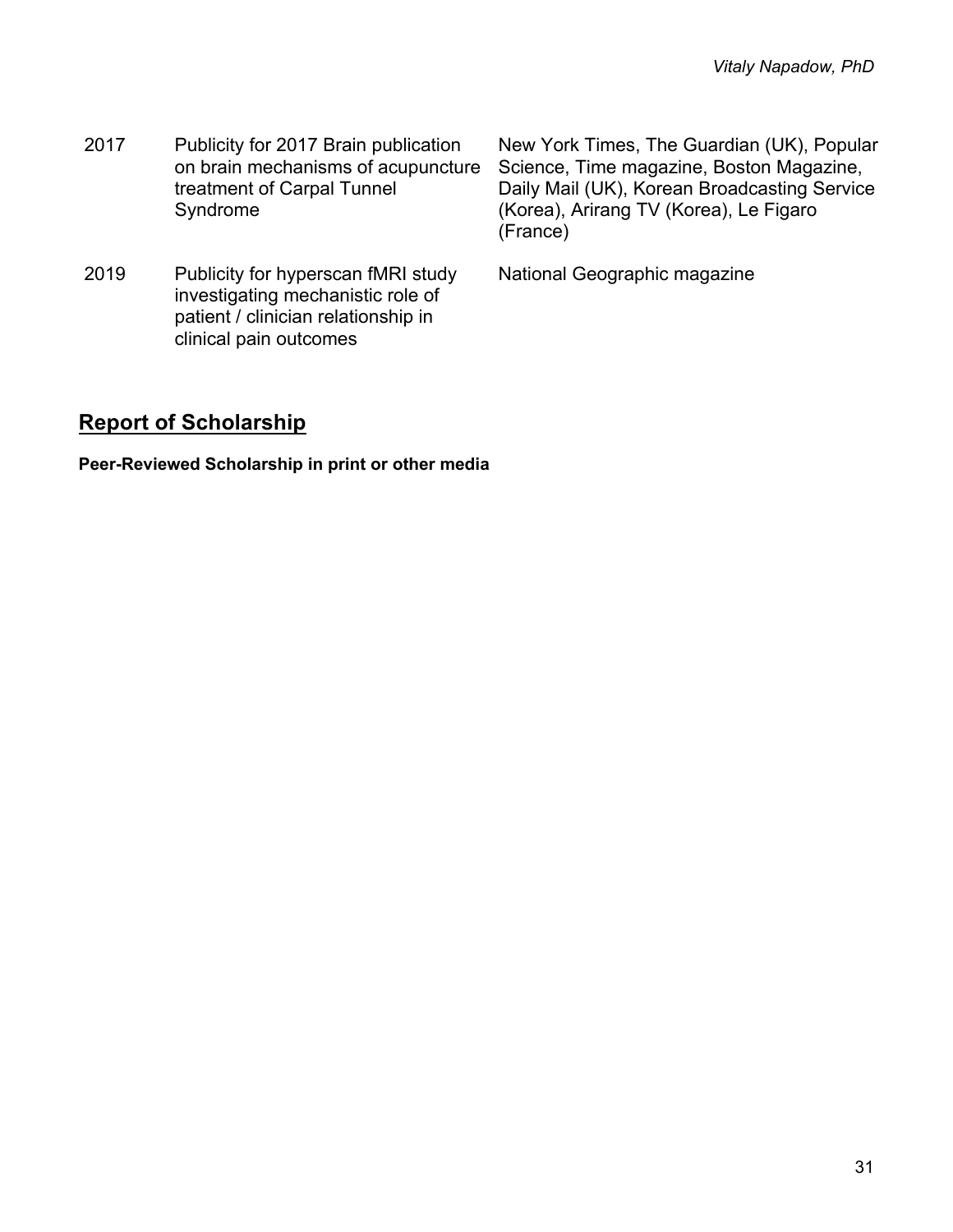\*=equal contribution #=first/co-first author is a mentee

#### *Research investigations*

- 1. **Napadow V**, Chen Q, Wedeen VJ, Gilbert RJ. Intramural mechanics of the human tongue in association with physiological deformation. Journal of Biomechanics. 1999; 32 (1):1-12.
- 2. **Napadow V**, Chen Q, Wedeen VJ, Gilbert RJ. Biomechanical basis for lingual muscular deformation during swallowing. American Journal of Physiology. 1999; 40 (3):G695-G701.
- 3. Wedeen V, Reese TG, **Napadow V**, Gilbert RJ. Demonstration of primary and secondary muscle fiber architecture of the Bovine tongue by diffusion tensor MRI. Biophysical Journal. 2001; 80 (2):1024-8.
- 4. **Napadow V**, Wedeen VJ, Chen Q, Mai V, So PTC, Gilbert RJ. Quantitative analysis of 3Dresolved lingual fiber architecture in intact tissue with diffusion tensor MRI and two-photon microscopy. Biophysical Journal. 2001; 80 (6):2968-75.
- 5. Chen Q, Mai V, Bankier AA, **Napadow V**, Gilbert RJ, Edelman R. An ultra-fast MR grid tagging sequence for assessment of local mechanical properties of the lungs. Magnetic Resonance in Medicine. 2001; 45 (1):24-8.
- 6. **Napadow V**, Mai V, Bankier AA, Gilbert RJ, Edelman R, Chen Q. Determination of regional pulmonary parenchymal strain during normal respiration using spin inversion tagged magnetization MRI. Journal of Magnetic Resonance Imaging. 2001; 13 (3):467-74.
- 7. **Napadow V**, Kamm RD, Gilbert RJ. A biomechanical model of sagittal tongue bending. Journal of Biomechanical Engineering. 2002; 124 (5):547-56.
- 8. **Napadow V**, Kaptchuk TJ. Patient characteristics for outpatient acupuncture in Beijing, China. J Altern Complement Med. 2004 Jun;10(3):565-72.
- 9. **Napadow V**, Liu J, Kaptchuk TJ. A systematic study of acupuncture practice: acupoint usage in an outpatient setting in Beijing, China. Complement Ther Med. 2004 Dec;12(4):209-16.
- 10. **Napadow V**, Makris N, Liu J, Kettner NW, Kwong KK, Hui KK. Effects of electroacupuncture versus manual acupuncture on the human brain as measured by fMRI. Hum Brain Mapp. 2005 Mar;24(3):193-205.
- 11. Gilbert RJ, **Napadow VJ**. Three-dimensional muscular architecture of the human tongue determined in vivo with diffusion tensor magnetic resonance imaging. Dysphagia. 2005 Winter;20(1):1-7.
- 12. Hui KK, Liu J, Marina O, **Napadow V**, Haselgrove C, Kwong KK, Kennedy DN, Makris N. The integrated response of the human cerebro-cerebellar and limbic systems to acupuncture stimulation at ST 36 as evidenced by fMRI. Neuroimage. 2005 Sep;27(3):479-96.
- 13. **Napadow V**, Kettner N, Ryan A, Kwong KK, Audette J, Hui KKS. Somatosensory Cortical Plasticity in Carpal Tunnel Syndrome - a Cross-sectional fMRI Evaluation. Neuroimage. 2006 Jun;31(2):520-30.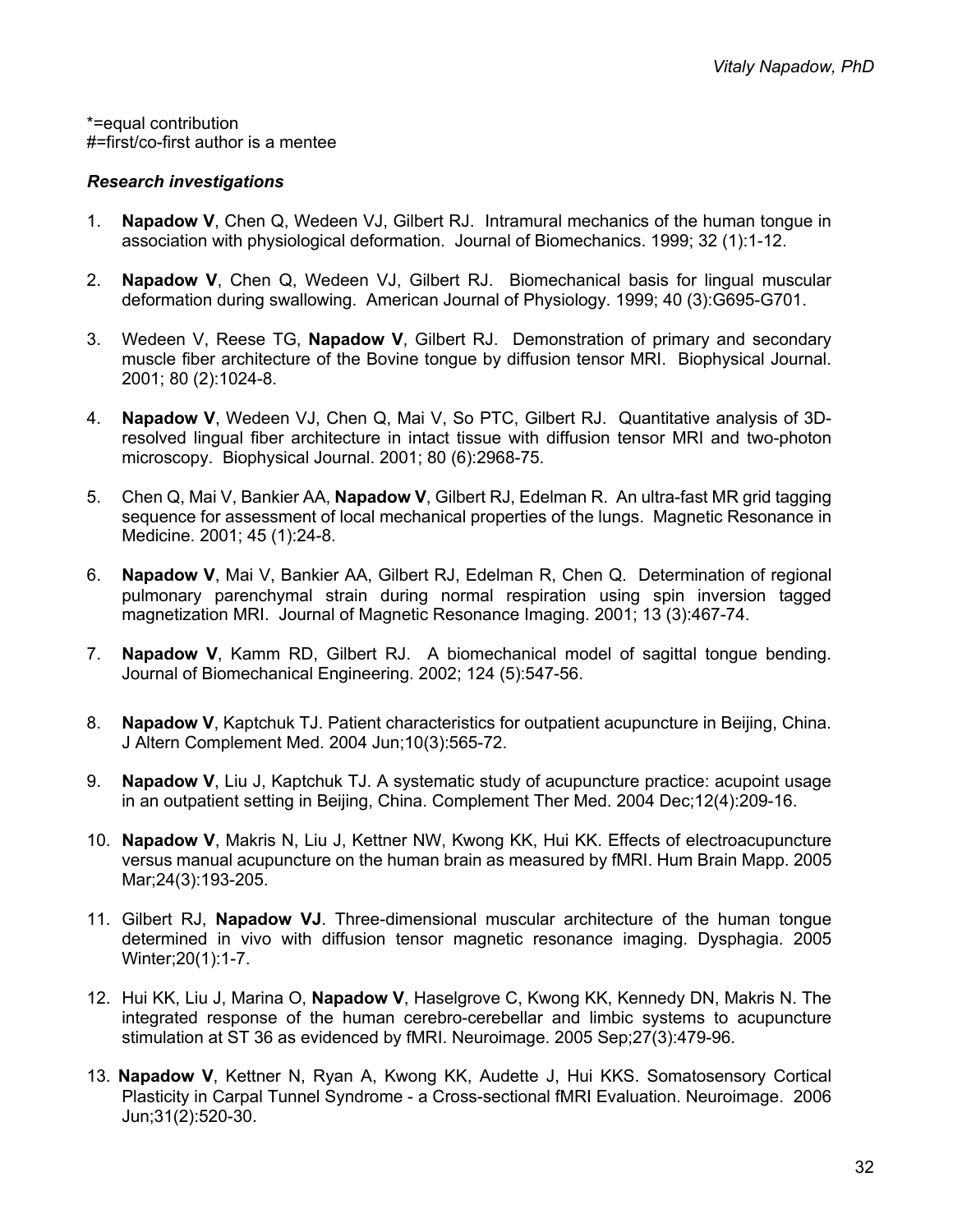- 14. Gilbert RJ, Magnusson LH, **Napadow V**, Benner T, Wang R, Wedeen V. Mapping complex myoarchitecture in the bovine tongue with diffusion spectrum magnetic resonance imaging. Biophysical Journal. 2006 Aug 1;91(3):1014-22.
- 15. **Napadow V**, Dhond R, Kennedy D, Hui KKS, Makris N. Automated Brainstem Co-registration (ABC) for MRI. Neuroimage. 2006, 32(3):1113-9.
- 16. Gilbert RJ, Wedeen VJ, Magnusson LH, Benner T, Wang R, Dai G, **Napadow VJ**, Roche KK. Three-dimensional myoarchitecture of the bovine tongue demonstrated by diffusion spectrum magnetic resonance imaging with tractography. Anat Rec A Discov Mol Cell Evol Biol. 2006, 288A(11):1173-1182.
- 17. **Napadow V**, Liu J, Li M, Kettner N, Ryan A, Kwong KK, Hui KKS, Audette J. Somatosensory cortical plasticity in carpal tunnel syndrome treated by acupuncture. Human Brain Mapping. 2007, 28(3):159-71.
- 18. **Napadow V**, N Kettner, J Liu, M Li, KK Kwong, M Vangel, N Makris, J Audette and KK Hui. Hypothalamus and Amygdala Response to Acupuncture Stimuli in Carpal Tunnel Syndrome. Pain. 2007, 130(3):254-66.
- 19. Hui KK, Nixon EE, Vangel MG, Liu J, Marina O, **Napadow V**, Hodge SM, Rosen BR, Makris N, Kennedy DN. Characterization of the "Deqi" Response in Acupuncture. BMC Complement Altern Med. 2007, 7(1):33.
- 20. Dhond RP#, Yeh C, Park K, Kettner N, **Napadow V**. Acupuncture modulates resting state connectivity in default and sensorimotor brain networks. Pain. 2008, 136(3):407-18. PMID: 18337009
- 21. **Napadow V**, Dhond RP, Conti G, Makris N, Brown EN, Barbieri R. Brain Correlates of Autonomic Modulation: Combining Heart Rate Variability with fMRI. Neuroimage. 2008, 42(1):169-77. PMID: 18524629.
- 22. Dhond RP#, Witzel T, Hämäläinen M, Kettner N, **Napadow V**. Spatiotemporal mapping the neural correlates of acupuncture with MEG. J Altern Complement Med. 2008 Jul;14(6):679- 88. PMID: 18684075
- 23. **Napadow V**, Dhond RP, Park K, Kim J, Makris N, Kwong KK, Harris RE, Purdon P, Kettner N, Hui KKS. Time-Variant fMRI Activity in the Brainstem and Higher Structures in Response to Acupuncture. Neuroimage. 2009; 47(1):289-301. PMID: 19345268.
- 24. **Napadow V**, Dhond RP, Kim J, LaCount L, Vangel M, Harris RE, Kettner N, Park K. Brain encoding of acupuncture sensation - coupling on-line rating with fMRI. Neuroimage. 2009; 47(3):1055-65. PMID: 19500677
- 25. Harris RE, Zubieta JK, Scott DJ, **Napadow V**, Gracely RH, Clauw DJ, Traditional Chinese Acupuncture and Placebo (Sham) Acupuncture Are Differentiated by Their Effects on - Opioid Receptors (MORs). Neuroimage. 2009; 47(3): 1077-85. PMID: 19501658
- 26. Hui KK, Marina O, Claunch JD, Nixon EE, Fang J, Liu J, Li M, **Napadow V**, Vangel M, Makris N, Chan ST, Kwong KK, Rosen BR. Acupuncture mobilizes the brain's default mode and its anti-correlated network in healthy subjects. Brain Res. 2009; 1287:84-103. PMID: 19559684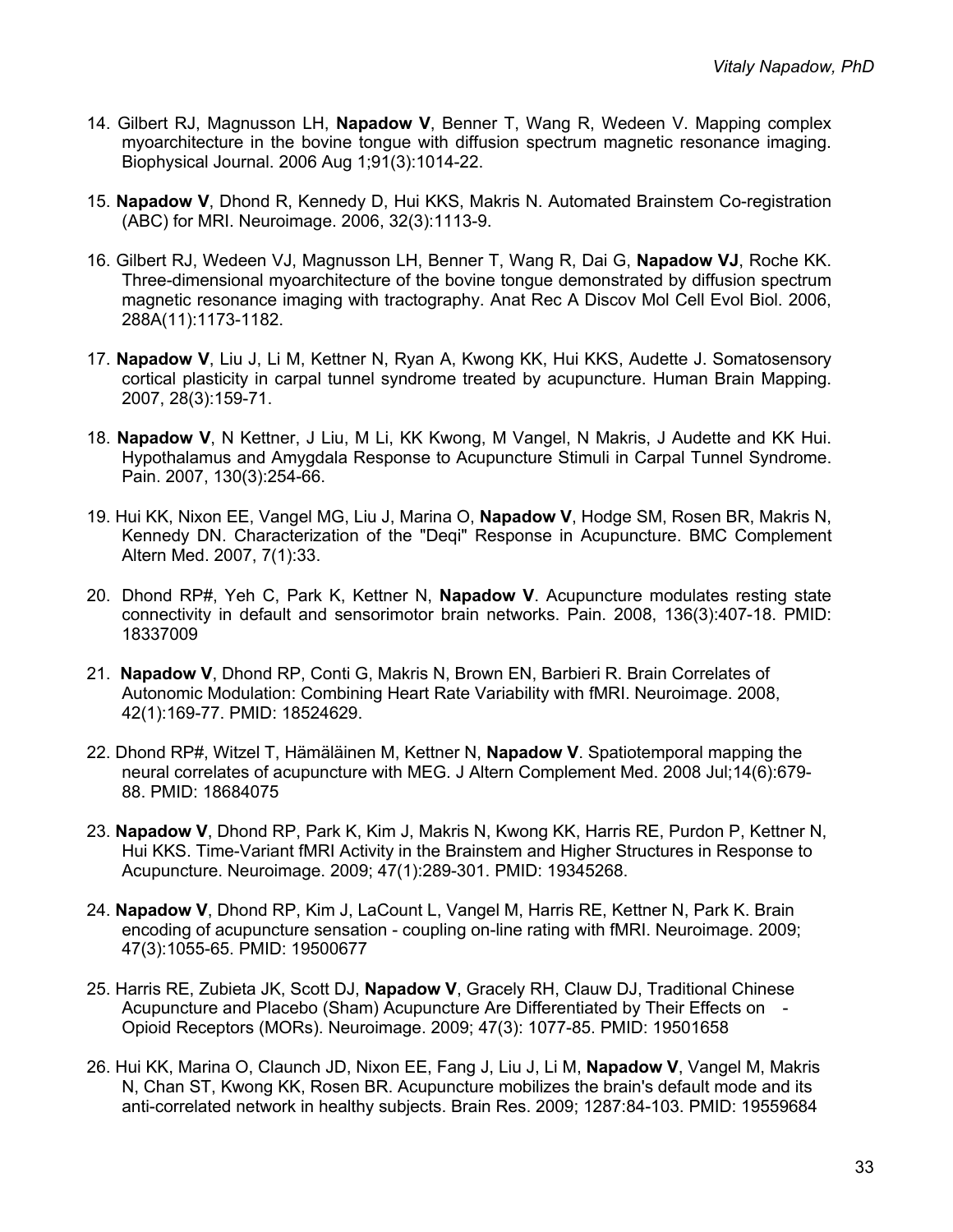- 27. Harris RE, Sundgren PC, Craig AD, Kirshenbaum E, Sen A, **Napadow V**, Clauw DJ. Elevated Insular Glutamate in Fibromyalgia Is Associated With Experimental Pain. Arthritis & Rheumatism. 2009; 60(10): 3146–3152. PMID: 19790053
- 28. Lacount L#, **Napadow V**, Kuo B, Park K, Kim J, Brown E, Barbieri R. Dynamic Cardiovagal Response to Motion Sickness: A Point-Process Heart Rate Variability Study. Comput Cardiol. 2009 Jan 1;36:49-52. PMID: 20445767
- 29. Hui KK, **Napadow V**, Liu J, Li M, Marina O, Nixon EE, Claunch JD, LaCount L, Sporko T, Kwong KK. Monitoring acupuncture effects on human brain by FMRI. J Vis Exp. 2010 (38): 1190. PMID: 20379133
- 30. **Napadow V**, LaCount L, Park K, As-Sanie S, Clauw DJ, Harris RE. Intrinsic brain connectivity in fibromyalgia is associated with chronic pain intensity. Arthritis & Rheumatism. 2010. 62(8):2545-55. PMCID: PMC2921024
- 31. Pfab F#, Winhard M, Nowak-Machen M, **Napadow V,** Irnich D, Pawlik M, Bein T, Hansen E. Acupuncture in Critically Ill Patients Improves Delayed Gastric Emptying: A Randomized Controlled Trial. Anesth Analg. 2011 112(1):150-5. PMID: 21081772
- 32. LaCount, LT#, R. Barbieri, K. Park, J. Kim, E.N. Brown, B. Kuo, **V. Napadow**. Static and Dynamic Autonomic Response with Increasing Nausea Perception. Aviat Space Environ Med., 2011. 82(4):424-33. PMCID: PMC3137518
- 33. Wasan AD, Loggia ML, Chen LQ, **Napadow V**, Kong J, Gollub RL. Neural Correlates of Chronic Low Back Pain Measured by Arterial Spin Labeling. Anesthesiology, 2011. 115(2): 364-374. PMCID: PMC3286828
- 34. Witzel T, **Napadow V**, Kettner NW, Vangel MG, Hamalainen MS, Dhond RP. Differences in Cortical Response to Acupressure and Electroacupuncture Stimuli. BMC Neuroscience, 2011. 12(1): 73. PMCID: PMC3162932
- 35. **Napadow V**, Kim J, Clauw DJ, Harris RE. Decreased Intrinsic Brain Connectivity is Associated with Reduced Clinical Pain in Fibromyalgia. Arthritis & Rheumatism. 2012. 64(7): 2398-403*.* PMCID: PMC3349799
- 36. Pfab F#, Kirchner MT, Huss-Marp J, Schuster T, Schalock PC, Fuqin J, Athanasiadis GI, Behrendt H, Ring J, Darsow U, **Napadow V**. Acupuncture compared to oral antihistamine for type I hypersensitivity itch and skin response in adults with atopic dermatitis – a patient and examiner blinded, randomized, placebo-controlled, crossover trial. Allergy. 2012. 67(4):566- 73. PMCID: PMC3303983
- 37. **Napadow V**, Robert R Edwards, Christine M Cahalan, George Mensing, Seth Greenbaum, Assia Valovska, Ang Li, Jieun Kim, Yumi Maeda, Kyungmo Park, Ajay D. Wasan. Evoked Pain Analgesia in Chronic Pelvic Pain Patients using Respiratory-gated Auricular Vagal Afferent Nerve Stimulation. Pain Medicine. 2012. 13(6): 777-89. PMCID: PMC3376238
- 38. **Napadow V,** Jeungchan Lee, Jieun Kim; Stephen Cina; Yumi Maeda; Riccardo Barbieri; Richard E Harris, Norman Kettner, Kyungmo Park. Brain Correlates of Phasic Autonomic Response to Acupuncture Stimulation: an event-related fMRI study. Human Brain Mapping. 2013; 34(10):2592-606. PMCID: PMC3646924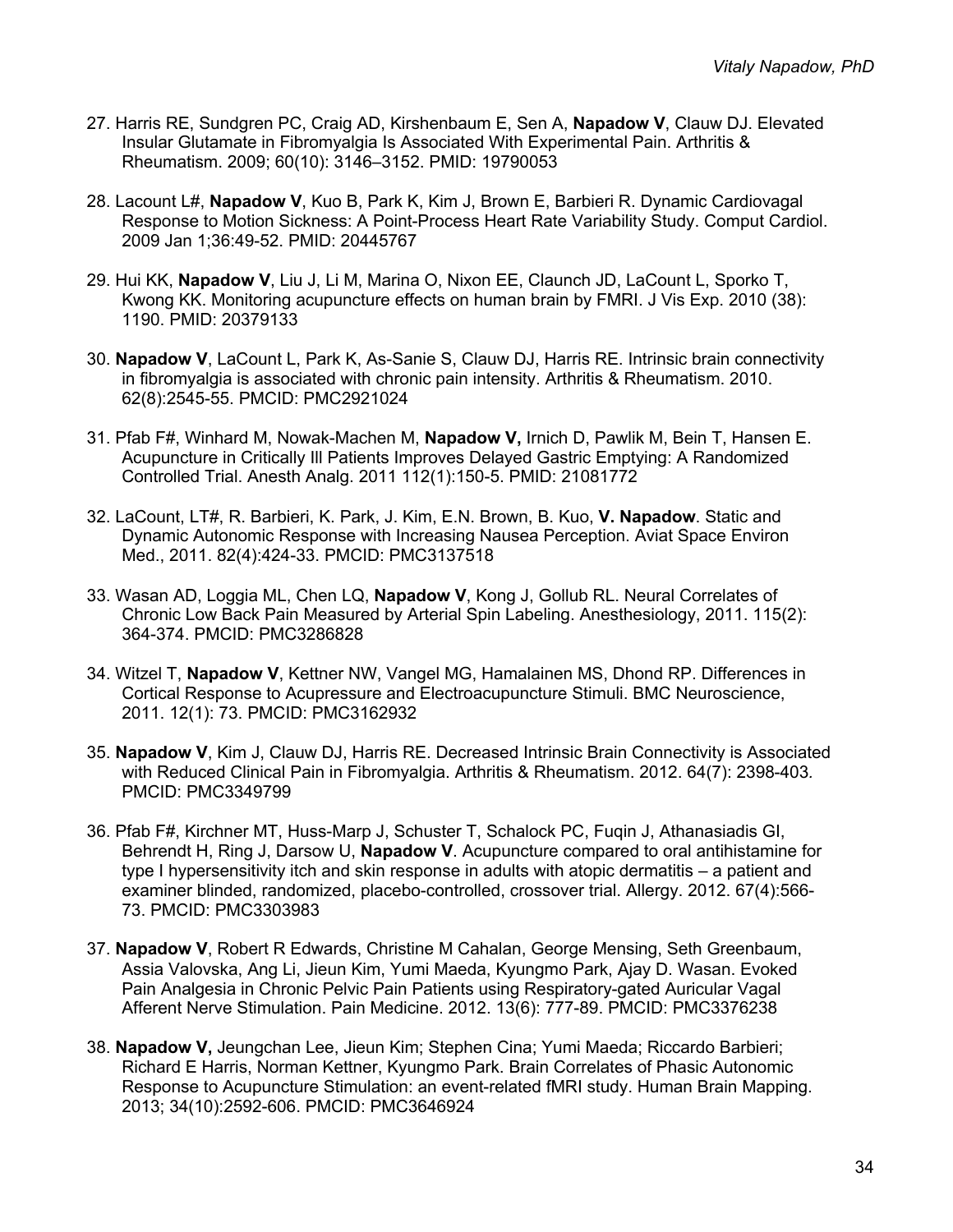- 39. **Napadow V,** Sheehan J, Kim J, LaCount L, Park K, Kaptchuk T, Rosen BR, Kuo B. The Brain Circuitry Underlying the Temporal Evolution of Nausea in Humans. Cerebral Cortex, 2012. 23(4):806-13. PMCID: PMC3593575
- 40. As-Sanie S, Harris RE, **Napadow V,** Kim J, Neshewat G, Kairys A, Williams D, Clauw DJ, Schmidt-Wilcke T. Changes in regional gray matter volume in women with chronic pelvic pain: a voxel-based morphometry study. Pain. 2012. 153(5):1006-14. PMCID: PMC3613137
- 41. Huang W, Pach D, **Napadow V,** Park K, Long X, Neumann J, Maeda Y, Nierhaus T, Liang F, Witt CM. Characterizing acupuncture stimuli using brain imaging with FMRI - a systematic review and meta-analysis of the literature. PLoS One. 2012. 7(4):e32960. PMCID: PMC3322129
- 42. Dhond RP#, Ruzich E, Witzel T, Maeda Y, Malatesta C, Morse LR, Audette J, Hamalainen M, Kettner N, **Napadow V**. Spatiotemporal Mapping Cortical Neuroplasticity in Carpal Tunnel Syndrome. Brain. 2012, 135(Pt 10):3062-73. PMCID: PMC3470711
- 43. Loggia ML#, Edwards RR, Kim J, Vangel MG, Wasan A, Gollub RL, Harris RE, Park K, **Napadow V**. Disentangling linear and nonlinear brain responses to evoked deep tissue pain. Pain. 2012, 153(10):2140-51. PMCID: PMC3445769
- 44. **Napadow V**, Li A, Loggia M, Kim J, Schalock PC, Lerner E, Tran TN, Ring J, Rosen BR, Kaptchuk TJ, Pfab F. The Brain Circuitry Mediating Anti-pruritic Effects of Acupuncture. Cerebral Cortex, 2014 Apr;24(4):873-82. PMCID: PMC3948489
- 45. Loggia ML#, Kim J, Gollub R, Vangel M, Kirsch I, Kong J, Wasan A, **Napadow V**. Default Mode Network Connectivity Encodes Clinical Pain: An Arterial Spin Labeling Study. Pain. 2013, 154(1):24-33. PMCID: PMC3534957
- 46. **Napadow V**, Sheehan J, Kim J, Dassatti A, Thurler AH, Surjanhata B, Vangel M, Makris N, Schaechter JD, Kuo B. Brain white matter microstructure is associated with susceptibility to motion-induced nausea. Neurogastroenterol Motil. 2013. 25(5):448-e303. PMCID: PMC3631298
- 47. Maeda Y#, Kettner N, Sheehan J, Kim J, Cina S, Malatesta C, Gerber J, McManus C, Mezzacappa P, Morse LR, Audette J, **Napadow V.** Altered brain morphometry in carpal tunnel syndrome is associated with median nerve pathology. Neuroimage (Amst.). 2013, 2: 313-319. PMCID: PMC3689649
- 48. Maeda Y#, Kettner N, Lee J, Kim J, Cina S, Malatesta C, Gerber J, McManus C, Im J, Libby A, Mezzacappa P, Morse LR, Park K, Audette J, **Napadow V.** Acupuncture-evoked response in somatosensory cortex reflects peripheral nerve pathology of carpal tunnel syndrome. Medical Acupuncture. 2013, 25(4):275-284. PMCID: PMC3746237
- 49. Hadjikhani N, Boshyan J, Ward N, **Napadow V**, Maeda Y, Mainero C. The missing link: enhanced connectivity between amygdala and visceroceptive cortex in migraine. Cephalalgia. 2013, 33(15):1264-8. PMCID: PMC3797870.
- 50. Kim J#, Loggia ML, Edwards R, Wasan AD, Gollub RL, **Napadow V**. Sustained deep-tissue pain alters functional brain connectivity. Pain. 2013, 154(8): 1343-51. PMCID: PMC3700646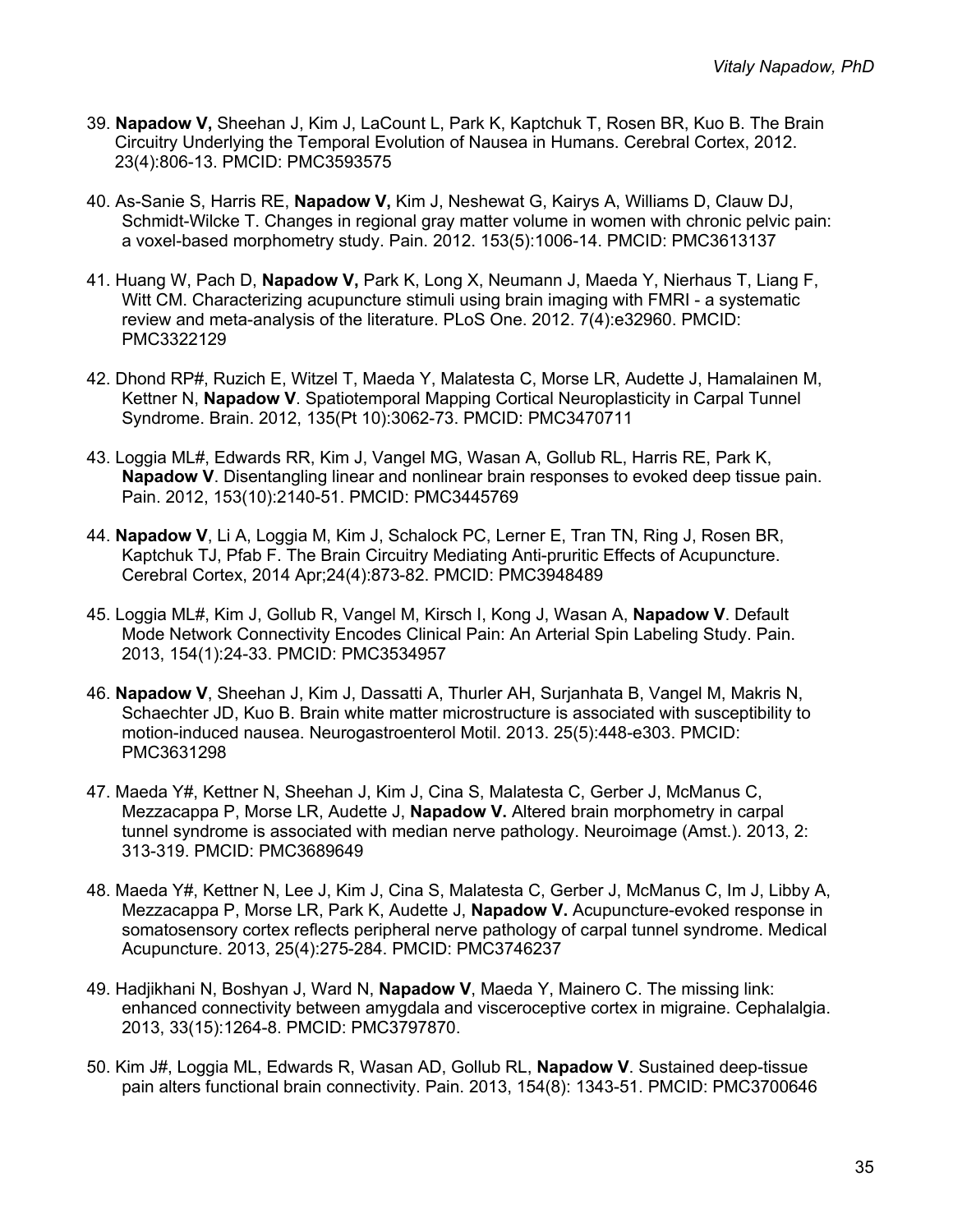- 51. Beissner F#, Meissner K, Bär K, **Napadow V**. The autonomic brain An ALE meta-analysis for central processing of autonomic function. Journal of Neuroscience. 2013, 33(25): 10503- 11. PMCID: PMC3685840
- 52. Maeda Y#, Kettner N, Lee J, Kim J, Cina S, Malatesta C, Gerber J, McManus C, Im J, Libby A, Mezzacappa P, Morse LR, Park K, Audette J, **Napadow V.** Acupuncture-evoked response in somatosensory and prefrontal cortices predicts immediate pain reduction in carpal tunnel syndrome. eCAM. 2013, 2013:795906 PMCID: PMC3703406
- 53. Harris RE\*, **Napadow V**\*, Huggins JP, Pauer L, Kim J, Hampson J, Sundgren PC, Foerster B, Petrou M, Schmidt-Wilcke T, Clauw DJ. Pregabalin Rectifies Aberrant Brain Chemistry, Connectivity, and Functional Response in Chronic Pain Patients. Anesthesiology, 2013. 119(6):1453-64.
- 54. Harte SE, Clauw DJ, **Napadow V**, Harris RE. Pressure Pain Sensitivity and Insular Combined Glutamate and Glutamine (Glx) Are Associated with Subsequent Clinical Response to Sham But Not Traditional Acupuncture in Patients Who Have Chronic Pain. Medical Acupuncture. 2013: 25(2):154-160. PMCID: PMC3616440.
- 55. Loggia ML#, Berna C, Kim J, Cahalan C, Gollub R, Wasan AD, Harris RE, Edwards R\*, **Napadow V**\*. Disrupted Brain Circuitry for Pain-Related Reward/Punishment in Fibromyalgia. Arthritis and Rheumatism. 2014, 66(1):203-12. PMID: 24449585.
- 56. Kong J, Spaeth RB, Wey HY, Cheetham A, Cook AH, Jensen K, Tan Y, Liu H, Wang D, Loggia ML, **Napadow V**, Smoller JW, Wasan AD, Gollub RL. S1 is associated with chronic low back pain: a functional and structural MRI study. Mol Pain. 2013, 9(1):43. PMCID: PMC3765748

-----------------------------> *Promoted to Associate Professor*

- 57. Kim J#, Van Dijk K, Libby A, **Napadow V.** Frequency-dependent relationship between resting state fMRI signal power and head motion is localized within distributed association networks. Brain Connectivity. 2014, 4(1):30-9. PMCID: PMC3929253
- 58. Dolman AJ, Loggia ML, Edwards RR, Gollub RL, Kong J, **Napadow V**, Wasan AD. Phenotype Matters: The Absence of a Positive Association between Cortical Thinning and Chronic Low Back Pain when Controlling for Salient Clinical Variables. Clin J Pain. 2014, 30(10):839-45. PMCID: PMC4103969
- 59. Maeda Y#, Kettner N, Holden J, Lee J, Kim J, Cina S, Malatesta C, Gerber J, McManus C, Im J, Libby A, Mezzacappa P, Morse LR, Park K, Audette J, Tommerdahl M, **Napadow V**. Functional deficits in carpal tunnel syndrome reflect reorganization of primary somatosensory cortex. Brain. 2014, 137(Pt 6):1741-52. PMCID: PMC4032104
- 60. Ichesco E, Schmidt-Wilcke T, Bhavsar R, Clauw DJ, Peltier SJ, Kim J, **Napadow V**, Hampson JP, Kairys AE, Williams DA, Harris RE. Altered resting state connectivity of the insular cortex in individuals with fibromyalgia. J Pain. 2014, Aug;15(8):815-826. PMCID: PMC4127388
- 61. Lee J#, **Napadow V**, Kim J, Lee S, Choi W, Kaptchuk TJ, Park K. Phantom acupuncture: dissociating somatosensory and cognitive/affective components of acupuncture stimulation with a novel form of placebo acupuncture. PLoS One. 2014, 9(8):e104582. PMCID: PMC4125217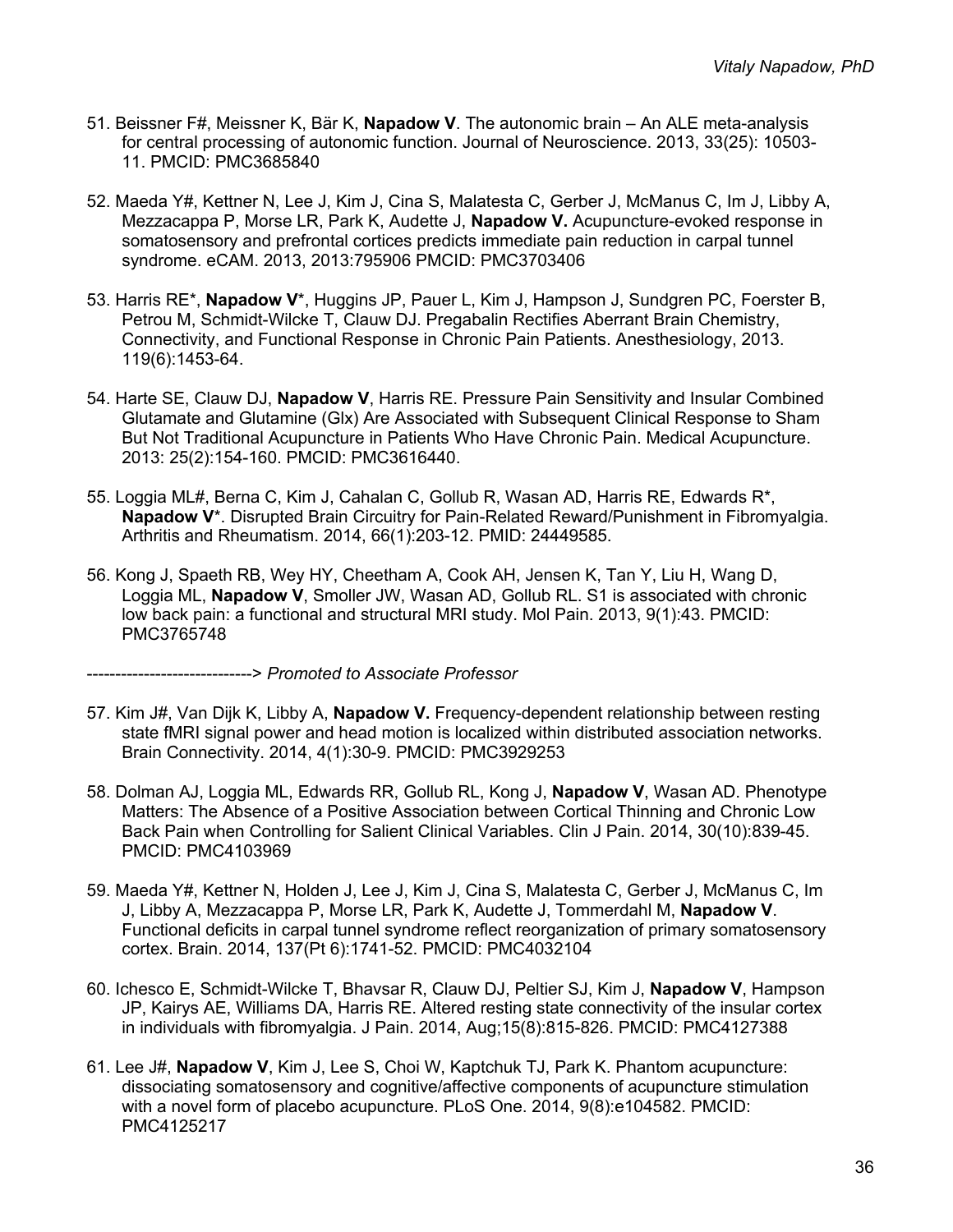- 62. Lee J#, **Napadow V**, Park K. Pain and sensory detection threshold response to acupuncture is modulated by coping strategy and acupuncture sensation. BMC Complement Altern Med. 2014, 1;14(1):324. PMCID: PMC4167271
- 63. Chae Y, Lee IS, Jung WM, Chang DS, **Napadow V**, Lee H, Park HJ, Wallraven C. Decreased Peripheral and Central Responses to Acupuncture Stimulation following Modification of Body Ownership. PLoS One. 2014, 9(10):e109489. PMCID: PMC4186833
- 64. Akeju O, Loggia ML, Catana C, Pavone KJ, Vazquez R, Rhee J, Contreras Ramirez V, Chonde DB, Izquierdo-Garcia D, Arabasz G, Hsu S, Habeeb K, Hooker JM, **Napadow V,** Brown E, Purdon PL. Disruption of thalamic functional connectivity is a neural correlate of dexmedetomidine-induced unconsciousness. Elife. 2014 Nov 28;3. doi: 10.7554/eLife.04499.
- 65. Yu R, Gollub RL, Spaeth R, **Napadow V**, Wasan A, Kong J. Disrupted functional connectivity of the periaqueductal gray in chronic low back pain. Neuroimage Clin. 2014 Aug 23;6:100-8. doi: 10.1016/j.nicl.2014.08.019. eCollection 2014. PMCID: PMC4215524
- 66. Ay I, **Napadow V**, Ay H. Electrical Stimulation of the Vagus Nerve Dermatome in the External Ear is Protective in Rat Cerebral Ischemia. Brain Stimul. 2015, 8(1): 7-12. PMCID: PMC4277719
- 67. Kim J#, Loggia ML, Cahalan C, Harris RE, Beissner F, Garcia R, Kim HJ, Wasan AD, Edwards RR\*, **Napadow V**\*. The somatosensory link: S1 functional connectivity is altered by sustained pain and associated with clinical/autonomic dysfunction in fibromyalgia. Arthritis and Rheumatology. 2015, 67(5):1395-405. PMCID: PMC4414820
- 68. G Desbordes#, A Li, ML Loggia, J Kim, PC Schalock, E Lerner, TN Tran, J Ring, BR Rosen, TJ Kaptchuk, F Pfab\*, **V Napadow\***. Evoked itch perception is associated with changes in functional brain connectivity. Neuroimage: Clinical. 2015, 7: 213-221. PMCID: PMC4300003
- 69. Loggia ML#, Chonde DB, Akeju O, Arabasz G, Catana C, Edwards RR, Hill E, Hsu S, Izquierdo-Garcia D, Ji R, Riley M, Wasan AD, Zurcher NR, Albrecht DS, Vangel MG, Rosen BR, **Napadow V**, Hooker JM. Evidence for brain glial activation in chronic pain patients. Brain. 2015, 138(Pt 3):604-15. PMCID: PMC4339770
- 70. Nierhaus T, Pach D, Huang W, Long X, **Napadow V**, Roll S, Liang F, Pleger B, Villringer A, Witt CM. Differential cerebral response to somatosensory stimulation of an acupuncture point vs. two non-acupuncture points measured with EEG and fMRI. Front Hum Neurosci. 2015, 9:74. PMCID: PMC4327308
- 71. Kim H#, Kim J, Loggia ML, Cahalan C, Garcia RG, Vangel MG, Wasan AD, Edwards RR, **Napadow V**. Fibromyalgia is characterized by altered frontal and cerebellar structural covariance brain networks. NeuroImage: Clinical. 2015, 7: 667–677. PMCID: PMC4379388
- 72. Beissner F#, Brünner F, Fink M, Meissner K, Kaptchuk TJ, **Napadow V.** Placebo-induced somatic sensations: a multi-modal study of three different placebo interventions. PLoS One. 2015 Apr 22;10(4):e0124808. PMCID: PMC4406515
- 73. Loggia ML#, Berna C, Kim J, Cahalan CM, Martel MO, Gollub RL, Wasan AD, **Napadow V**\*, Edwards RR\*. The lateral prefrontal cortex mediates the hyperalgesic effects of negative cognitions in chronic pain patients. Journal of Pain. 2015, 16(8):692-9. PMCID: PMC4522376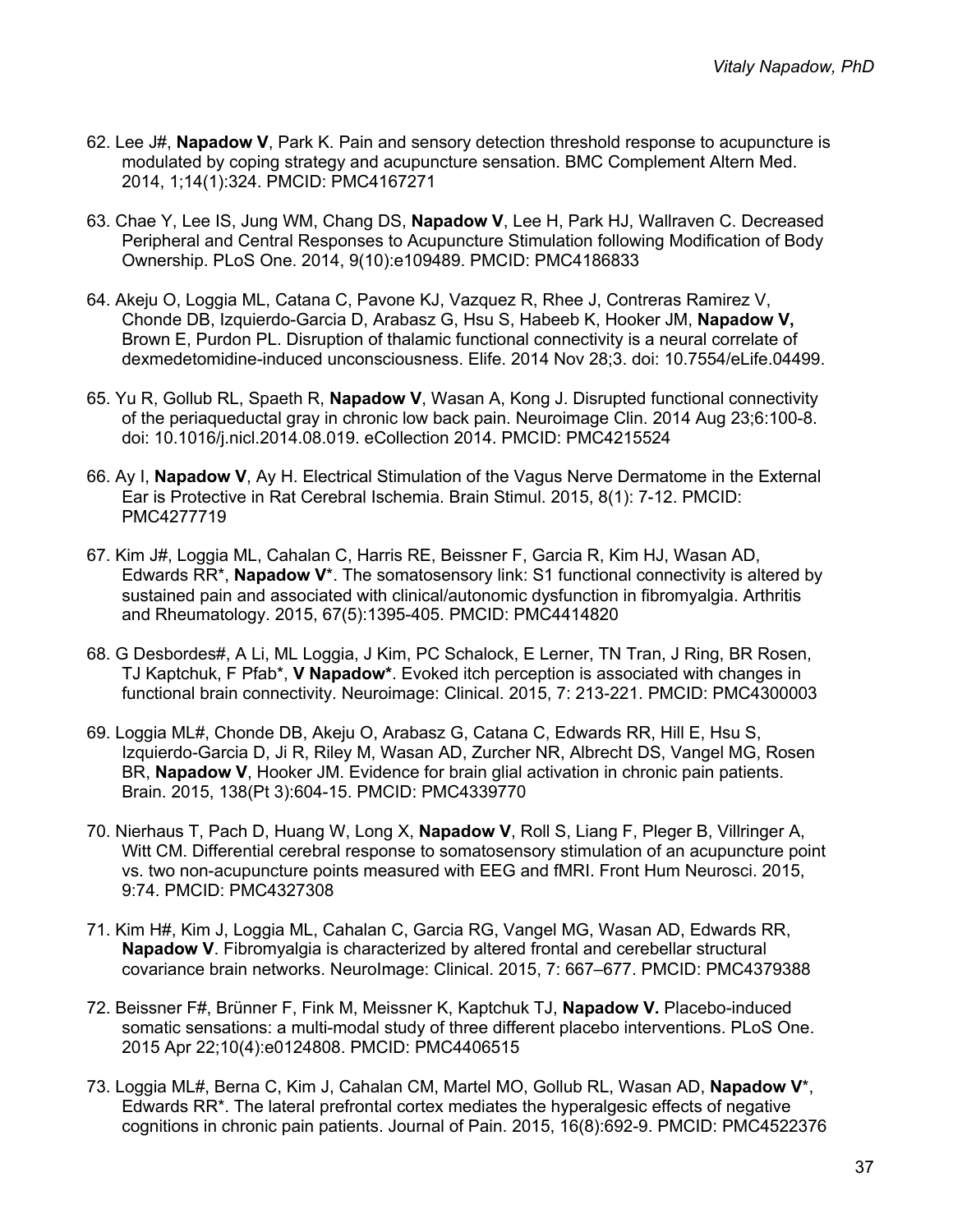- 74. **Napadow V**, Li A, Loggia ML, Kim J, Mawla I, Desbordes G, Schalock PC, Lerner EA, Tran TN, Ring J, Rosen BR, Kaptchuk TJ, Pfab F. The imagined itch: brain circuitry supporting nocebo-induced itch in atopic dermatitis patients. Allergy. 2015, 70(11):1485-92. PMCID: PMC4609272
- 75. Sclocco R#, Kim J, Garcia RG, Sheehan JD, Beissner F, Bianchi AM, Cerutti S, Kuo B, Barbieri R\*, **Napadow V\*.** Brain circuitry supporting multi-organ autonomic outflow in response to nausea. Cerebral Cortex. 2016, Feb; 26(2):485-97. PMCID: PMC4712791
- 76. As-Sanie S, Kim J, Schmidt-Wilcke T, Sundgren PC, Clauw DJ, **Napadow V**, Harris RE. Functional connectivity is associated with altered brain chemistry in women with endometriosis-associated chronic pelvic pain. J Pain. 2016. 17(1):1-13. PMCID: PMC4698023
- 77. Maeda Y#, Kettner N, Kim J, Kim H, Cina S, Malatesta C, Gerber J, McManus C, Libby A, Mezzacappa P, Mawla I, Morse LR, Audette J, **Napadow V**. Primary somatosensory/motor cortical thickness distinguishes paresthesia- from pain-dominant carpal tunnel syndrome. Pain. 2016, 157(5):1085-93. PMID: 26761384
- 78. Puiu T, Kairys AE, Pauer L, Schmidt-Wilcke T, Ichesco E, Hampson JP, **Napadow V**, Clauw DJ, Harris RE. Alterations in Gray Matter Volume are Associated with Reduced Evoked-Pain Connectivity following Acute Pregabalin Administration. Arthritis Rheumatol. 2016, 68(6):1511-21. PMCID: PMC5530584
- 79. Sclocco R#, Beissner F, Desbordes G, Polimeni JR, Wald LL, Kettner NW, Kim J, Garcia RG, Renvall V, Bianchi AM, Cerutti S, **Napadow V\***, Barbieri R\*. Neuroimaging brainstem circuitry supporting cardiovagal response to pain: a combined heart rate variability/ultrahigh-field (7 T) functional magnetic resonance imaging study. Philos Trans A Math Phys Eng Sci. 2016, 374(2067). PMCID: PMC4822448
- 80. Lazaridou A, Kim J, Cahalan CM, Loggia ML, Franceschelli O, Berna C, Schur P, **Napadow V\***, Edwards RR**\***. Effects of Cognitive-behavioral Therapy (CBT) on Brain Connectivity Supporting Catastrophizing in Fibromyalgia. Clin J Pain. 2016. 33(3):215-221. PMCID: PMC5296218
- 81. Lee J#, Lin RL, Garcia RG, Kim J, Kim H, Loggia ML, Mawla I, Wasan AD, Edwards RR, Rosen BR, Hadjikhani N, **Napadow V**. Reduced insula habituation associated with amplification of trigeminal brainstem input in migraine. Cephalalgia. 2017. 37(11):1026-1038. PMID: 27521844
- 82. Long X, Huang W, **Napadow V**, Liang F, Pleger B, Villringer A, Witt CM, Nierhaus T, Pach D. Sustained Effects of Acupuncture Stimulation Investigated with Centrality Mapping Analysis. Front Hum Neurosci. 2016;10:510. PMCID: PMC5067410
- 83. Ellingsen DM#, Garcia RG, Lee J, Lin RL, Kim J, Thurler AH, Castel S, Dimisko L, Rosen BR, Hadjikhani N, Kuo B, **Napadow V**. Cyclic Vomiting Syndrome is characterized by altered functional brain connectivity of the insular cortex: a cross-comparison with migraine and healthy adults. Neurogastroenterol Motil. 2016. 29(6). PMCID: PMC5423835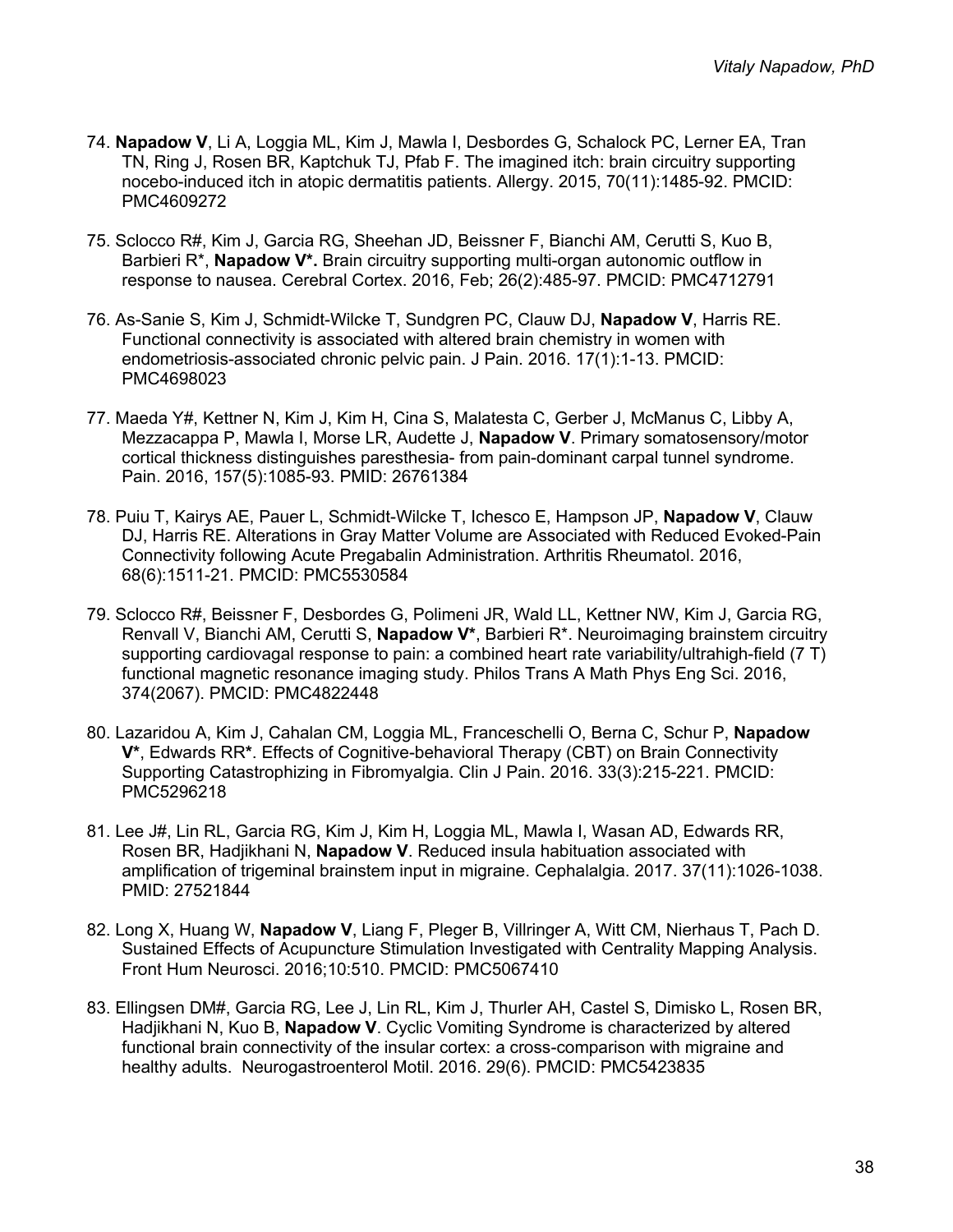- 84. Hashmi JA, Loggia ML, Khan S, Gao L, Kim J, **Napadow V**, Brown EN, Akeju O. Dexmedetomidine Disrupts the Local and Global Efficiencies of Large-scale Brain Networks. Anesthesiology. 2017. 126(3):419-430. PMCID: PMC5309134
- 85. Song AH, Kucyi A, **Napadow V,** Brown EN, Loggia ML, Akeju O. Pharmacological modulation of noradrenergic arousal circuitry disrupts functional connectivity of the locus coeruleus in humans. J Neurosci. 2017. 37(29):6938-6945. PMCID: PMC5518422
- 86. Garcia RG#, Lin RL, Lee J, Kim J, Barbieri R, Sclocco R, Wasan AD, Edwards RR, Rosen BR, Hadjikhani N, **Napadow V**. Modulation of brainstem activity and connectivity by respiratorygated auricular vagal afferent nerve stimulation in migraine patients. Pain. 2017. 158(8):1461- 1472. PMCID: PMC5517046
- 87. Zucker NA, Tsodikov A, Mist SD, Cina S, **Napadow V,** Harris RE. Evoked Pressure Pain Sensitivity Is Associated with Differential Analgesic Response to Verum and Sham Acupuncture in Fibromyalgia. Pain Med. 2017. 18(8):1582-1592. PMID: 28340147
- 88. Maeda Y#, Kim H, Kettner N, Kim J, Cina S, Malatesta C, Gerber J, McManus C, Ong-Sutherland R, Mezzacappa P, Libby A, Mawla I, Morse LR, Kaptchuk TJ, Audette J, **Napadow V**. Rewiring the primary somatosensory cortex in carpal tunnel syndrome with acupuncture. Brain. 2017;140(4):914-927. PMCID: PMC5837382
- 89. Schreiber KL, Loggia ML, Kim J, Cahalan CM, **Napadow V**, Edwards RR. Painful After-Sensations in Fibromyalgia are Linked to Catastrophizing and Differences in Brain Response in the Medial Temporal Lobe. J Pain. 2017 18(7):855-867. PMCID: PMC6102715
- 90. Toschi N, Kim J, Sclocco R, Duggento A, Barbieri R, Kuo B, **Napadow V**. Motion sickness increases functional connectivity between visual motion and nausea-associated brain regions. Auton Neurosci. 2017. 202:108-113. PMCID: PMC5332554
- 91. Ko SJ, Park JW, Leem J, Kaptchuk TJ, **Napadow V**, Kuo B, Gerber J, Dimisko L, Yeo I, Lee J, Kim J. Influence of the patient-practitioner interaction context on acupuncture outcomes in functional dyspepsia: study protocol for a multicenter randomized controlled trial. BMC Complement Altern Med. 2017. 17(1):363. PMCID: PMC5513038.
- 92. Gebre M, Woodbury A, **Napadow V**, Krishnamurthy V, Krishnamurthy LC, Sniecinski R, Crosson B. Functional Magnetic Resonance Imaging Evaluation of Auricular Percutaneous Electrical Neural Field Stimulation for Fibromyalgia: Protocol for a Feasibility Study. JMIR Res Protoc. 2018 Feb 6;7(2):e39. PMCID: PMC5820456
- 93. Lee J#, Protsenko E, Lazaridou A, Franceschelli O, Ellingsen DM, Mawla I, Isenburg K, Berry MP, Galenkamp L, Loggia ML, Wasan AD, Edwards RR, **Napadow V**. Encoding of selfreferential pain catastrophizing in posterior cingulate cortex in fibromyalgia. Arthritis Rheumatol. 2018 70(8):1308-1318. PMCID: PMC6105462
- 94. Dorado K, Schreiber KL, Koulouris A, Edwards RR, **Napadow V**, Lazaridou A. Interactive effects of pain catastrophizing and mindfulness on pain intensity in women with fibromyalgia. Health Psychol Open. 2018 Oct 22;5(2):2055102918807406. PMCID: PMC6198401
- 95. Kong J, Wang Z, Leiser J, Minicucci D, Edwards R, Kirsch I, Wasan AD, Lang C, Gerber J, Yu S, **Napadow V**, Kaptchuk TJ, Gollub RL. Enhancing treatment of osteoarthritis knee pain by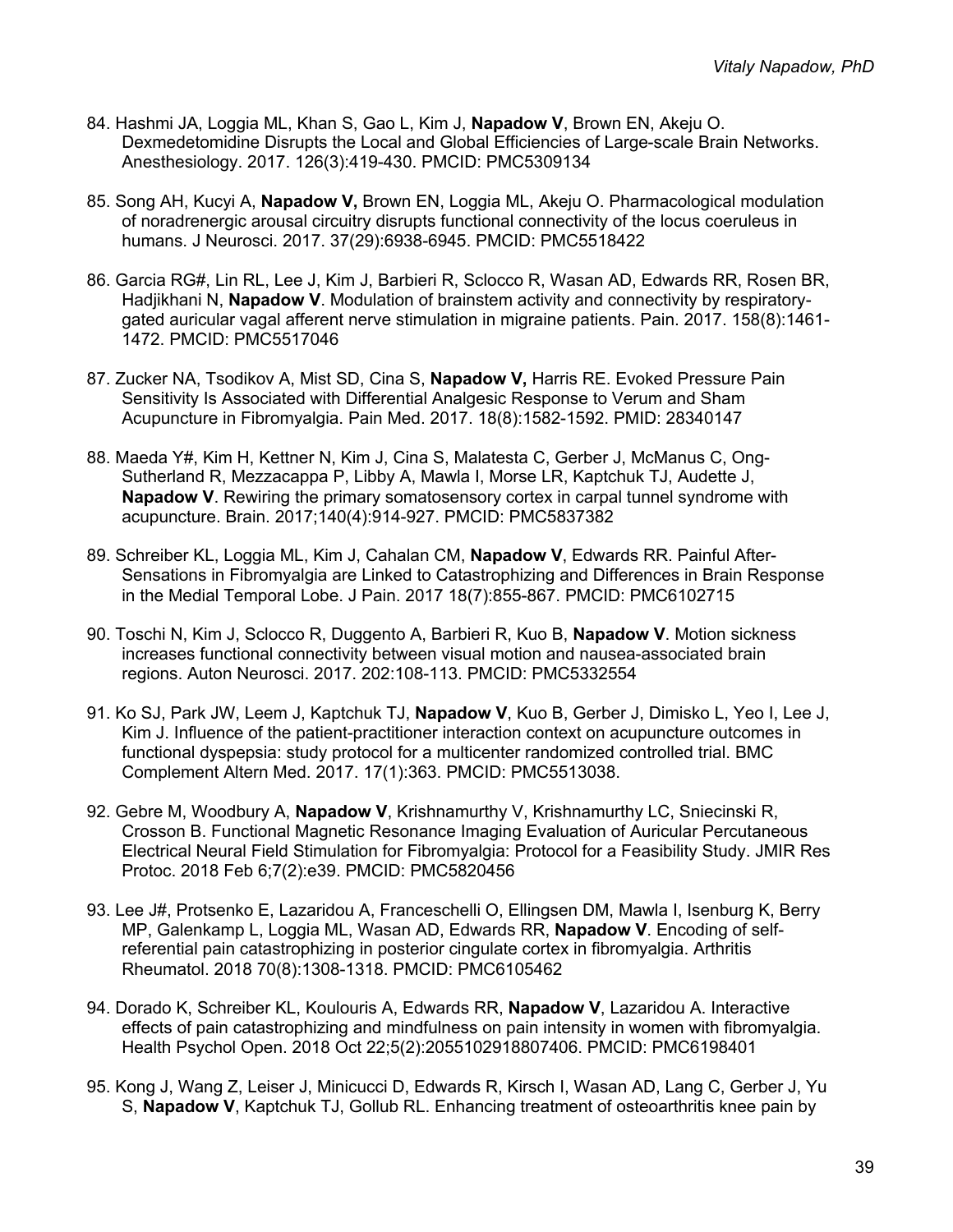boosting expectancy: A functional neuroimaging study. Neuroimage Clin. 2018 Feb 28;18:325-334. PMCID: PMC5984593

- 96. Albrecht DS, Forsberg A, Sandström A, Bergan C, Kadetoff D, Protsenko E, Lampa J, Lee YC, Höglund CO, Catana C, Cervenka S, Akeju O, Lekander M, Cohen G, Halldin C, Taylor N, Kim M, Hooker JM, Edwards RR, **Napadow V**, Kosek E, Loggia ML. Brain glial activation in fibromyalgia - A multi-site positron emission tomography investigation. Brain Behav Immun. 2019. Jan;75:72-83. PMCID: PMC6541932
- 97. Lee YC, Fine A, Protsenko E, Massarotti E, Edwards RR, Mawla I, **Napadow V**, Loggia ML. Brain Correlates of Continuous Pain in Rheumatoid Arthritis as Measured by Pulsed Arterial Spin Labeling. Arthritis Care Res (Hoboken). 2019 Feb;71(2):308-318. PMID: 29781581
- 98. Lee J#, Mawla I, Kim J, Loggia ML, Ortiz A, Jung CJ, Chan ST, Gerber J, Schmithorst VJ, Edwards RR, Wasan AD, Berna C, Kong J, Kaptchuk TJ, Gollub RL, Rosen BR, **Napadow V**. Machine learning–based prediction of clinical pain using multimodal neuroimaging and autonomic metrics. Pain. 2019; 160(3):550-560.
- 99. Ellingsen DM#, **Napadow V**, Protsenko E, Mawla I, Kowalski MH, Swensen D, O'Dwyer-Swensen D, Edwards RR, Kettner N, Loggia ML. Brain Mechanisms of Anticipated Painful Movements and Their Modulation by Manual Therapy in Chronic Low Back Pain. J Pain. 2018 Nov;19(11):1352-1365. PMID: 30392530
- 100. Meints SM, Mawla I, **Napadow V**, Kong J, Gerber J, Chan ST, Wasan AD, Kaptchuk TJ, McDonnell C, Carriere J, Rosen B, Gollub RL, Edwards RR. The relationship between catastrophizing and altered pain sensitivity in patients with chronic low-back pain. Pain. 2019 Apr;160(4):833-843. PMID: 30531308
- 101. Kim J#, Mawla I, Kong J, Lee J, Gerber J, Ortiz A, Kim H, Chan ST, Loggia ML, Wasan AD, Edwards RR, Gollub RL, Rosen BR, **Napadow V**. Somatotopically-specific primary somatosensory connectivity to salience and default mode networks encodes clinical pain. Pain. 2019 160(7):1594-1605. PMID: 30839429
- 102. Sclocco R#, Garcia RG, Kettner NW, Isenburg K, Fisher HP, Hubbard CS, Ay I, Polimeni JR, Goldstein J, Makris N, Toschi N, Barbieri R, **Napadow V**. The influence of respiration on brainstem and cardiovagal response to auricular vagus nerve stimulation: A multimodal ultrahigh-field (7T) fMRI study. Brain Stimul. 2019 Jul - Aug;12(4):911-921. PMID: 30803865
- 103. Shen W, Tu Y, Gollub RL, Ortiz A, **Napadow V**, Yu S, Wilson G, Park J, Lang C, Jung M, Gerber J, Mawla I, Chan ST, Wasan AD, Edwards RR, Kaptchuk T, Li S, Rosen B, Kong J. Visual network alterations in brain functional connectivity in chronic low back pain: A resting state functional connectivity and machine learning study. Neuroimage Clin. 2019. 22:101775. PMCID: PMC6444301
- 104. Albrecht DS, Mainero C, Ichijo E, Ward N, Granziera C, Zürcher NR, Akeju O, Bonnier G, Price J, Hooker JM, **Napadow V**, Loggia ML, Hadjikhani N. Imaging of neuroinflammation in migraine with aura: A [11C]PBR28 PET/MRI study. Neurology. 2019. 92(17):e2038-e2050. PMID: 30918090
- 105. Zhang B, Jung M, Tu Y, Gollub R, Lang C, Ortiz A, Park J, Wilson G, Gerber J, Mawla I, Chan ST, Wasan A, Edwards R, Lee J, **Napadow V**, Kaptchuk T, Rosen B, Kong J. Identifying brain regions associated with the neuropathology of chronic low back pain: a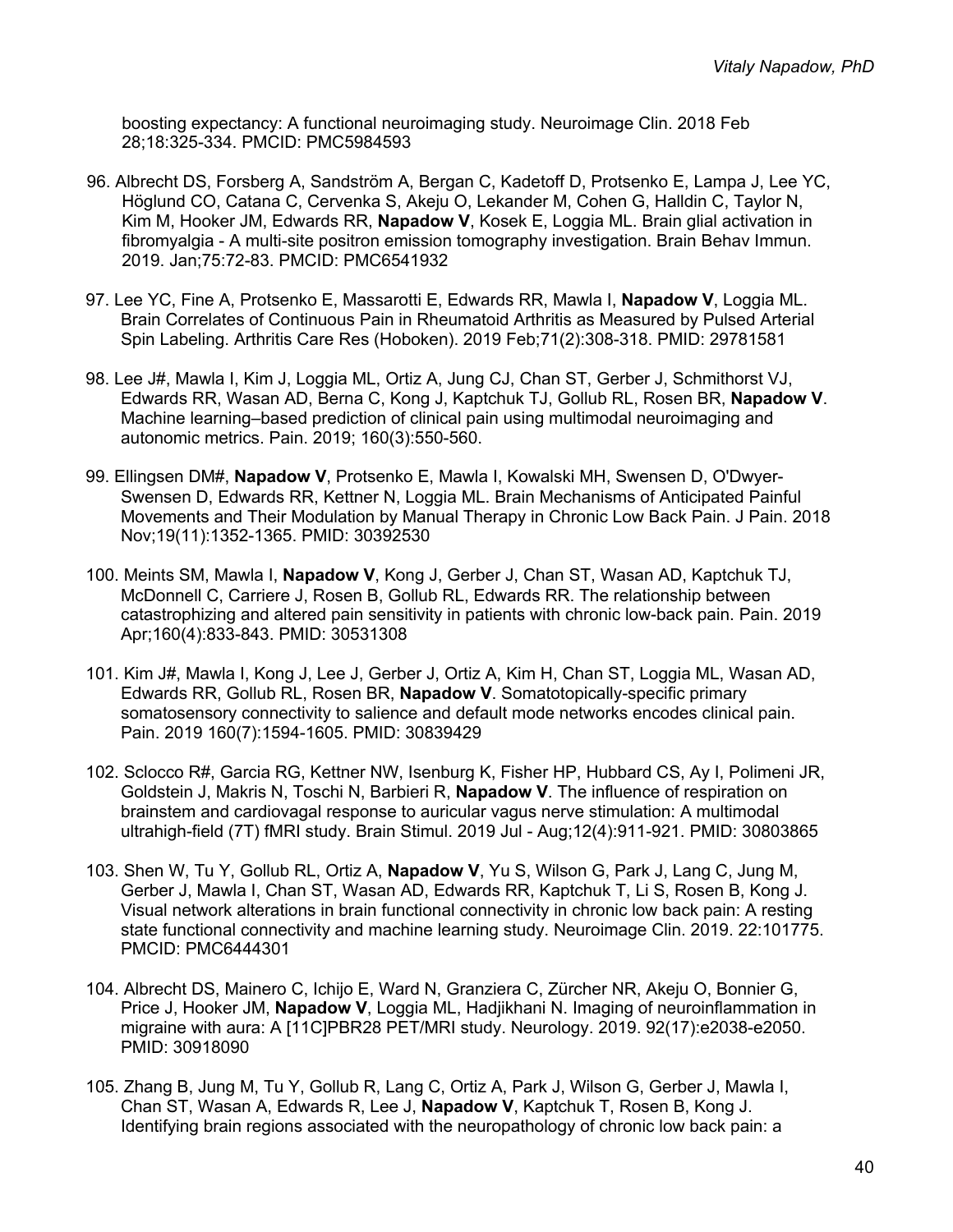resting-state amplitude of low-frequency fluctuation study. Br J Anaesth. 2019. 123(2):e303 e311. PMID: 30948036

- 106. Valenza G, Sclocco R, Duggento A, Passamonti L, **Napadow V**, Barbieri R, Toschi N. The central autonomic network at rest: Uncovering functional MRI correlates of time-varying autonomic outflow. Neuroimage. 2019 May 3;197:383-390. PMID: 31055043
- 107. Tu Y, Ortiz A, Gollub RL, Cao J, Gerber J, Lang C, Park J, Wilson G, Shen W, Chan ST, Wasan AD, Edwards RR, **Napadow V**, Kaptchuk TJ, Rosen B, Kong J. Multivariate restingstate functional connectivity predicts responses to real and sham acupuncture treatment in chronic low back pain. Neuroimage Clin. 2019 May 28;23:101885. PMID: 31176295
- 108. Tu Y, Jung M, Gollub RL, **Napadow V**, Gerber J, Ortiz A, Lang C, Mawla I, Shen W, Chan ST, Wasan AD, Edwards RR, Kaptchuk TJ, Rosen B, Kong J. Abnormal medial prefrontal cortex functional connectivity and its association with clinical symptoms in chronic low back pain. Pain. 2019 Jun;160(6):1308-1318. doi: 10.1097/j.pain.0000000000001507. PMID: 31107712
- 109. Albrecht DS, Kim M, Akeju O, Torrado-Carvajal A, Edwards RR, Zhang Y, Bergan C, Protsenko E, Kucyi A, Wasan AD, Hooker JM, **Napadow V**, Loggia ML. The neuroinflammatory component of negative affect in patients with chronic pain. Mol Psychiatry. 2019 May 28. doi: 10.1038/s41380-019-0433-1. PMID: 31138890
- 110. Webster RK, Howick J, Hoffmann T, Macdonald H, Collins GS, Rees JL, **Napadow V**, Madigan C, Price A, Lamb SE, Bishop FL, Bokelmann K, Papanikitas A, Roberts N, Evers AWM. Inadequate description of placebo and sham controls in a systematic review of recent trials. Eur J Clin Invest. 2019 Sep 13:e13169. PMID: 31519047
- 110. Kim M, Mawla I, Albrecht DS, Admon R, Torrado-Carvajal A, Bergan C, Protsenko E, Kumar P, Edwards RR, Saha A, **Napadow V**, Pizzagalli DA, Loggia ML. Striatal hypofunction as a neural correlate of mood alterations in chronic pain patients. Neuroimage. 2020. PMID: 32068162
- 111. Alshelh Z, Albrecht DS, Bergan C, Akeju O, Clauw DJ, Conboy L, Edwards RR, Kim M, Lee YC, Protsenko E, **Napadow V**, Sullivan K, Loggia ML. In-vivo imaging of neuroinflammation in veterans with Gulf War illness. Brain Behav Immun. 2020. PMID: 32027960
- 112. Hubbard CS#, Lazaridou A, Cahalan CM, Kim J, Edwards RR, **Napadow V**, Loggia ML. Aberrant salience? Brain hyperactivation in response to pain onset and offset in fibromyalgia. Arthritis Rheumatol. 2020. PMID: 32017421
- 113. Jung C#, Ichesco E, Ratai EM, Gonzalez RG, Burdo T, Loggia ML, Harris RE\*, **Napadow V\***. Magnetic resonance imaging of neuroinflammation in chronic pain: a role for astrogliosis? Pain. 2020 PMID: 31990749
- 114. Garcia RG#, Mareckova K, Holsen LM, Cohen J, Whitfield-Gabrieli S, **Napadow V**, Barbieri R, Goldstein JM. Impact of sex and depressed mood on the central regulation of cardiac autonomic function. Neuropsychopharmacology. 2020, in press. PMID: 32152473
- 115. Kim M, Mawla I, Albrecht DS, Admon R, Torrado-Carvajal A, Bergan C, Protsenko E, Kumar P, Edwards RR, Saha A, **Napadow V**, Pizzagalli DA, Loggia ML. Striatal hypofunction as a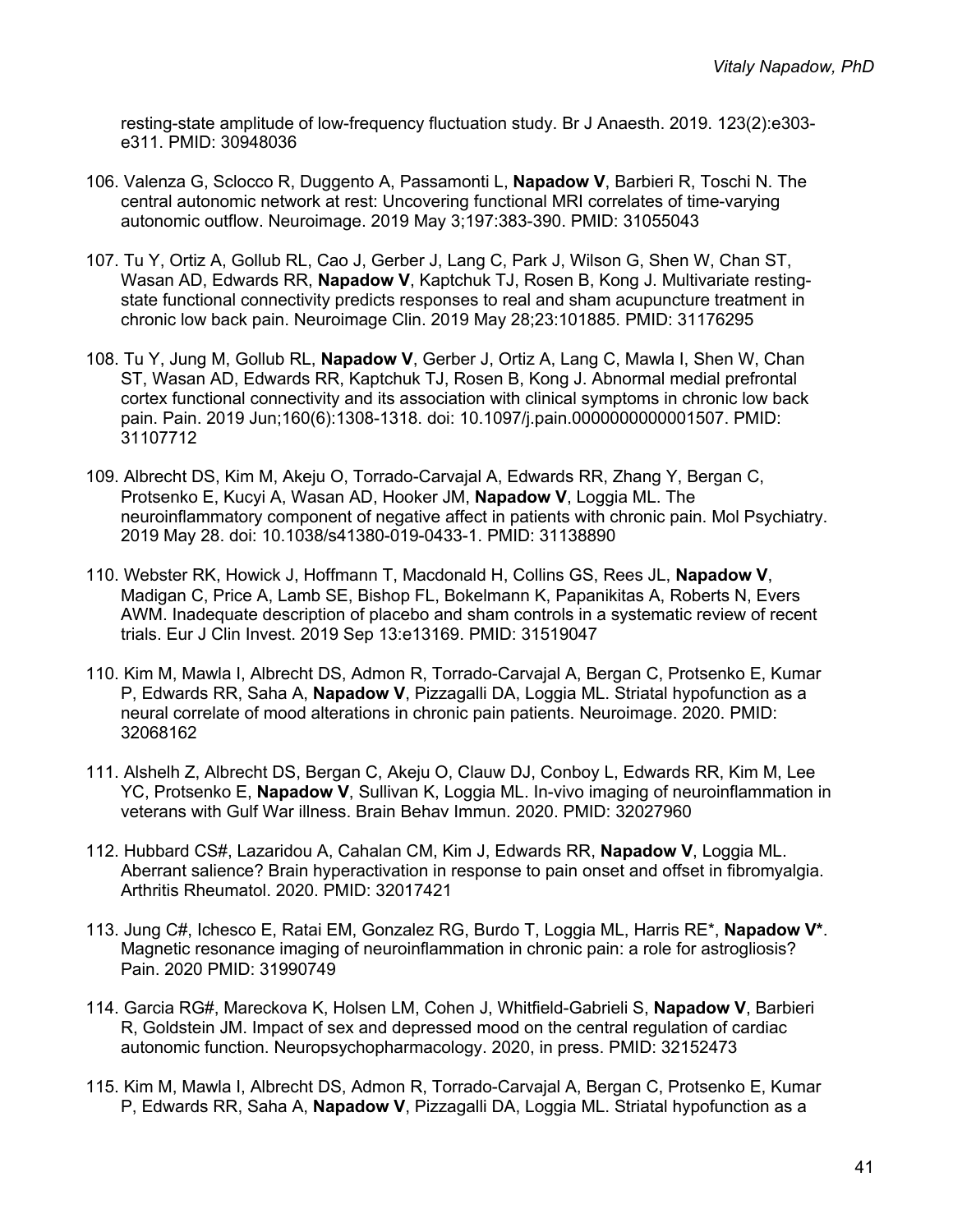neural correlate of mood alterations in chronic pain patients. Neuroimage. 2020, in press. PMID: 32068162

- 116. Sclocco R#, Garcia RG, Kettner NW, Fisher HP, Isenburg K, Makarovskya M, Stowell JA, Goldstein J, Barbieri R, **Napadow V**. Stimulus frequency modulates brainstem response to respiratory-gated transcutaneous auricular vagus nerve stimulation. Brain Stimulation. 2020, Mar 27;13(4):970-978. PMID: 32380448
- 117. Hadjikhani N, Albrecht DS, Mainero C, Ichijo E, Ward N, Granziera C, Zürcher NR, Akeju O, Bonnier G, Price J, Hooker JM, **Napadow V**, Nahrendorf M, Loggia ML, Moskowitz MA. Extra-axial inflammatory signal in parameninges in migraine with visual aura. Ann Neurol. 2020, Jun;87(6):939-949. PMID: 32239542
- 118. Kim H#, Mawla I, Lee J, Gerber J, Walker K, Kim J, Ortiz A, Chan ST, Loggia ML, Wasan AD, Edwards RR, Kong J, Kaptchuk TJ, Gollub RL, Rosen BR, **Napadow V**. Reduced tactile acuity in chronic low back pain is linked with structural neuroplasticity in primary somatosensory cortex and is modulated by acupuncture therapy. NeuroImage. 2020, in press. PMID: 32380138
- 119. Berry MP#, Lutz J, Schuman-Olivier Z, Germer C, Pollak S, Edwards RR, Gardiner P, Desbordes G, **Napadow V**. Brief self-compassion training alters neural responses to evoked pain for chronic low back pain: A pilot study. Pain Medicine. 2020, in press.
- 120. Yu S, Ortiz A, Gollub RL, Wilson G, Gerber J, Park J, Huang Y, Shen W, Chan ST, Wasan AD, Edwards RR, **Napadow V**, Kaptchuk TJ, Rosen B, Kong J. Acupuncture Treatment Modulates the Connectivity of Key Regions of the Descending Pain Modulation and Reward Systems in Patients with Chronic Low Back Pain. J Clin Med. 2020 Jun 3;9(6):E1719. In press. PMID: 32503194
- 121. Yu S, Li W, Shen W, Edwards RR, Gollub RL, Wilson G, Park J, Ortiz A, Cao J, Gerber J, Mawla I, Chan ST, Lee J, Wasan AD, **Napadow V**, Kaptchuk TJ, Rosen B, Kong J. Impaired mesocorticolimbic connectivity underlies increased pain sensitivity in chronic low back pain. Neuroimage. 2020 May 18;218:116969. In press. PMID: 32439536

#### **Other peer-reviewed publications**

- 1. **Napadow V**, Dhond RP, Purdon P, Kettner N, Makris N, Kwong KK, Hui KKS. Correlating Acupuncture fMRI in the Human Brainstem with Heart Rate Variability. Conf Proc IEEE Eng Med Biol Soc. 2005;5:4496-9.
- 2. Barbieri R. Conti G, Dhond R, Brown EN, **Napadow V**. A Combined fMRI and Heart Rate Variability Paradigm for Assessment of Central Autonomic Modulation. 3rd International IEEE/EMBS Conference on Neural Engineering, 2007. 615-618.
- 3. Kim J#, **Napadow V**, Kuo B, Barbieri R. A combined HRV-fMRI approach to assess cortical control of cardiovagal modulation by motion sickness. Conf Proc IEEE Eng Med Biol Soc. 2011: 2825-8. PMID: 22254929
- 4. Sclocco R#, Citi L, Garcia RG, Cerutti S, Bianchi AM, Kuo B, **Napadow V\***, Barbieri R\*. Combining sudomotor nerve impulse estimation with fMRI to investigate the central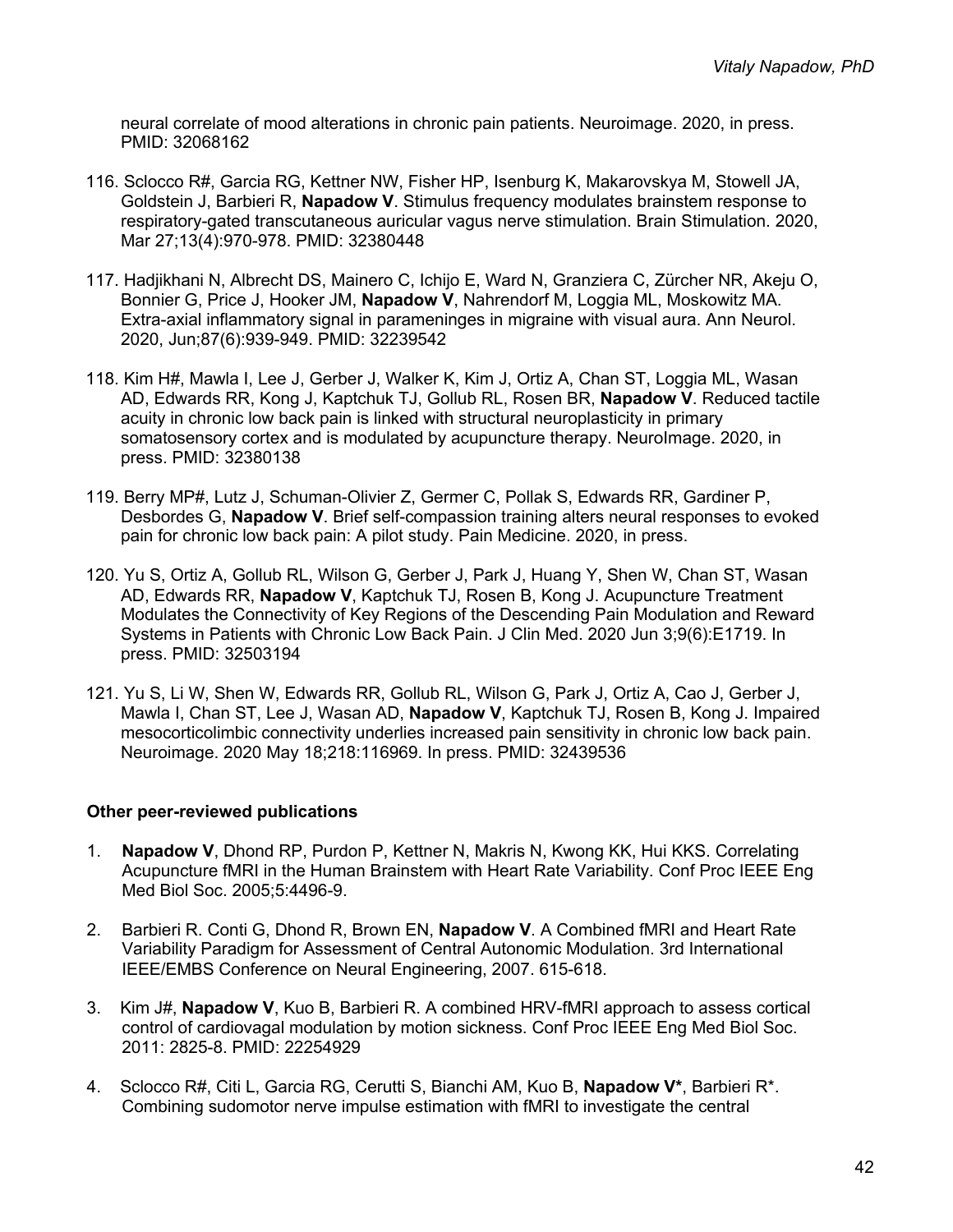sympathetic response to nausea. Conf Proc IEEE Eng Med Biol Soc. 2015 Aug;2015:4683-6. PMID: 26737339

- 5. Sclocco R#, Garcia RG, Gabriel A, Kettner NW, Napadow V, Barbieri R. Respiratory-gated Auricular Vagal Afferent Nerve Stimulation (RAVANS) effects on autonomic outflow in hypertension. Conf Proc IEEE Eng Med Biol Soc. 2017 Jul;2017:3130-3133. PMID: 29060561
- 6. Stowell J, Garcia RG, Staley R, Sclocco R, Fisher H, **Napadow V**, Goldstein J, Barbieri R. Dose-Optimization of Respiratory-Gated Auricular Vagal Afferent Nerve Stimulation (RAVANS) for Blood Pressure Modulation in Hypertensive Patients. Computing in Cardiology, 2019, in press.

#### **Research publications without named authorship**

1. MacPherson H, Altman DG, Hammerschlag R, Youping L, Taixiang W, White A, Moher D; STRICTA Revision Group. Revised STandards for Reporting Interventions in Clinical Trials of Acupuncture (STRICTA): extending the CONSORT statement. PLoS Med. 2010 7(6):e1000261. PMID: 20543992

#### **Non-Peer Reviewed scientific or medical scholarship/materials in print or other media**

#### **Proceedings of meetings or other non-peer reviewed scholarship**

- 1. Kodituwakku, Kim J, **Napadow V**, Loggia ML, Barbieri R. Point Process Respiratory Sinus Arrh Analysis during Deep Tissue Pain Stimulation. Comput Cardiol (2011). Conference Publication.
- 2. Sclocco R#, Loggia ML, Garcia RG, Edwards RR, Kim J, Cerutti S, Bianchi AM, **Napadow V,** B R. Nonlinear relationship between perception of deep pain and medial prefrontal cortex response related to sympathovagal balance. XIII Mediterranean Conference on Medical and Biological Engineering and Computing (2013). Conference Publication.

#### **Reviews, chapters, monographs and editorials**

- 1. **Napadow V**, Webb JM, Pearson N, Hammerschlag R. Neurobiological correlates of acupuncture: November 17-18, 2005. J Altern Complement Med. 2006. Nov; 12(9): 931-5.
- 2. Langevin HM, Hammerschlag R, Lao L, **Napadow V**, Schnyer RN, Sherman KJ. Controversies in acupuncture research: selection of controls and outcome measures in acupuncture clinical trials. J Altern Complement Med. 2006 Dec; 12(10): 943-53.
- 3. Dhond R#, Kettner N, **Napadow V**. Do the neural correlates of acupuncture and placebo effects differ? Pain. 2007 Mar; 128(1-2): 8-12.
- 4. Dhond R#, Kettner N, **Napadow V**. Neuroimaging Acupuncture Effects in the Human Brain. J Altern Complement Med. 2007, 13(6):603-16.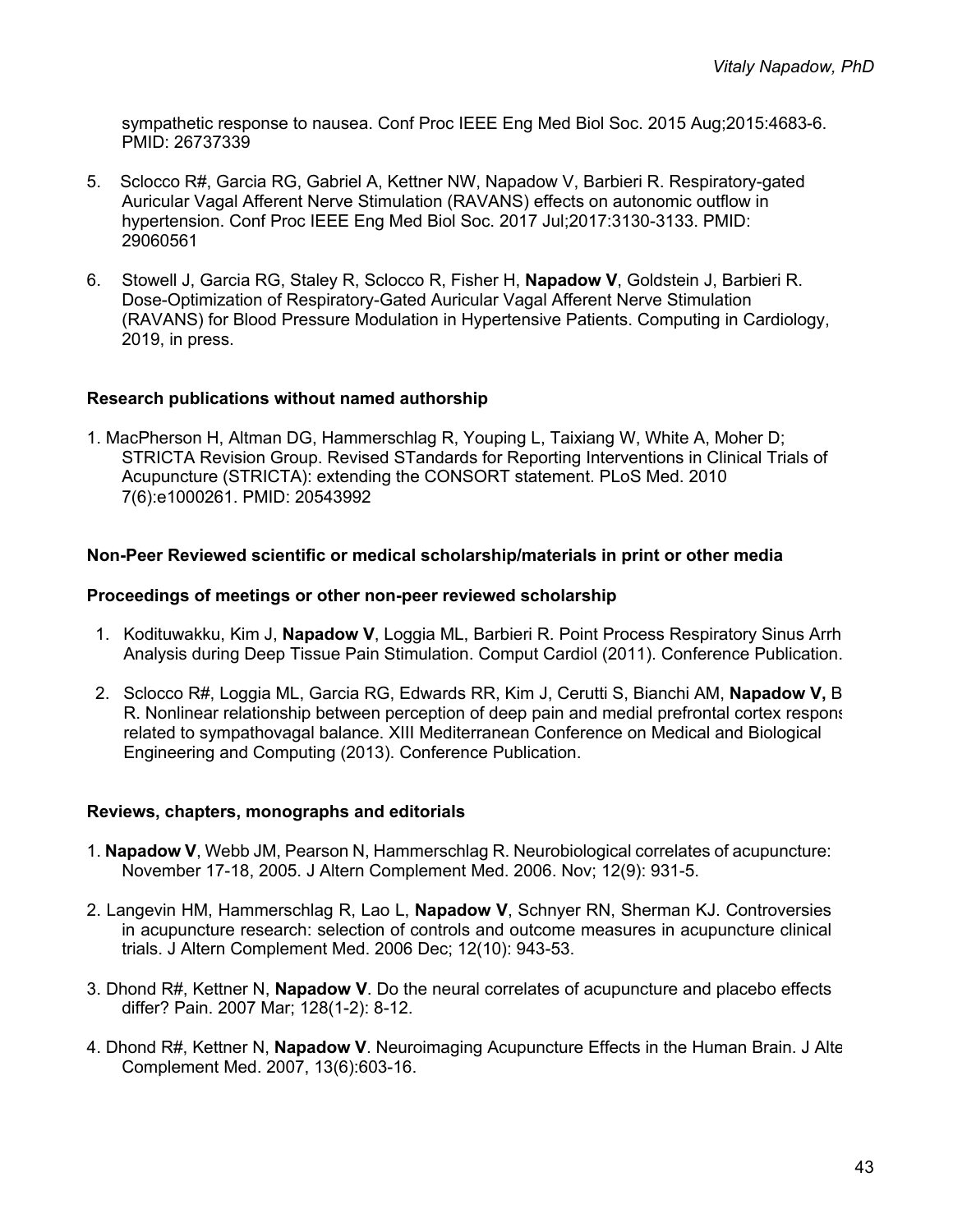- 5. **Napadow V**, Dhond P, Kettner N. Neuroimaging for the Evaluation of CAM Mechanisms. 2007. Contemporary Pain Medicine: Integrative Pain Medicine. Eds. Audette J, Bailey A. Humana Press Inc. Totowa NJ.
- 6. Gilbert RJ, **Napadow VJ**, Gaige TA, Wedeen VJ. Anatomical basis of lingual hydrostatic deformation. J Exp Biol. 2007 Dec;210(Pt 23):4069-82.
- 7. Kong J, Gollub R, Huang T, Polich G, **Napadow V**, Hui K, Vangel M, Rosen B, Kaptchuk TJ. Acupuncture de qi, from qualitative history to quantitative measurement. J Altern Complement Med. 2007, 13(10):1059-70.
- 8. **Napadow V**, Ahn A, Longhurst J, Lao L, Stener-Victorin E, Harris R, Langevin HM. The status and future of acupuncture mechanism research. J Altern Complement Med. 2008 Sep;14(7):861-9. PMID: 18803495
- 9. Polich G, Kong J, **Napadow V**, Gollub R. Complementary medicine and the central mediation of functional pain disorders. 2009. Functional Pain Syndromes: Presentation and Pathophysiology. Eds. Mayer E, Bushnell C. IASP Press, Seattle, WA.
- 10. Gray MA, Minati L, Harrison NA, Gianaros PJ, **Napadow V**, Critchley HD. Physiological recordings: basic concepts and implementation during functional Magnetic Resonance Imaging. Neuroimage. 2009; 47(3):1105-15. PMID: 19460445
- 11. Wayne PM, Hammerschlag R, Langevin HM, **Napadow V**, Park JJ, Schnyer RN. Resolving paradoxes in acupuncture research: a roundtable discussion. J Altern Complement Med. 2009; 15(9):1039-44. PMID: 19757981
- 12. Langevin HM, Wayne PM, Macpherson H, Schnyer R, Milley RM, **Napadow V**, Lao L, Park J, Harris RE, Cohen M, Sherman KJ, Haramati A, Hammerschlag R. Paradoxes in acupuncture research: strategies for moving forward. Evid Based Complement Alternat Med. 2011;2011:180805. PMID: 20976074
- 13. **Napadow V**, Maeda Y, Audette J, Kettner N. Neuroplasticity in carpal tunnel syndrome. Journal of Pain Management 2011; 4 (3), pp. 315-331.
- 14. Rosen BR, **Napadow V**. Quantitative markers for neuropsychiatric disease: give it a rest. Radiology. 2011, 259(1):17-9. PMID: 21436093
- 15. **Napadow, V.,** Y. Maeda, J. Audette, and N. Kettner, *Neuroplasticity in carpal tunnel syndrome*, in *Neural Plasticity in Chronic Pain*, H. Knotkova, R. Cruciani, and J. Merrick, Editors. 2011, Nova Publishers. p. 153-184
- 16. Pfab F#, Nowak-Machen M, **Napadow V**, Fleckenstein J. Alternatives to prokinetics to move the pylorus and colon. Curr Opin Clin Nutr Metab Care. 2012; Mar;15(2):166-73. PMID: 22234164
- 17. Loggia ML#, **Napadow V.** Multi-parameter autonomic-based pain assessment: More is more? Pain. 2012, 153(9):1779-80. PMID: 22633682
- 18. Pfab F#, Valet M, **Napadow V**, Tölle TR, Behrendt H, Ring J, Darsow U. Itch and the brain. Chem Immunol Allergy. 2012;98:253-65. PMID: 22767068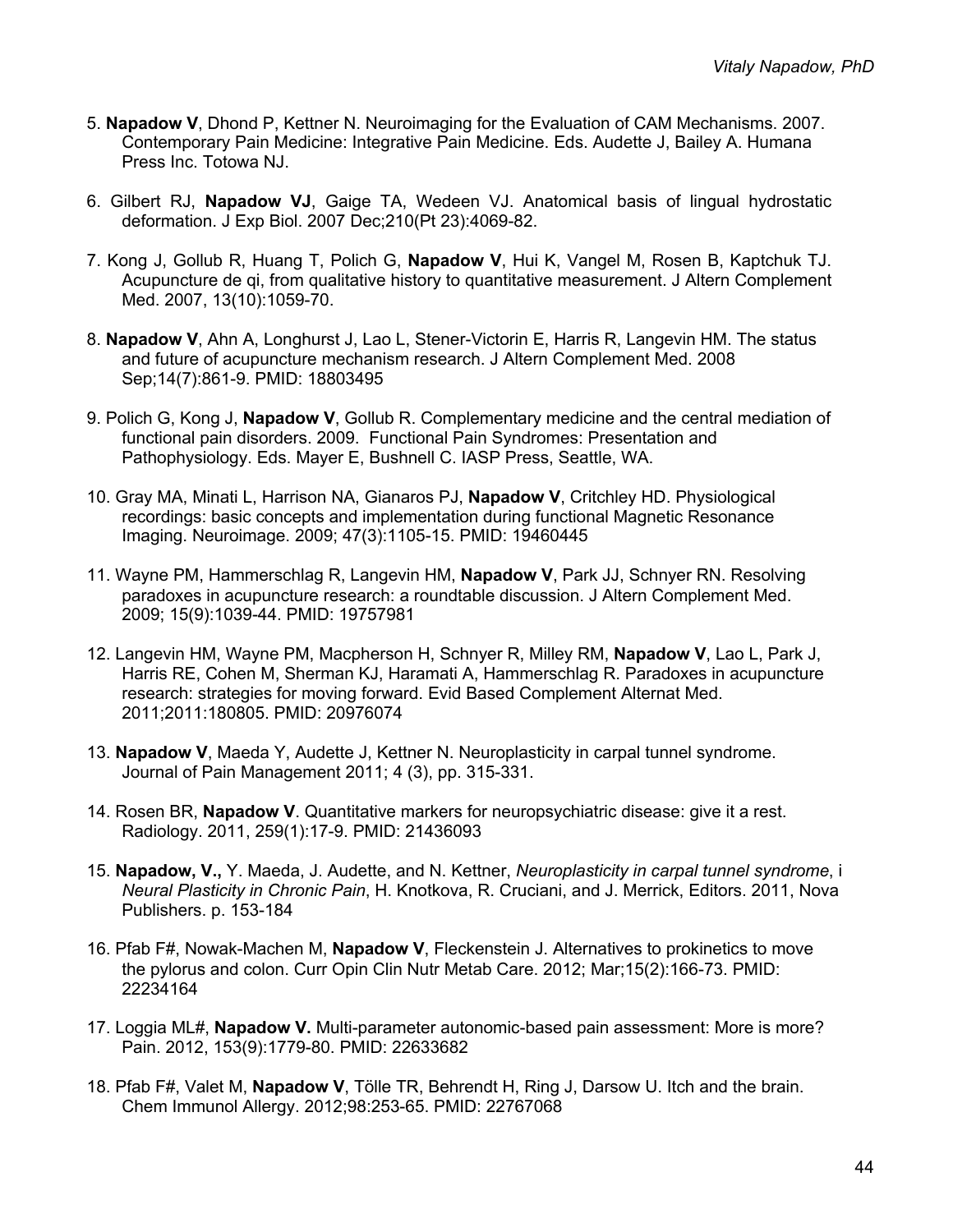- 19. Pfab F#, Schalock PC, **Napadow V**, Athanasiadis GI, Ring J, Huss-Marp J. Complementary integrative medicine in atopic diseases – an overview. Focus on Alternative and Complementary Therapies. 2013. 18(2) 77–84. PMCID in process.
- 20. Pfab F#, Schalock PC, **Napadow V**, Athanasiadis GI, Yosipovitch G, Ring J. Complementary integrative approach for treating pruritus. Dermatol Ther. 2013. 26(2):149-56. PMID: 23551371
- 21. Bai L, Harris RE, Kong J, Lao L, **Napadow V,** Zhao B. Neurobiological mechanisms of acupuncture. Evid Based Complement Alternat Med. 2013. 652457. PMCID in process.
- 22. Pfab F#, Schalock PC, **Napadow V**, Athanasiadis GI, Huss-Marp J, Ring J. Acupuncture for allergic disease therapy - the current state of evidence. Expert Rev Clin Immunol. 2014, 10(7):831-41. PMID: 24881629.
- 23. **Napadow V,** Harris RE. What has functional connectivity and chemical neuroimaging in fibromyalgia taught us about the mechanisms and management of 'centralized' pain? Arthritis Research & Therapy 2014, 16:425.
- 24. Bai L, Harris RE, Kong J, Lao L, **Napadow V**, Zhao B. Neurobiological mechanisms of acupuncture 2014. Evid Based Complement Alternat Med. 2014; doi: 10.1155/2014/765068. Epub 2014 Nov 27.
- 25. Langevin HM, Schnyer R, MacPherson H, Davis R, Harris RE, **Napadow V**, Wayne PM, Milley RJ, Lao L, Stener-Victorin E, Kong JT, Hammerschlag R. Manual and electrical needle stimulation in acupuncture research: pitfalls and challenges of heterogeneity. J Altern Complement Med. 2015, 21(3):113-28. PMID: 25710206
- 26. **Napadow V**, Harris RE. What has functional connectivity and chemical neuroimaging in fibromyalgia taught us about the mechanisms and management of 'centralized' pain? Arthritis Res Ther. 2014, 16(4):425. PMID: 25776299
- 27. Toda K, Zeredo JL, Uchida S, **Napadow V**. Traditional Chinese Medicine and Autonomic Disorders. Evid Based Complement Alternat Med. 2015, PMCID: PMC4532953
- 28. MacPherson H, Hammerschlag R, Coeytaux RR, Davis RT, Harris RE, Kong JT, Langevin HM, Lao L, Milley RJ, **Napadow V**, Schnyer RN, Stener-Victorin E, Witt CM, Wayne PM. Unanticipated Insights into Biomedicine from the Study of Acupuncture. J Altern Complement Med. 2016 Jan 8. PMID: 26745452
- 29. Maleki N, Bernstein C, **Napadow V**, Field A. Migraine and Puberty: Potential Susceptible Brain Sites. Semin Pediatr Neurol. 2016 Feb;23(1):53-9. PMID: 27017023
- 30. Nierhaus T, Pach D, Huang W, Long X, **Napadow V**, Roll S, Liang F, Pleger B, Villringer A, Witt CM. Difficulties Choosing Control Points in Acupuncture Research. Response: Commentary: Differential Cerebral Response, Measured with Both an EEG and fMRI, to Somatosensory Stimulation of a Single Acupuncture Point vs. Two Non-Acupuncture Points. Front Hum Neurosci. 2016. 10:404. doi: 10.3389/fnhum.2016.00404. PMID: 27562659
- 31. Sclocco R#, Beissner F, Bianciardi M, Polimeni JR, **Napadow V**. Challenges and opportunities for brainstem neuroimaging with ultrahigh field MRI. Neuroimage. 2017 S1053-8119(17) 30163-5. PMID: 28232189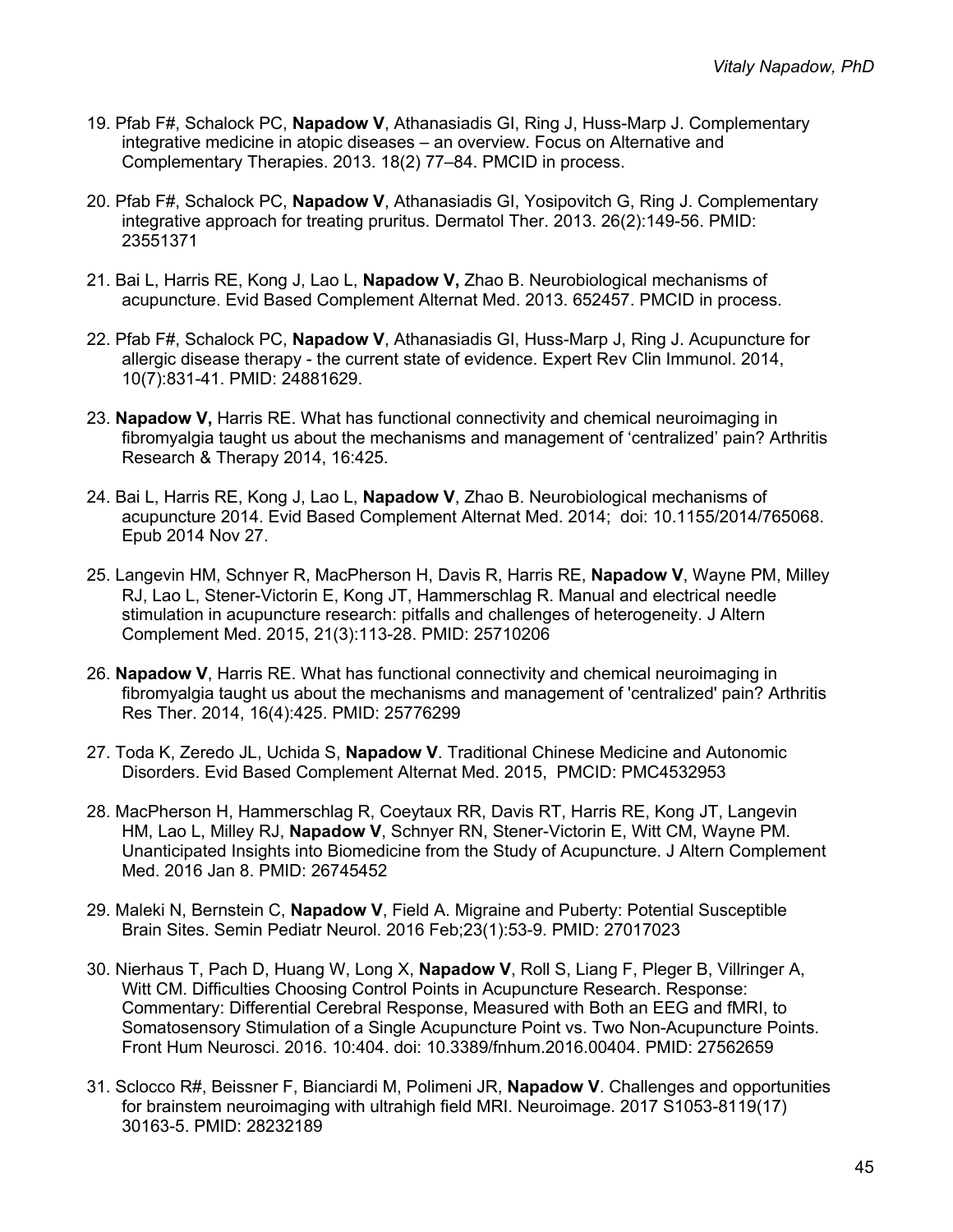- 32. Zia FZ, Olaku O, Bao T, Berger A, Deng G, Yin Fan A, Garcia MK, Herman PM, Kaptchuk TJ, Ladas EJ, Langevin HM, Lao L, Lu W, **Napadow V**, Niemtzow RC, Vickers AJ, Shelley Wang X, Witt CM, Mao JJ. The National Cancer Institute's Conference on Acupuncture for Symptom Management in Oncology: State of the Science, Evidence, and Research Gaps. J Natl Cancer Inst Monogr. 2017 (52). PMID: 29140486
- 33. **Napadow V**. When a White Horse is a Horse: Embracing the (Obvious?) Overlap Between Acupuncture and Neuromodulation. J Altern Complement Med. 2018. 24(7):621-623. PMID: 29792511
- 34. Mao JJ, Davis RT, Coeytaux R, Hullender-Rubin L, Kong JT, MacPherson H, **Napadow V**, Schnyer R, Wayne P, Witt C, Harris R. Acupuncture for Chronic Low Back Pain: Recommendations to Medicare/Medicaid from the Society for Acupuncture Research. J Altern Complement Med. 2019 Apr;25(4):367-369. PMID: 30925124
- 35. **Napadow V**, Sclocco R, Henderson LA. Brainstem neuroimaging of nociception and pain circuitries. Pain Rep. 2019 Aug 7;4(4):e745. PMID: 31579846
- 36. **Napadow V**, Beissner F, Lin Y, Chae Y, Harris RE. Editorial: Neural Substrates of Acupuncture: From Peripheral to Central Nervous System Mechanisms. Front Neurosci. 2020 Jan 17;13:1419. PMID: 32009889
- 37. Wells RE, Seng EK, Edwards RR, Victorson DE, Pierce CR, Rosenberg L, **Napadow V**, Schuman-Olivier Z. Mindfulness in migraine: A narrative review. Expert Rev Neurother. 2020. PMID: 31933391
- 38. Evers AWM, Colloca L, Blease C, Annoni M, Atlas LY, Benedetti F, Bingel U, Büchel C, Carvalho C, Colagiuri B, Crum AJ, Enck P, Gaab J, Geers AL, Howick J, Jensen KB, Kirsch I, Meissner K, **Napadow V**, Peerdeman KJ, Raz A, Rief W, Vase L, Wager TD, Wampold BE, Weimer K, Wiech K, Kaptchuk TJ, Klinger R, Kelley JM. Implications of Placebo and Nocebo Effects for Clinical Practice: Expert Consensus. Psychother Psychosom. 2018;87(4):204-210. PMID: 29895014
- 39. Adair D, Truong D, Esmaeilpour Z, Gebodh N, Borges H, Ho L, Douglas Bremner J, Badran BW, **Napadow V**, Clark VP, Bikson M. Electrical stimulation of cranial nerves in cognition and disease. Brain Stimul. 2020 Feb 23;13(3):717-750. PMID: 32289703

#### **Letters to the Editor**

- 1. Schnyer R, Lao L, Hammerschlag R, Wayne P, Langevin HM, **Napadow V**, Harris R, Park J, Milley R, Cohen M, MacPherson H. Society for Acupuncture Research: 2007 conference report: "The status and future of acupuncture research: 10 years post-NIH Consensus Conference". J Altern Complement Med. 2008 Sep;14(7):859-60. PMID: 18803494
- 2. Loggia ML#, Edwards RR, Harris RE, **Napadow V**. Reply to the Letter to the Editor by Dr. Lampman ("What is a proper control group in fibromyalgia study?"). Arthritis Rheumatol. 2014, 66(6): 1684-5. PMID: 24515749
- 3. Garcia RG#, **Napadow V**. Reply to Letter to the Editor. Pain. 2017 Oct;158(10):2054-2055. PMID: 28930924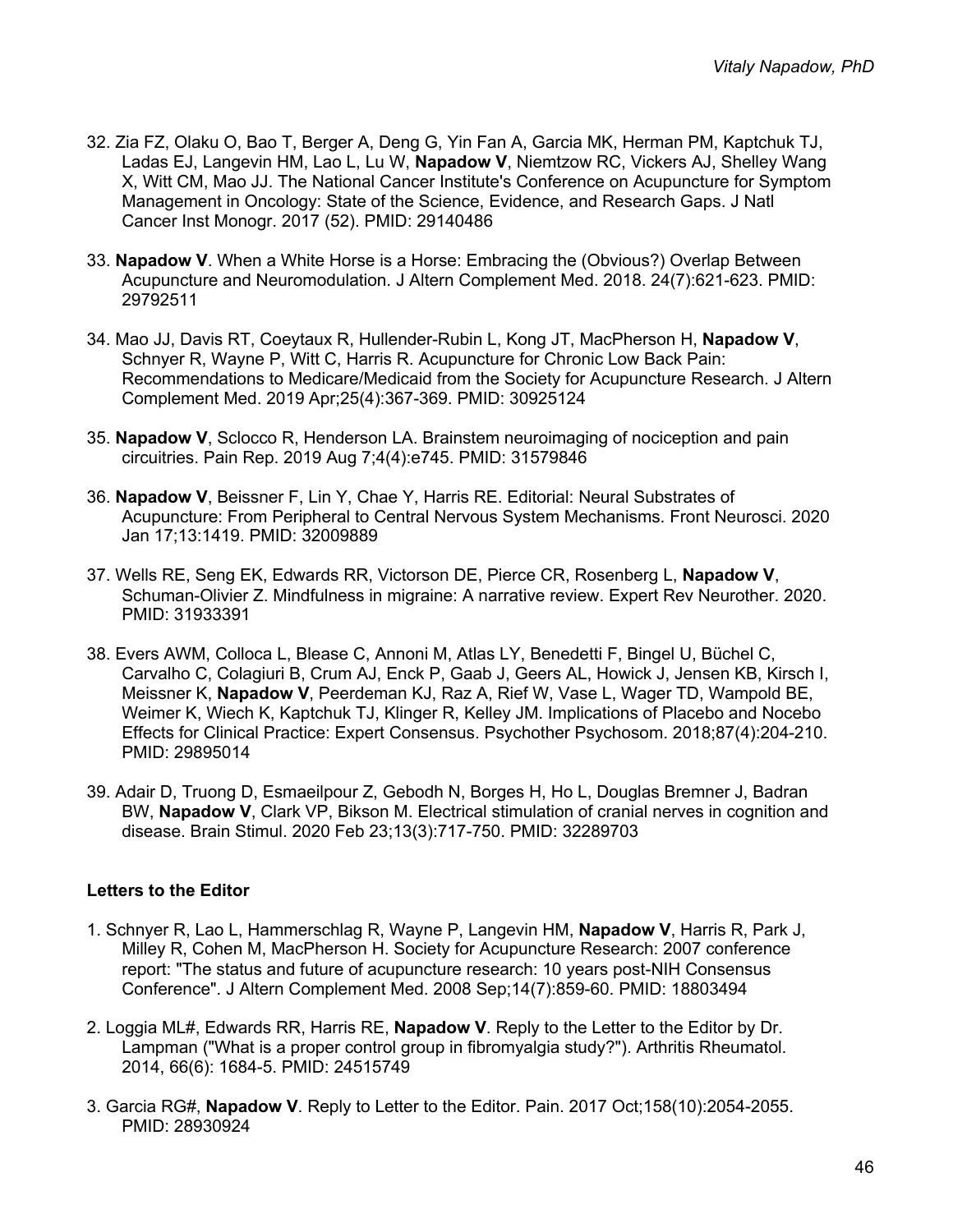- 4. Lee YC, **Napadow V**, Loggia ML. Editorial: Functional Connectivity: Dissecting the Relationship Between the Brain and "Pain Centralization" in Rheumatoid Arthritis. Arthritis Rheumatol. 2018. 70(7):977-980. PMID: 29761844
- 5. **Napadow V**. The mindful migraine: does mindfulness-based stress reduction relieve episodic migraine? Pain. 2020 in press. PMID: 32142017

#### **Thesis**

A biomechanical investigation of the structure – function relationships in the human tongue [dissertation]. Cambridge (MA): Massachusetts Institute of Technology; 2001.

#### **Abstracts, Poster Presentations and Exhibits Presented at Professional Meetings**

Selection (Special recognition, and/or last three years, not yet published as full-length manuscripts)

- 1. Loggia ML, Kim J, Kong J, Gollub RL, **Napadow V**, Wasan AD. Chronic low back pain patients (CLBP) display altered brain connectivity in the Default Mode Network – An Arterial Spin Labeling (ASL) MRI Study. American Academy of Pain Medicine (2012), Palm Springs, CA.
	- *Best Abstract, selected for Plenary Session oral presentation, presented by ML Loggia*
- 2. Mawla I, Loggia ML, Schmithorst VJ, Ortiz A, Gerber J, Protsenko E, Lee J, Kim J, Kim H, Bern Kaptchuk TJ, Kong J, Gollub RL, Rosen BR, Edwards RR, Wasan AD, **Napadow V**. Investigating neural circuitry supporting clinical pain perception in chronic low back pain – the importance of cardiorespiratory artifact correction with arterial spin labeling fMRI. 35<sup>th</sup> Annual Scientific Meetir the American Pain Society (2016), Austin, TX
- 3. Loggia ML, Akeju O, Catana C, Edwards RR, Wasan AD, Zurcher N, Albrecht DS, Rosen BR, **Napadow V**, Hooker JM. The role of glial activation in the alteration of brain functional connecti chronic pain: an integrated PET/MR  $I^{11}$ C]PBR28 study. 16<sup>th</sup> World Congress on Pain, the International Association for the Study of Pain (2016), Yokohama, Japan.
- 4. Mawla I, Lee J, Kim H, Kim J, Chan ST, Ortiz A, Gerber J, Protsenko E, Edwards RR, Loggia ML, Kaptchuk TJ, Berna-Renella C, Wasan AD, Kong J, Gollub RL, Rosen BR, **Napadow V**. Brain Cortical Thickness Distinguishes Nociceptive from Neuropathic Symptomatology in Chronic Low Back Pain. 16<sup>th</sup> World Congress on Pain, the International Association for the Study of Pain (2016). Yokohama, Japan.
- 5. Mawla I, Lee J, Ortiz A, Gerber J, Protsenko E, Kim J, Kim H, Chan ST, Loggia ML, Edwards RR, Wasan AD, Berna C, Kong J, Kaptchuk TJ, Gollub RL, Rosen BR, **Napadow V**. Brain circuirtry underlying sex differences in deep tissue pain sensitivity in chronic low back pain.  $46<sup>th</sup>$  Annual Scientific Meeting of the Society for Neuroscience (2016), San Diego, CA.
- 6. Lee JC, Mawla I, Ortiz A, Gerber J, Walker K, Shaver S, Kim J, Kim H, Jung C, Chan ST, Loggi Edwards RR, Wasan AD, Berna C, Kong J, Kaptchuk T, Gollub RL, Rosen BR, **Napadow V**. Improvement in chronic low back pain after acupuncture is associated with medial prefrontal co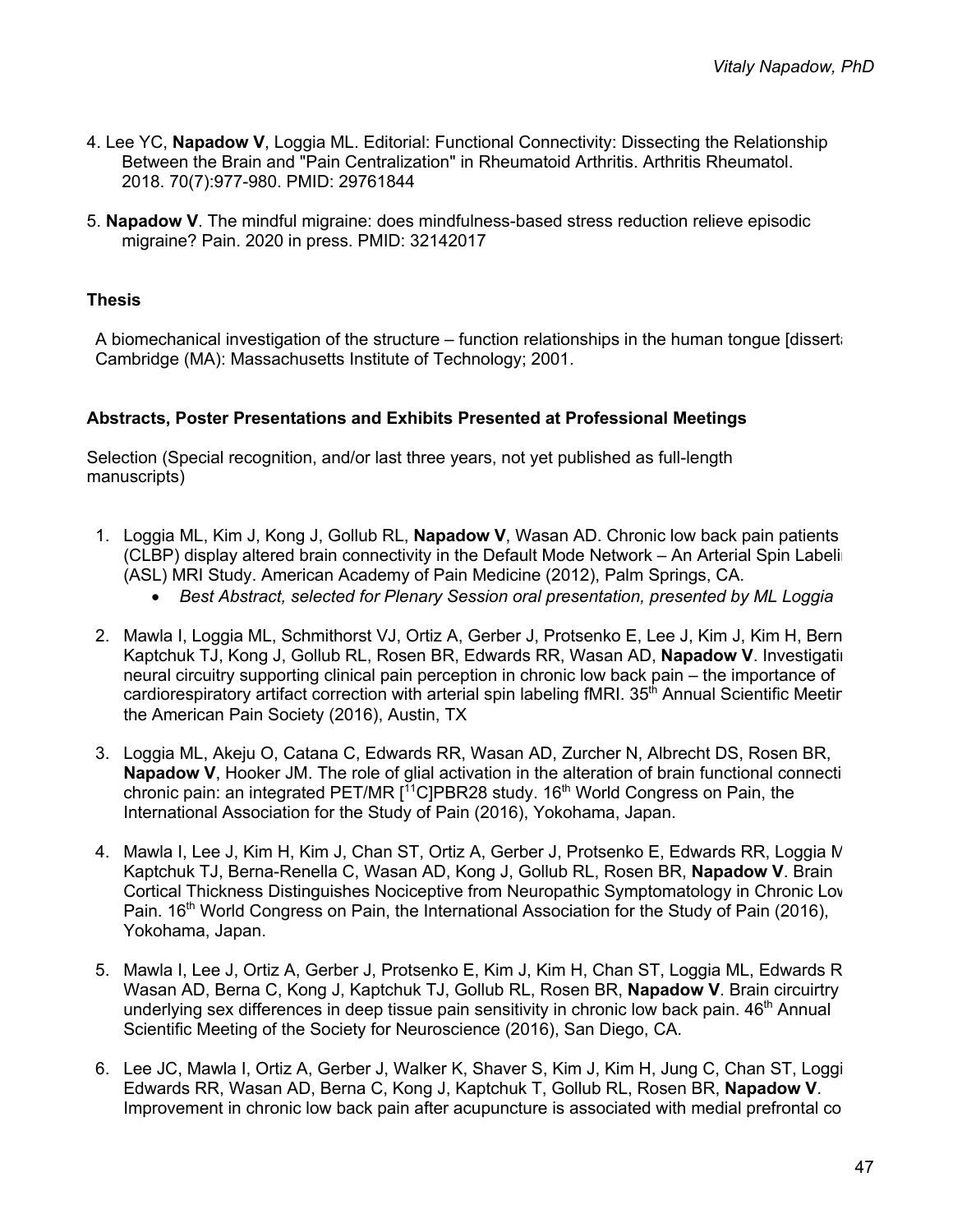response to nociceptive stimuli to the back. Society for Acupuncture Research Conference (2017), San Francisco, CA.

- 7. Mawla I, Lee J, Ortiz A, Gerber J, Walker K., Shaver S, Kim J, Kim H, Chan ST, Loggia ML, Edwards RR, Wasan AD, Berna C, Kong J, Kaptchuk TJ, Gollub RL, Rosen BR, **Napadow V**. Brain response to pressure pain stimulation predicts clinical improvement following acupuncture in chronic low back pain. Society for Acupuncture Research Conference (2017), San Francisco, CA
- 8. Ellingsen, D.M., Beissner, F., Alsadi, T.M., Lazaridou, A., Franceschelli, O., Protsenko, K., Lee, J., Edwards, R., **Napadow, V**. Pain drawings for fibromyalgia show that catastrophizing is associated with pain quality and distribution to specific bodily locations. American Pain Society Annual Scientific Meeting (2017), Pittsburgh PA.
- 9. I. Ay; C Hubbard; **V. Napadow**; R. Sclocco; R. Barbieri; RG Garcia. Brainstem circuitry supporting auricular vagus nerve stimulation effects on cardiovagal outflow in rats. 48<sup>th</sup> Annual Scientific Meeting of the Society for Neuroscience (2017), Washington, DC.
- 10. Albrecht DS, Kim M, Torrado-Carvajal A, Akeju O, Edwards RR, Wasan AD, Zhang Y, Bergan C, Protsenko E, Hooker JM, **Napadow V**, Loggia ML. Glial activation in chronic low back pain: replication of the original observation and association with negative affect. American Pain Society Scientific Summit (2018), Anaheim CA.
- 11. Albrecht DS, Kim M, Akeju O, Torrado-Carvajal A, Edwards RR, Zhang Y, Bergan C, Protsenko E, Kucyi A, Hooker JM, **Napadow V,** Loggia ML. Frontolimbic connectivity mediates the link between neuroinflammation and depressive symptoms in human chronic pain. XII International Symposium of Functional Neuroreceptor Mapping of the Living Brain (2018), London UK.
- 12. Torrado-Carvajal A, Albrecht DS, Chang K, Beers AL, Akeju O, Kim M, Bergan C, Edwards RR, Zhang Y, Hooker JM, **Napadow V,** Kalpathy-Cramer J, Loggia ML. A predictive model of chronic low back pain using brain [<sup>11</sup>C]-PBR28 radiomics features. XII International Symposium of Functional Neuroreceptor Mapping of the Living Brain (2018), London UK.
- 13. Torrado-Carvajal A, Albrecht DS, Bovo S, Chang K, Beers AL, Akeju O, Kim M, Bergan C, Edwards RR, Zhang Y, Hooker JM, Andronesi OC, **Napadow V**, Kalpathy-Cramer J, Loggia ML. A Predictive Model of Chronic Low Back Pain Using Multi-Modal Brain PET [<sup>11</sup>C]-PBR28 and MRI Radiomic Features. 17<sup>th</sup> World Congress on Pain (2018), Boston MA.
- 14. Albrecht DS, Mainero C, Ichijo E, Ward N, Granziera C, Zürcher NR, Akeju O, Bonnier G, Price J, Hooker JM, **Napadow V**, Loggia ML\*, Hadjikhani N\*. In-vivo imaging of neuroinflammation in migraine with aura – a  $[$ <sup>11</sup>C]PBR28 PET/MR study. 17<sup>th</sup> World Congress on Pain (2018), Boston MA.
- 15. M. Berry, Z. Schuman-Olivier, G. Desbordes, J. Lutz, R. Gawande, M. To, A. Lozada, E. Loucks, **V. Napadow**. Mindfulness training enhances interoceptive and emotional regulation processes associated with changes in pain- and anticipation-evoked brain responses in somatosensory and default-mode network brain regions. 17<sup>th</sup> World Congress on Pain (2018), Boston MA.
- 16. Ellingsen, DM; Jung, CJ; Lee, JC; Isenburg, K; Gerber, J; Mawla, I; Sclocco, R; Edwards, RR; Kelley, J; Kirsch, I; Kaptchuk, TJ; **Napadow, V**. Patient-clinician brain concordance in social mirror circuitry supports non-verbal communication, positive affect, and placebo analgesia – a fMRI hyperscanning study. 17<sup>th</sup> World Congress on Pain (2018), Boston MA.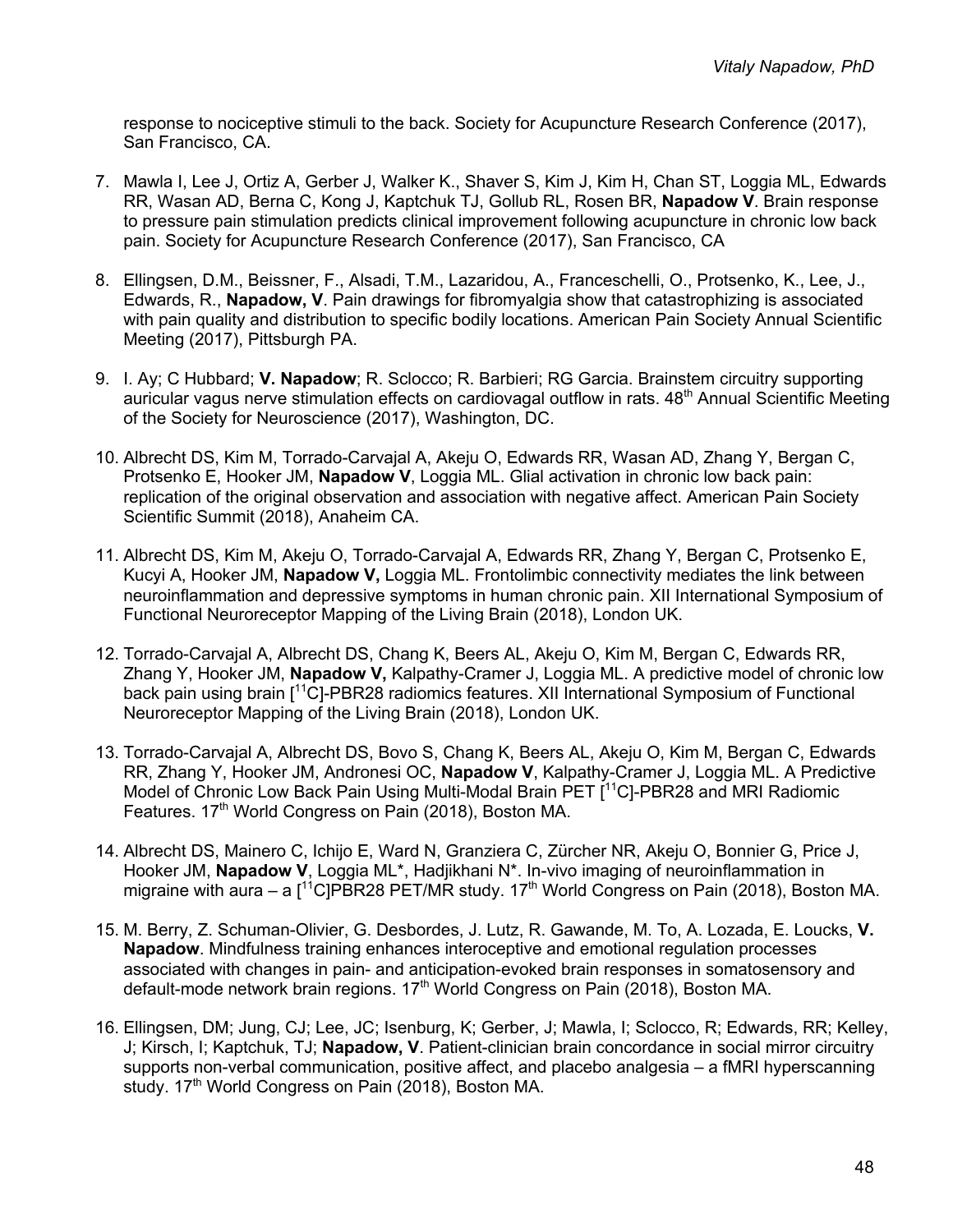- 17. CS Hubbard, R Garcia, K Isenburg, A Thurler, R Barbieri, B Kuo, **V Napadow**. Dysautonomic Response to a Pain Challenge Encoded in Insula-Default Mode Network Connectivity in Patients with Cyclic Vomiting Syndrome. 17<sup>th</sup> World Congress on Pain (2018), Boston MA.
- 18. Isenberg K, Mawla I, Lee J, Gerber J, Kim J, Kim H, Chan ST, Ortiz A, Wasan AD, Edwards RR, Gollub RL, Kong J, Rosen BR, **Napadow V**. Acupuncture reduction of lower back pain intensity is associated with reduced hyperalgesia and increased dorsolateral prefrontal cortex function. 17<sup>th</sup> World Congress on Pain (2018), Boston MA.
- 19. Garcia RG, Mareckova K, Stanford A, Stowell J, Holsen LM, Gitlin D, Barbieri R, **Napadow V**, Goldstein J. Discovery of Central Autonomic Dysregulation Mechanisms in Major Depression and Translation of a Novel Neuromodulation Technique for its Treatment. American College of Neuropsychopharmacology (2018), Hollywood, Florida.
- 20. R Sclocco, C Nguyen, R Staley, H Fisher, A Mendez, **V Napadow**, B Kuo. 4D MRI allows for dynamic estimation of gastric motility in humans. American Neurogastroenterology and Motility Society (2019), Chicago, IL.
- 21. R Staley, R Sclocco, R Garcia, K Isenburg, R Barbieri, C Hubbard, **V Napadow**, B Kuo. Abnormal Peripheral Autonomic and Central Autonomic Network Response to Aversive Stimuli in Cyclic Vomiting Syndrome. Digestive Disease Week / Annual Meeting of the American Gastroenterological Association (2019), San Diego, CA.
- 22. R Sclocco, C Nguyen, R Staley, H Fisher, A Mendez, **V Napadow**, B Kuo. 3D MRI imaging of the stomach allows for dynamic volumetric and motility estimations in humans. Digestive Disease Week / Annual Meeting of the American Gastroenterological Association (2019), San Diego, CA. *Chosen as poster of distinction.*
- 23. R Sclocco, RG Garcia, A Gabriel, NW Kettner, **V Napadow**, R Barbieri. Respiratory-gated Auricular Vagal Afferent Nerve Stimulation (RAVANS) effects on autonomic outflow in hypertension. 39th Annual International Conference of the IEEE Engineering in Medicine and Biology Society (2017), Jeju Korea.
- 24. Toschi N, A. Duggento, R. Sclocco, R.G. Garcia, H.P. Fisher, J.A. Stowell, K. Isenburg, N. Makris, J. Goldstein, R. Barbieri, **V. Napadow**. Causal modulation of instantaneous cardiovagal tone through autonomic brainstem nuclei – a 7T HRV/fMRI study. Organization for Human Brain Mapping Annual Meeting (2019), Rome Italy.
- 25. Anzolin, A; Grahl, A; Ellingsen, DM; Isenburg, K; Jung, CJ; Lee, JC; Gerber, J; Sclocco, R; Kelley, J; Kirsch, I; Kaptchuk, TJ; **Napadow, V**. EEG biomarkers for experienced versus observed/vicarious pain. Organization for Human Brain Mapping Annual Meeting (2019), Rome Italy.
- 26. Ellingsen, DM; Isenburg, K; Jung, CJ; Lee, JC; Gerber, J; Mawla, I; Sclocco, R; Edwards, RR; Kelley, J; Kirsch, I; Kaptchuk, TJ; **Napadow, V**. Brain concordance supports patient/clinician alliance, facial mirroring, and placebo analgesia. Organization for Human Brain Mapping Annual Meeting (2019), Rome Italy.
- 27. M. Datko, J. Lutz, R. Gawande, M. To, T. Desel, **V. Napadow**, E. Louckes, Z. Schuman-Olivier, G. Desbordes. Effects of 8-week mindfulness training on BOLD fMRI activation during an interoceptive attention task. Organization for Human Brain Mapping Annual Meeting (2019), Rome Italy.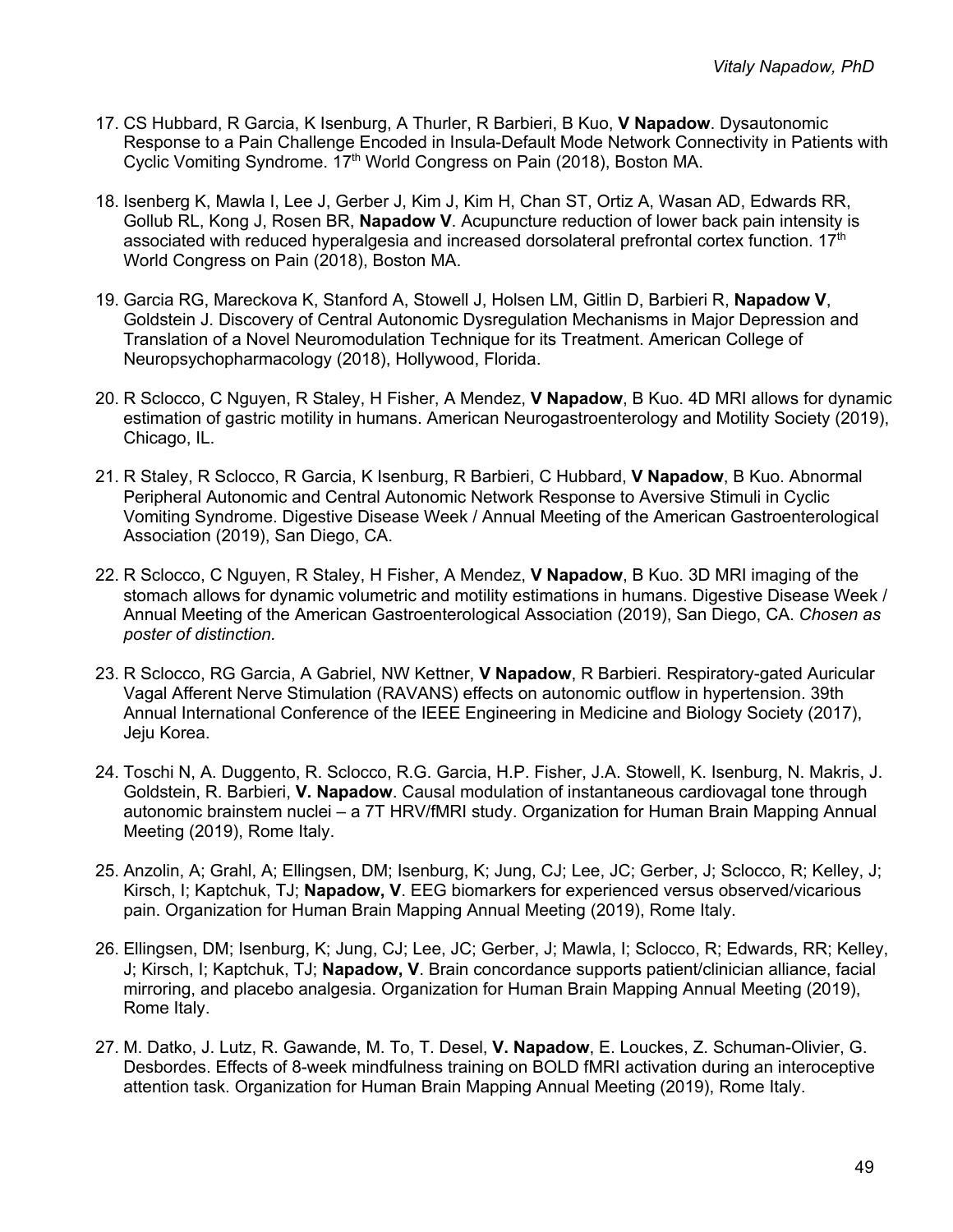- 28. N Priovoulos, F Verhey, B Poser, **V Napadow**, R Sclocco, D Ivanov, H Jacobs. Respiratory-gated Auricular Vagal Afferent Nerve Stimulation modulates the Locus Coeruleus in aged adults. Organization for Human Brain Mapping Annual Meeting (2019), Rome Italy.
- 29. I Mawla, C Kaplan, T Larkin, E Ichesco, **V Napadow**, ML Loggia, RR Edwards, DJ Clauw, RE Harris. Disruption of Functional Brain Hubs During Resting and Evoked Pain States in Fibromyalgia. Organization for Human Brain Mapping Annual Meeting (2019), Rome Italy.
- 30. Kim HJ; Mawla I, Lee J, Isenburg K, Gerber J, Kim J, Chan ST, Ortiz A, Wasan AD, Edwards RR, Berna C, Gollub RL, Kong J, Rosen BR, **Napadow V**. Structural change in primary somatosensory cortex following acupuncture for chronic low back pain. Organization for Human Brain Mapping Annual Meeting (2019), Rome Italy.
- 31. R. Sclocco, C Nguyen, R. Staley, H. Fisher, R.G. Garcia, C. Hubbard, A. Mendez, B. Kuo, **V. Napadow**. Respiratory-gated transcutaneous vagus nerve stimulation affects stomach motility and emptying as measured by dynamic volumetric MRI. International Society for Autonomic Neuroscience (ISAN 2019), Los Angeles CA.
- 32. H Fisher, Y Maeda, N Kettner, R Sclocco, J Kim, C Malatesta, J Gerber, J Audette, **V Napadow**. Acupuncture alters primary somatosensory cortex functional connectivity in Carpal Tunnel Syndrome. Society for Acupuncture Research International Conference (2019), Burlington, VT.
- 33. Kim HJ; Mawla I, Lee J, Isenburg K, Gerber J, Kim J, Chan ST, Ortiz A, Wasan AD, Edwards RR, Berna C, Gollub RL, Kong J, Rosen BR, **Napadow V**. Structural neuroplasticity in primary somatosensory cortex is linked to altered tactile acuity after acupuncture for chronic low back pain. Society for Acupuncture Research International Conference (2019), Burlington, VT.
- 34. Ellingsen, DM; Isenburg, K; Jung, CJ; Lee, JC; Gerber, J; Mawla, I; Sclocco, R; Edwards, RR; Kelley, J; Kirsch, I; Kaptchuk, TJ; **Napadow, V**. Patient-clinician brain concordance supports therapeutic alliance, facial mirroring, and placebo analgesia during pain treatment: A fMRI hyperscanning study. Society in Placebo Studies (SIPS) conference on placebo studies (2019), Leiden, Netherlands.
- 35. **Napadow V**, Sclocco R, Nguyen C, Kettner NW, Fisher H, Staley R, Velez C, Braden Kuo B. Neuroimaging and functional gastric response to respiratory-gated transcutaneous vagus nerve stimulation. Joint meeting of NYC Neuromodulation and the Neuromodulation: The Science symposia (2019), Napa, CA.
- 36. Sclocco R, Nguyen C, Staley R, Fisher H, Velez C, Mendez A, Lu KH, Liu Z, Ward M, Powley T, Kettner NW, Kuo B, **Napadow V**. Respiratory-gated transcutaneous vagus nerve stimulation increases 4D cine MRI-assessed stomach emptying in functional dyspepsia. Society for Neuroscience annual meeting, Chicago, IL.
- 37. Kim HJ; Mawla I, Lee J, Isenburg K, Gerber J, Kim J, Chan ST, Ortiz A, Wasan AD, Edwards RR, Berna C, Gollub RL, Kong J, Rosen BR, **Napadow V**. Reduced tactile acuity in chronic low back pain is linked with structural neuroplasticity in S1 and is modulated by acupuncture therapy. Society for Neuroscience annual meeting, Chicago, IL.
- 38. Ellingsen, DM; Isenburg, K; Jung, CJ; Lee, JC; Gerber, J; Mawla, I; Sclocco, R; Jensen, K; Edwards, RR; Kelley, J; Kirsch, I; Kaptchuk, TJ; **Napadow, V**. Hyperscanning the patient-clinician interaction: Brain-to-brain concordance supports therapeutic alliance, facial mirroring, and placebo analgesia. Society for Neuroscience annual meeting, Chicago, IL.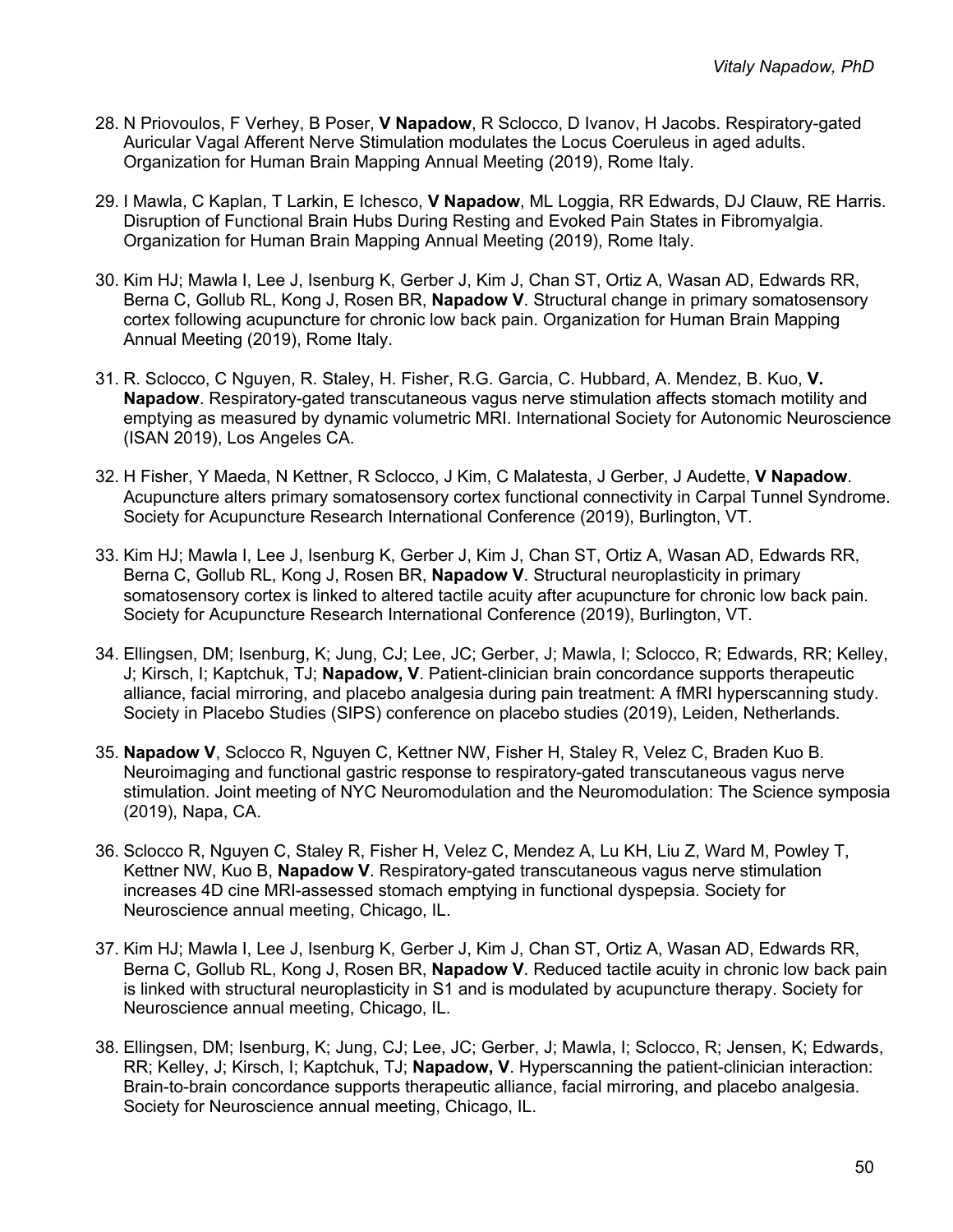#### **Narrative Report**

In my career, my main role has been in Investigation, though I have also made significant contributions to Teaching and Educational Activities. My research is aimed at elucidating the neural mechanisms underlying chronic pain and promising non-pharmacological analgesic therapies, such as acupuncture, peripheral nerve neuromodulation, and psychosocial interventions such as cognitive behavioral therapy and mindfulness meditation training. I have been awarded multiple R01 and P01 level grants from NIH and other non-profit and for-profit sponsors, and in 2018 was the 13<sup>th</sup> top Sponsored Research Award recipient at MGH, bringing in \$9.2 million dollars in that year as Principal Investigator. While my efforts are mainly focused on research, significant supporting activities include maintaining a clinical acupuncture service at the Pain Management Center in the Department of Anesthesiology at BWH. In fact, I was the first formally credentialed acupuncturist at BWH and helped develop their credentialing and scope of practice guidelines. Additionally, I have authored patents on transcutaneous vagus nerve stimulation (tVNS), which have led to the licensing of MGB-held patents by Cala Health, Inc., a medical device company commercializing several closed-loop feedback neuromodulatory devices.

#### *Area of Excellence – Investigation*

My laboratory is focused on application of structural and functional magnetic resonance imaging (fMRI) to probe brain changes associated with chronic pain. For instance, a publication in Arthritis and Rheumatology [30] detailed a potential functional connectivity biomarker for spontaneous clinical pain. This finding has been corroborated in further studies by our group [45, 53, 60, 101] and others around the world. Moreover, our recent study [98], which was featured on the cover of Pain, extended this finding by applying machine learning to characterize and predict clinical pain intensity in low back pain patients.

To better understand how chronic pain impacts brain physiology, and how nonpharmacological therapies can effectively and safely induce beneficial neuroplasticity, my laboratory has also pushed technological and experimental design boundaries in neuroimaging research by incorporating brain imaging outcomes within longitudinal clinical trials. For example, acupuncture is an effective non-pharmacological probe for chronic pain reduction and my Lab has produced the most extensive publication record for acupuncture neuroimaging research in the world, continuing to move this nascent field forward. Included in our many findings, my group has found that acupuncture modulates the pain-associated functional brain connectivity biomarker noted above [35], supporting a central mechanism of action. Our studies were also the first to apply fMRI to assess somatosensory cortex neuroplasticity in carpal tunnel syndrome (CTS), finding more overalpped S1 representations for adjacent, median nerve-innervated fingers [13]. Acupuncture therapy was then found to increase separation in S1 finger representations [17], which was linked with clinical improvements. Following continued NIH R01-funded research, these results were replicated with a much larger longitudinal neuroimaging trial resulting in close to 10 publications, 3 in the high impact factor Neurology journal Brain [42, 59,88]. The main longitudinal results demonstrated both functional and microstructural plasticity in S1 and S1-adjacent white matter pathways following acupuncture, and were published in Brain in 2017. This study was highlighted by popular press and television coverage, leading to a prestigious, funded competitive Award by the European Society for Integrative Medicine.